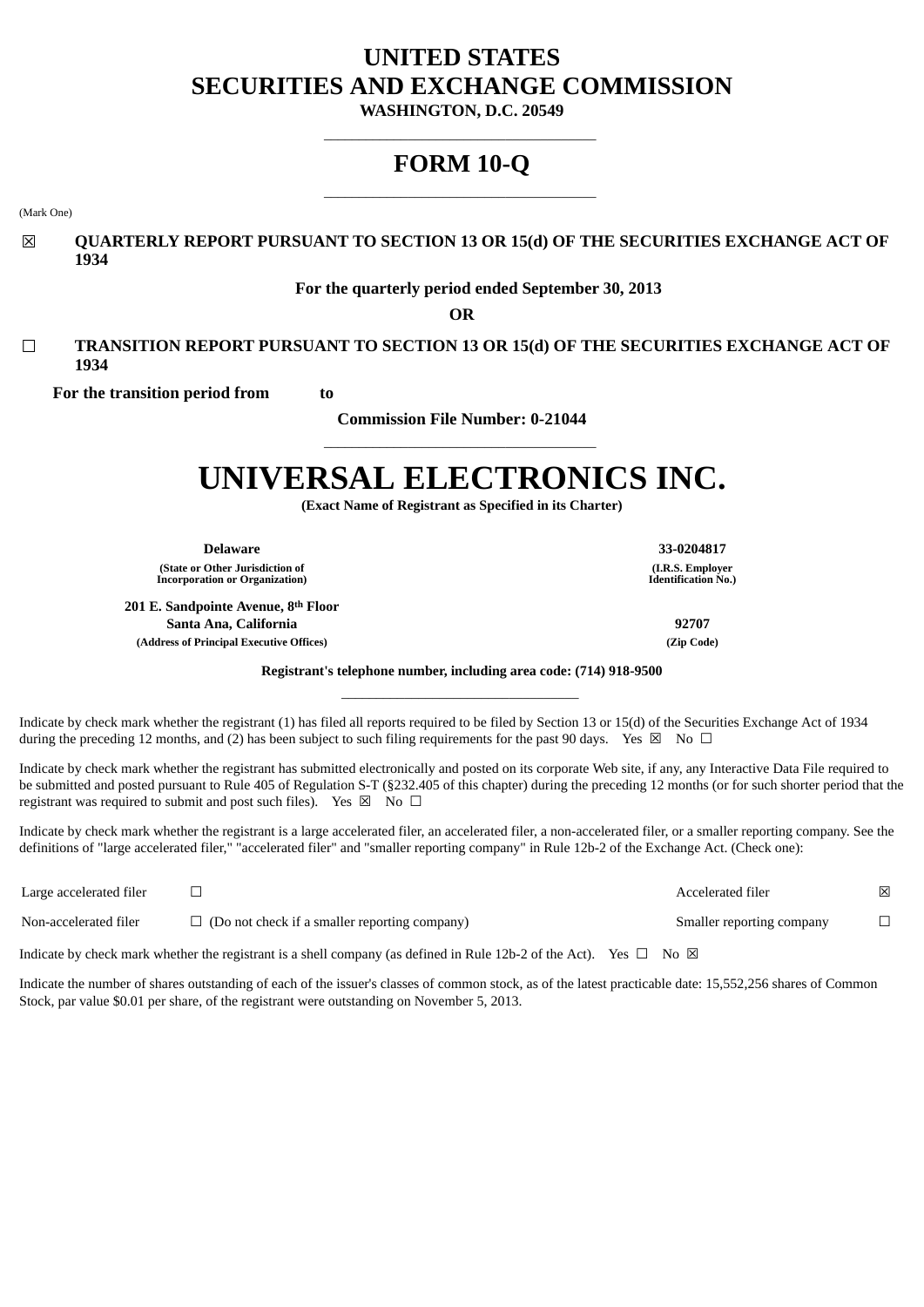# **UNIVERSAL ELECTRONICS INC.**

# **INDEX**

<span id="page-1-0"></span>

|                                                                                               | Page<br><b>Number</b> |
|-----------------------------------------------------------------------------------------------|-----------------------|
| PART I. FINANCIAL INFORMATION                                                                 | <u>3</u>              |
| Item 1. Consolidated Financial Statements (Unaudited)                                         | <u>3</u>              |
| <b>Consolidated Balance Sheets</b>                                                            | $\overline{3}$        |
| <b>Consolidated Income Statements</b>                                                         | $\overline{4}$        |
| <b>Consolidated Comprehensive Income Statements</b>                                           | <u>5</u>              |
| <b>Consolidated Statements of Cash Flows</b>                                                  | $6 \overline{6}$      |
| <b>Notes to Consolidated Financial Statements</b>                                             |                       |
| Item 2. Management's Discussion and Analysis of Financial Condition and Results of Operations | 22                    |
| <b>Item 3. Quantitative and Qualitative Disclosures About Market Risk</b>                     | 28                    |
| Item 4. Controls and Procedures                                                               | 29                    |
| <b>PART II. OTHER INFORMATION</b>                                                             | 29                    |
| <b>Item 1. Legal Proceedings</b>                                                              | 29                    |
| Item 1A. Risk Factors                                                                         | 29                    |
| <u>Item 2. Unregistered Sales of Equity Securities and Use of Proceeds</u>                    | 30                    |
| Item 6. Exhibits                                                                              | 31                    |
| <b>Signature</b>                                                                              | 32                    |
| <b>Exhibit Index</b>                                                                          | 33                    |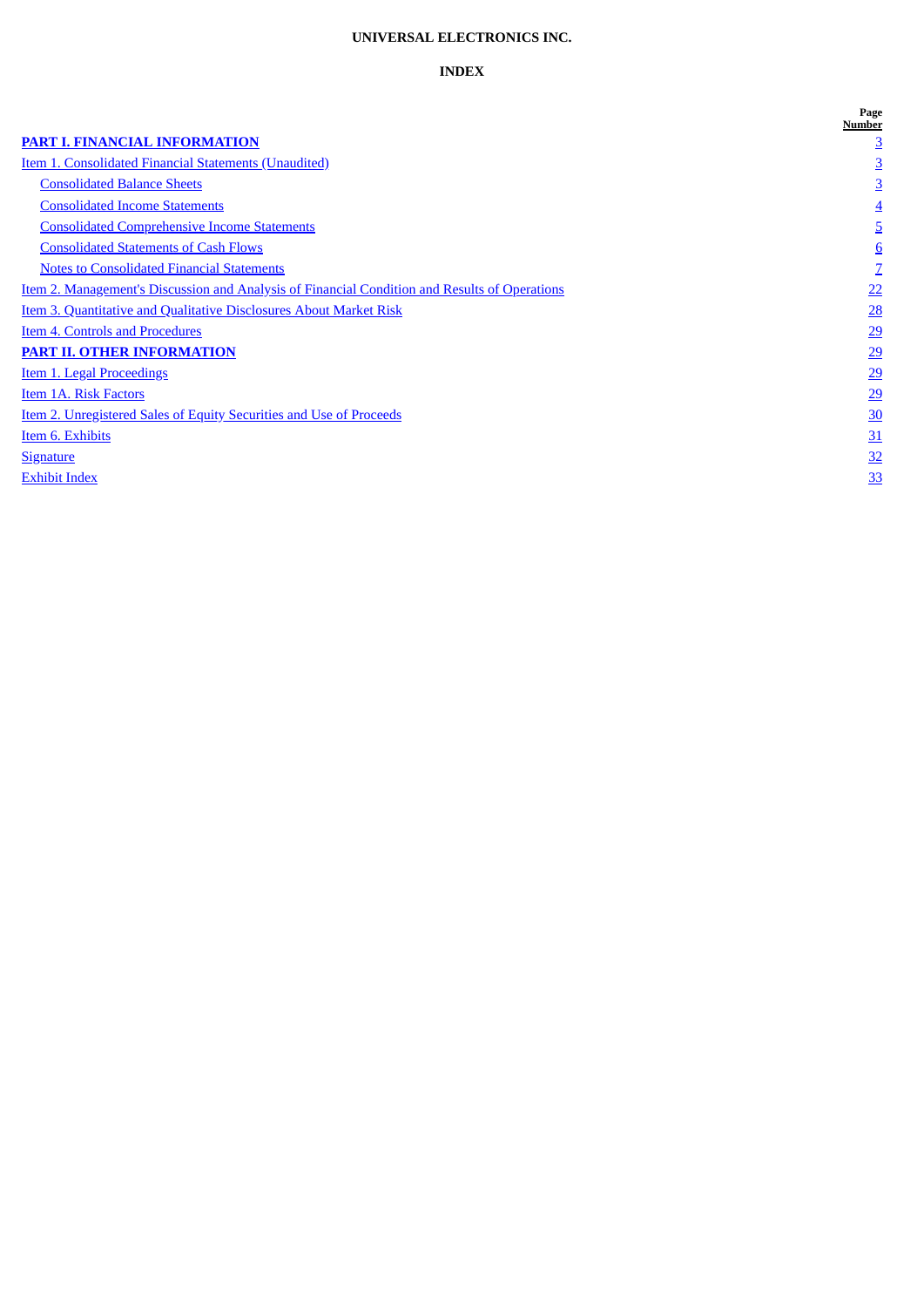# <span id="page-2-1"></span><span id="page-2-0"></span>**PART I. FINANCIAL INFORMATION ITEM 1. Consolidated Financial Statements (Unaudited)**

# **UNIVERSAL ELECTRONICS INC.**

# **CONSOLIDATED BALANCE SHEETS**

(In thousands, except share-related data)

(Unaudited)

|                                                                                                                                                                    |                | September 30,<br>2013 | December 31,<br>2012 |
|--------------------------------------------------------------------------------------------------------------------------------------------------------------------|----------------|-----------------------|----------------------|
| <b>ASSETS</b>                                                                                                                                                      |                |                       |                      |
| Current assets:                                                                                                                                                    |                |                       |                      |
| Cash and cash equivalents                                                                                                                                          | \$             | 44,602                | \$<br>44,593         |
| Accounts receivable, net                                                                                                                                           |                | 103,466               | 91,048               |
| Inventories, net                                                                                                                                                   |                | 103,579               | 84,381               |
| Prepaid expenses and other current assets                                                                                                                          |                | 3,573                 | 3,661                |
| Income tax receivable                                                                                                                                              |                | 12                    | 270                  |
| Deferred income taxes                                                                                                                                              |                | 5,102                 | 5,210                |
| Total current assets                                                                                                                                               |                | 260,334               | 229,163              |
| Property, plant, and equipment, net                                                                                                                                |                | 76,662                | 77,706               |
| Goodwill                                                                                                                                                           |                | 30,961                | 30,890               |
| Intangible assets, net                                                                                                                                             |                | 27,632                | 29,835               |
| Other assets                                                                                                                                                       |                | 5,096                 | 5,361                |
| Deferred income taxes                                                                                                                                              |                | 6,252                 | 6,369                |
| Total assets                                                                                                                                                       | $\mathbb{S}$   | 406,937               | \$<br>379,324        |
| LIABILITIES AND STOCKHOLDERS' EQUITY                                                                                                                               |                |                       |                      |
| <b>Current liabilities:</b>                                                                                                                                        |                |                       |                      |
| Accounts payable                                                                                                                                                   | \$             | 57,153                | \$<br>59,831         |
| Line of credit                                                                                                                                                     |                |                       |                      |
| Accrued compensation                                                                                                                                               |                | 35,529                | 33,398               |
| Accrued sales discounts, rebates and royalties                                                                                                                     |                | 7,165                 | 8,093                |
| Accrued income taxes                                                                                                                                               |                | 2,756                 | 3,668                |
| Deferred income taxes                                                                                                                                              |                | 56                    | 41                   |
| Other accrued expenses                                                                                                                                             |                | 10,550                | 10,644               |
| Total current liabilities                                                                                                                                          |                | 113,209               | 115,675              |
| Long-term liabilities:                                                                                                                                             |                |                       |                      |
| Deferred income taxes                                                                                                                                              |                | 10,549                | 10,687               |
| Income tax payable                                                                                                                                                 |                | 525                   | 525                  |
| Other long-term liabilities                                                                                                                                        |                | 2,082                 | 1,787                |
| <b>Total liabilities</b>                                                                                                                                           |                | 126,365               | 128,674              |
| Commitments and contingencies                                                                                                                                      |                |                       |                      |
| Stockholders' equity:                                                                                                                                              |                |                       |                      |
| Preferred stock, \$0.01 par value, 5,000,000 shares authorized; none issued or outstanding                                                                         |                |                       |                      |
| Common stock, \$0.01 par value, 50,000,000 shares authorized; 22,133,206 and 21,491,398 shares issued on September<br>30, 2013 and December 31, 2012, respectively |                | 221                   | 215                  |
| Paid-in capital                                                                                                                                                    |                | 194,360               | 180,607              |
| Accumulated other comprehensive income (loss)                                                                                                                      |                | 2,641                 | 1,052                |
| Retained earnings                                                                                                                                                  |                | 187,979               | 170,569              |
|                                                                                                                                                                    |                | 385,201               | 352,443              |
| Less cost of common stock in treasury, 6,634,641 and 6,516,382 shares on September 30, 2013 and December 31, 2012,                                                 |                |                       |                      |
| respectively                                                                                                                                                       |                | (104, 629)            | (101, 793)           |
| Total stockholders' equity                                                                                                                                         |                | 280,572               | 250,650              |
| Total liabilities and stockholders' equity                                                                                                                         | $$\mathbb{S}$$ | 406,937               | \$<br>379,324        |

<span id="page-2-2"></span>See Note 4 for further information concerning our purchases from a related party vendor.

The accompanying notes are an integral part of these consolidated financial statements.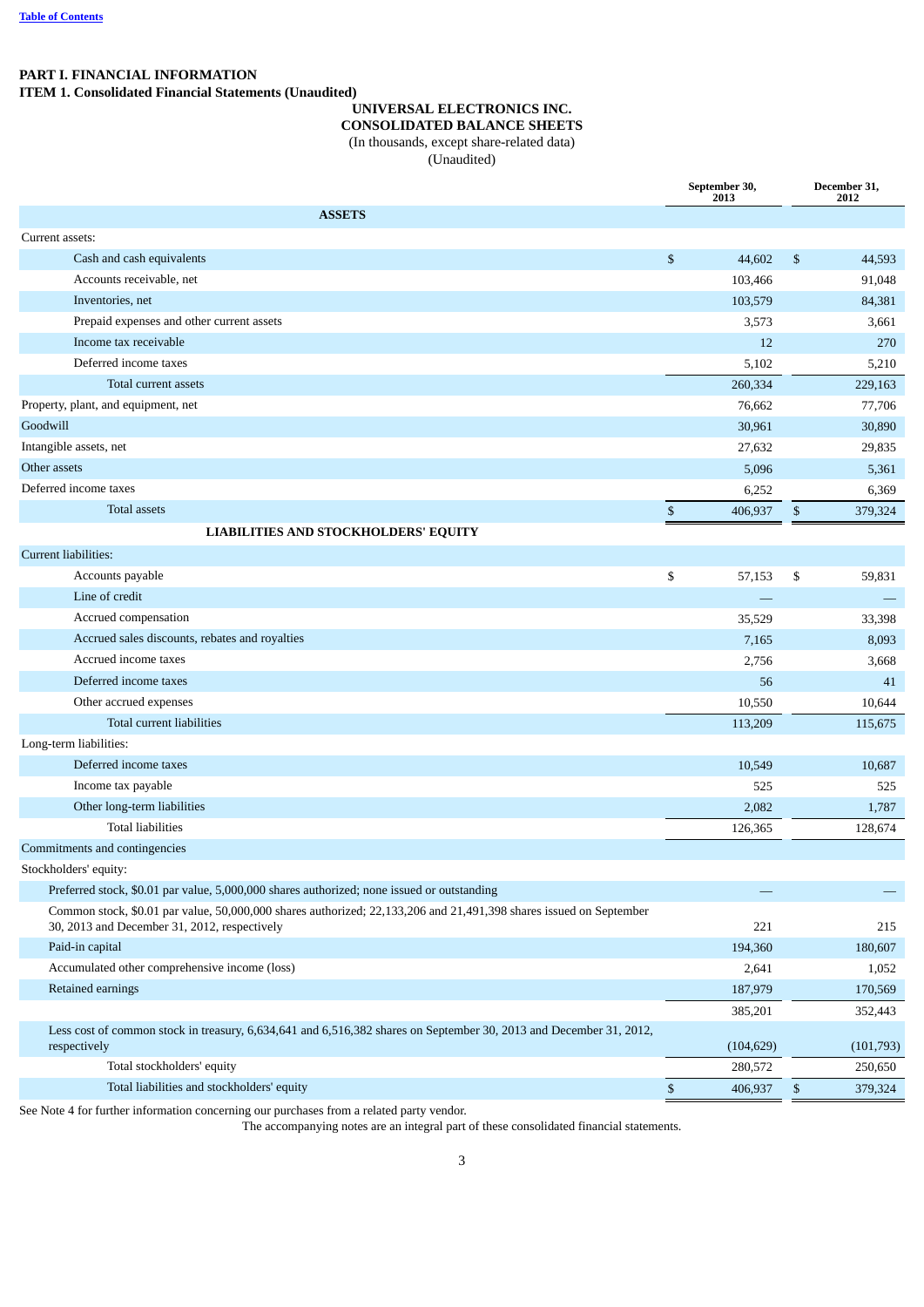# **UNIVERSAL ELECTRONICS INC. CONSOLIDATED INCOME STATEMENTS**

(In thousands, except per share amounts) (Unaudited)

|                                              |               | <b>Three Months Ended</b><br>September 30, |                |         |               | <b>Nine Months Ended</b><br>September 30, |                |         |
|----------------------------------------------|---------------|--------------------------------------------|----------------|---------|---------------|-------------------------------------------|----------------|---------|
|                                              |               | 2013                                       |                | 2012    |               | 2013                                      |                | 2012    |
| Net sales                                    | \$            | 142,389                                    | $\mathfrak{S}$ | 124,871 | <sup>\$</sup> | 393,220                                   | $\mathfrak{S}$ | 345,307 |
| Cost of sales                                |               | 101,940                                    |                | 88,433  |               | 282,386                                   |                | 247,572 |
| Gross profit                                 |               | 40,449                                     |                | 36,438  |               | 110,834                                   |                | 97,735  |
| Research and development expenses            |               | 4,182                                      |                | 3,521   |               | 12,463                                    |                | 10,408  |
| Selling, general and administrative expenses |               | 25,796                                     |                | 23,383  |               | 74,029                                    |                | 69,015  |
| Operating income                             |               | 10,471                                     |                | 9,534   |               | 24,342                                    |                | 18,312  |
| Interest income (expense), net               |               | 47                                         |                | (24)    |               | 60                                        |                | (112)   |
| Other income (expense), net                  |               | (717)                                      |                | (65)    |               | (2,897)                                   |                | (515)   |
| Income before provision for income taxes     |               | 9,801                                      |                | 9,445   |               | 21,505                                    |                | 17,685  |
| Provision for income taxes                   |               | 1,178                                      |                | 2,595   |               | 4,095                                     |                | 4,050   |
| Net income                                   | $\mathcal{S}$ | 8,623                                      | \$.            | 6,850   | <sup>\$</sup> | 17,410                                    | <sup>\$</sup>  | 13,635  |
| Earnings per share:                          |               |                                            |                |         |               |                                           |                |         |
| <b>Basic</b>                                 | \$            | 0.56                                       | \$             | 0.46    | \$            | 1.15                                      | \$             | 0.91    |
| Diluted                                      | \$            | 0.55                                       | £.             | 0.45    |               | 1.13                                      | S.             | 0.90    |
| Shares used in computing earnings per share: |               |                                            |                |         |               |                                           |                |         |
| <b>Basic</b>                                 |               | 15,324                                     |                | 14,984  |               | 15,129                                    |                | 14,931  |
| <b>Diluted</b>                               |               | 15,743                                     |                | 15,099  |               | 15,462                                    |                | 15,087  |

<span id="page-3-0"></span>See Note 4 for further information concerning our purchases from a related party vendor.

The accompanying notes are an integral part of these consolidated financial statements.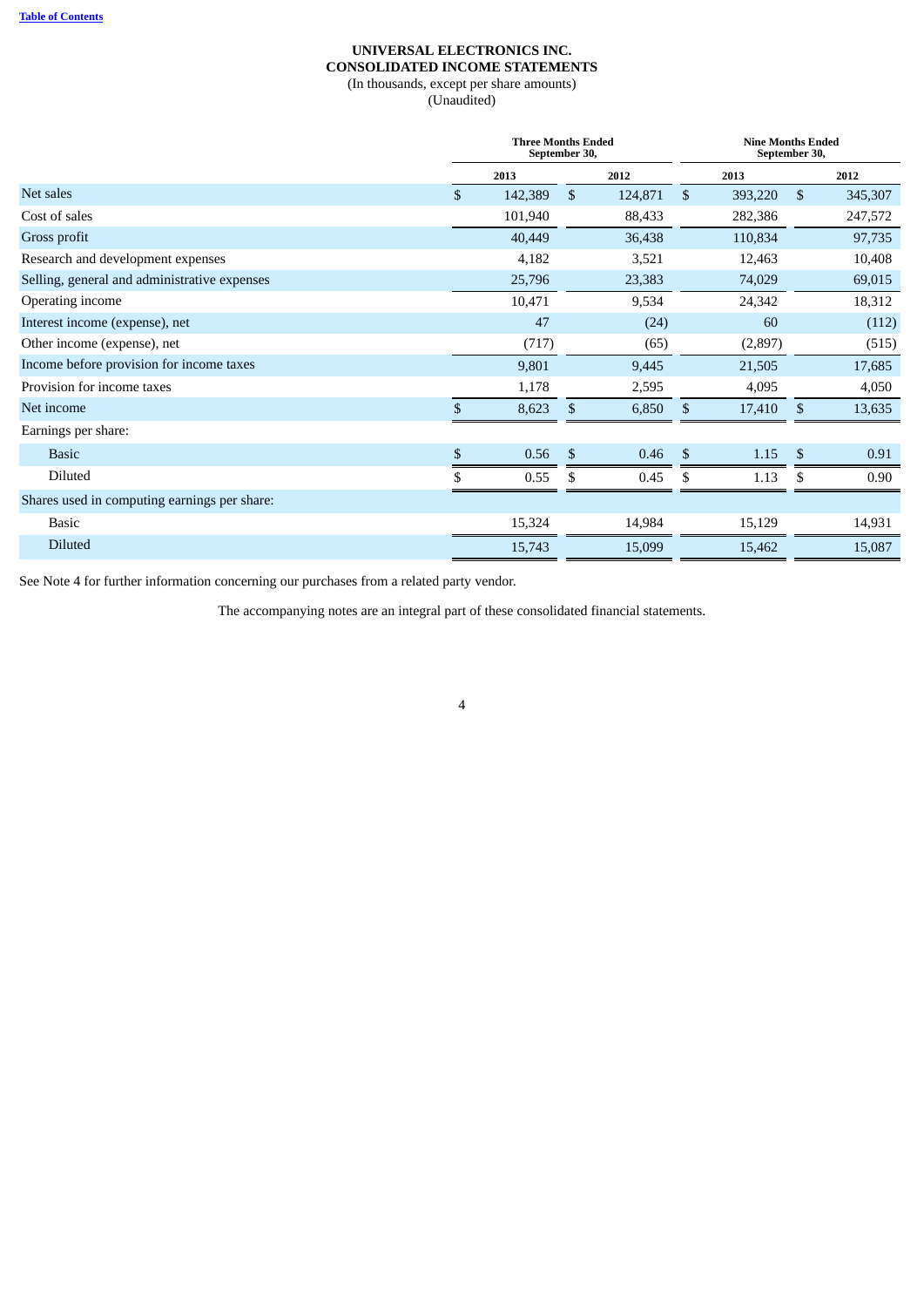# **UNIVERSAL ELECTRONICS INC. CONSOLIDATED COMPREHENSIVE INCOME STATEMENTS** (In thousands)

(Unaudited)

|                                                   | <b>Three Months Ended</b><br>September 30, |        |  | <b>Nine Months Ended</b><br>September 30, |  |        |  |        |
|---------------------------------------------------|--------------------------------------------|--------|--|-------------------------------------------|--|--------|--|--------|
|                                                   |                                            | 2013   |  | 2012                                      |  | 2013   |  | 2012   |
| Net income                                        |                                            | 8,623  |  | 6,850                                     |  | 17,410 |  | 13,635 |
| Other comprehensive income (loss):                |                                            |        |  |                                           |  |        |  |        |
| Change in foreign currency translation adjustment |                                            | 2,065  |  | 498                                       |  | 1,589  |  | (995)  |
| Comprehensive income                              |                                            | 10,688 |  | 7,348                                     |  | 18.999 |  | 12,640 |

<span id="page-4-0"></span>See Note 4 for further information concerning our purchases from a related party vendor.

The accompanying notes are an integral part of these consolidated financial statements.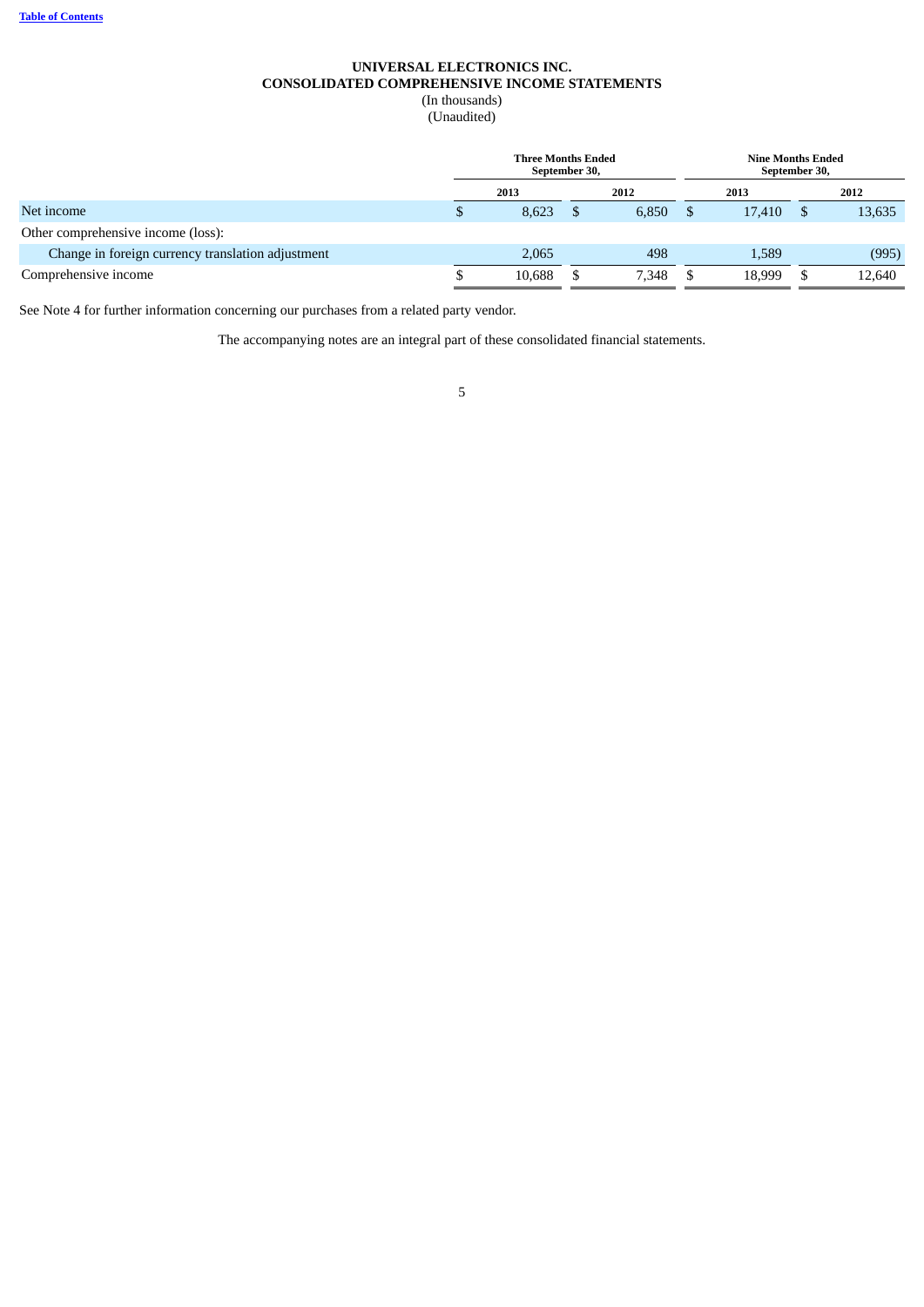# **UNIVERSAL ELECTRONICS INC. CONSOLIDATED STATEMENTS OF CASH FLOWS** (In thousands) (Unaudited)

|                                                                                              | Nine Months Ended September 30, |           |             |           |
|----------------------------------------------------------------------------------------------|---------------------------------|-----------|-------------|-----------|
|                                                                                              |                                 | 2013      |             | 2012      |
| Cash provided by (used for) operating activities:                                            |                                 |           |             |           |
| Net income                                                                                   | \$                              | 17,410    | \$          | 13,635    |
| Adjustments to reconcile net income to net cash provided by (used for) operating activities: |                                 |           |             |           |
| Depreciation and amortization                                                                |                                 | 13,387    |             | 12,948    |
| Provision for doubtful accounts                                                              |                                 | 140       |             | 72        |
| Provision for inventory write-downs                                                          |                                 | 1,988     |             | 2,148     |
| Deferred income taxes                                                                        |                                 | 127       |             | 146       |
| Tax benefit from exercise of stock options and vested restricted stock                       |                                 | 1,040     |             | (160)     |
| Excess tax benefit from stock-based compensation                                             |                                 | (1,011)   |             | (49)      |
| Shares issued for employee benefit plan                                                      |                                 | 598       |             | 620       |
| Stock-based compensation                                                                     |                                 | 3,950     |             | 3,447     |
| Changes in operating assets and liabilities:                                                 |                                 |           |             |           |
| Accounts receivable                                                                          |                                 | (12, 734) |             | (10, 876) |
| Inventories                                                                                  |                                 | (20, 701) |             | 15,758    |
| Prepaid expenses and other assets                                                            |                                 | 352       |             | (282)     |
| Accounts payable and accrued expenses                                                        |                                 | (3,015)   |             | (8, 335)  |
| Accrued income and other taxes                                                               |                                 | (729)     |             | (1,428)   |
| Net cash provided by (used for) operating activities                                         |                                 | 802       |             | 27,644    |
| Cash used for investing activities:                                                          |                                 |           |             |           |
| Acquisition of property, plant, and equipment                                                |                                 | (7,978)   |             | (6, 525)  |
| Acquisition of intangible assets                                                             |                                 | (978)     |             | (802)     |
| Net cash used for investing activities                                                       |                                 | (8,956)   |             | (7, 327)  |
| Cash provided by (used for) financing activities:                                            |                                 |           |             |           |
| Issuance of debt                                                                             |                                 | 19,500    |             | 12,000    |
| Payment of debt                                                                              |                                 | (19,500)  |             | (21,600)  |
| Proceeds from stock options exercised                                                        |                                 | 8,487     |             | 1,425     |
| Treasury stock purchased                                                                     |                                 | (3, 153)  |             | (619)     |
| Excess tax benefit from stock-based compensation                                             |                                 | 1,011     |             | 49        |
| Net cash provided by (used for) financing activities                                         |                                 | 6,345     |             | (8,745)   |
| Effect of exchange rate changes on cash                                                      |                                 | 1,818     |             | 272       |
| Net increase (decrease) in cash and cash equivalents                                         |                                 | 9         |             | 11,844    |
| Cash and cash equivalents at beginning of year                                               |                                 | 44,593    |             | 29,372    |
| Cash and cash equivalents at end of period                                                   | $\mathbb{S}$                    | 44,602    | \$          | 41,216    |
|                                                                                              |                                 |           |             |           |
| Supplemental Cash Flow Information:                                                          |                                 |           |             |           |
| Income taxes paid                                                                            | \$                              | 3,319     | \$          | 6,494     |
| Interest paid                                                                                | $\mathbb{S}$                    | $44\,$    | $\mathbb S$ | 245       |

<span id="page-5-0"></span>See Note 4 for further information concerning our purchases from a related party vendor.

The accompanying notes are an integral part of these consolidated financial statements.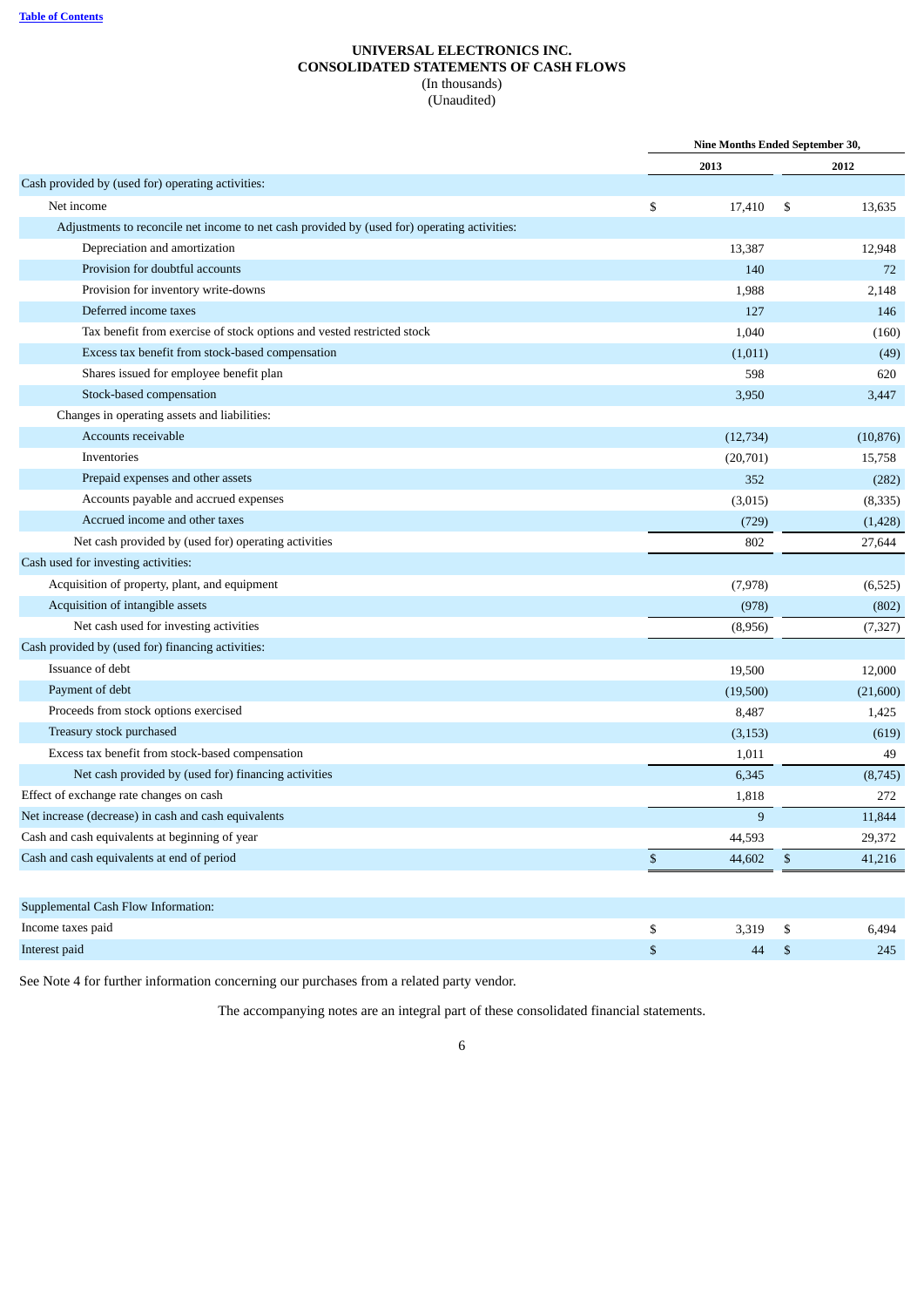#### **Note 1 — Basis of Presentation and Significant Accounting Policies**

In the opinion of management, the accompanying consolidated financial statements of Universal Electronics Inc. and its wholly-owned subsidiaries contain all the adjustments necessary for a fair presentation of financial position, results of operations and cash flows for the periods presented. All such adjustments are of a normal recurring nature and certain reclassifications have been made to prior year amounts in order to conform to the current year presentation. Information and footnote disclosures normally included in financial statements, which are prepared in accordance with accounting principles generally accepted in the United States of America, have been condensed or omitted pursuant to the rules and regulations of the Securities and Exchange Commission. As used herein, the terms "Company," "we," "us," and "our" refer to Universal Electronics Inc. and its subsidiaries, unless the context indicates to the contrary.

Our results of operations for the three and nine months ended September 30, 2013 are not necessarily indicative of the results to be expected for the full year. These financial statements should be read in conjunction with the "Risk Factors," "Management Discussion and Analysis of Financial Condition and Results of Operations," "Quantitative and Qualitative Disclosures About Market Risk," and the "Financial Statements and Supplementary Data" and notes thereto included in Items 1A, 7, 7A, and 8, respectively, of our Annual Report on Form 10-K for the fiscal year ended December 31, 2012.

#### *Estimates, Judgments and Assumptions*

The preparation of financial statements in conformity with accounting principles generally accepted in the United States of America requires us to make estimates, judgments and assumptions that affect the reported amounts of assets and liabilities, disclosure of contingent assets and liabilities at the date of the financial statements and the reported amounts of revenues and expenses during the reporting period. On an on-going basis, we evaluate our estimates, judgments and assumptions, including those related to revenue recognition, allowances for sales returns and doubtful accounts, warranties, inventory valuation, business combination purchase price allocations, impairment of long-lived assets, intangible assets and goodwill, income taxes and stock-based compensation expense. Actual results may differ from our expectations. Based on our evaluation, our estimates, judgments and assumptions may be adjusted as more information becomes available. Any adjustment may be material.

See Note 2 to the consolidated financial statements included in our Annual Report on Form 10-K for the year ended December 31, 2012 for a summary of our significant accounting policies.

#### *Recent Accounting Pronouncements*

In December 2011, the FASB issued Accounting Standards Update ("ASU") 2011-11, "Disclosures about Offsetting Assets and Liabilities." The amendments in ASU 2011-11 require an entity to disclose information about offsetting and related arrangements to enable users of its financial statements to understand the effect of those arrangements on its financial position. In January 2013, the FASB issued ASU 2013-01, "Clarifying the Scope of Disclosures about Offsetting Assets and Liabilities," which limits the scope of ASU 2011-11 to derivatives, repurchase agreements and securities lending transactions. This guidance became effective on January 1, 2013 with retrospective application required. The adoption of this guidance did not have a material impact on our consolidated financial statements.

In February 2013, the FASB issued ASU 2013-02, "Reporting of Amounts Reclassified Out of Accumulated Other Comprehensive Income," which updates ASU 2011-05, "Comprehensive Income." This standard requires the presentation in a single location, either in a note or parenthetically on the face of the financial statements, of the effect of significant amounts reclassified from each component of accumulated other comprehensive income based on its source and the income statement line items affected by the reclassification. We adopted this guidance effective January 1, 2013. The adoption of this guidance did not have a material impact on our consolidated financial statements.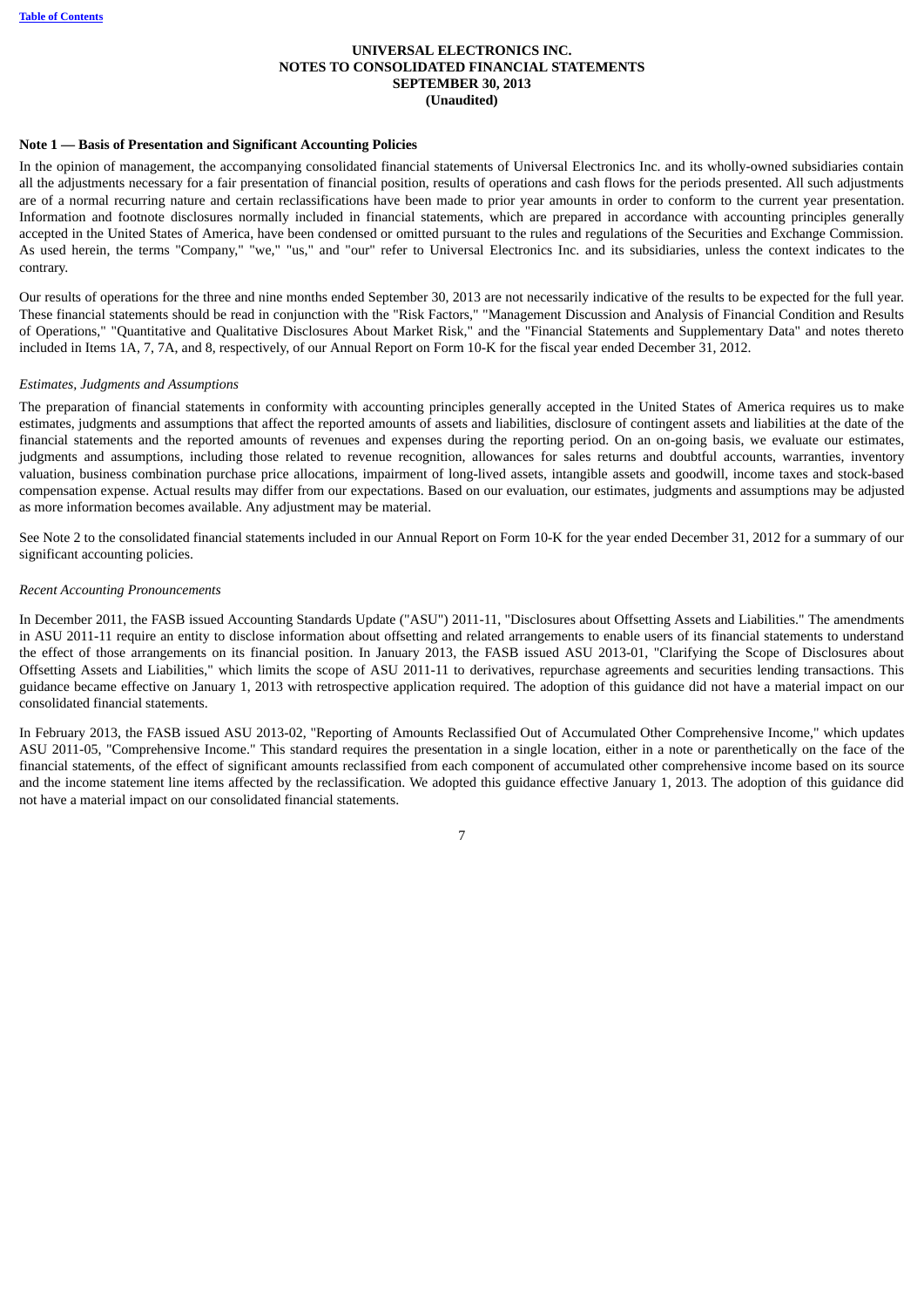In July 2013, the FASB issued ASU 2013-11, "Presentation of an Unrecognized Tax Benefit When a Net Operating Loss Carryforward, a Similar Tax Loss, or a Tax Credit Carryforward Exists." This standard requires an entity to present an unrecognized tax benefit, or a portion of an unrecognized tax benefit, in the financial statements as a reduction to a deferred tax asset for a net operating loss carryforward, a similar tax loss, or a tax credit carryforward. To the extent a net operating loss carryforward, a similar tax loss, or a tax credit carryforward is not available at the reporting date under the tax law of the applicable jurisdiction to settle any additional income taxes that would result from the disallowance of a tax position or the tax law of the applicable jurisdiction does not require the entity to use, and the entity does not intend to use, the deferred tax asset for such purpose, the unrecognized tax benefit should be presented in the financial statements as a liability and should not be combined with deferred tax assets. This guidance is effective for fiscal years, and interim periods within those years, beginning after December 15, 2013. Early adoption is permitted. The adoption of ASU 2013-11 is not expected to have a material impact on our consolidated results of operations or financial position.

# **Note 2 — Cash and Cash Equivalents**

Cash and cash equivalents were held in the following geographic regions:

| (In thousands)                  | September 30,<br>2013 |      | December 31,<br>2012 |
|---------------------------------|-----------------------|------|----------------------|
| <b>United States</b>            | 15,850                | - \$ | 2,741                |
| Asia                            | 19,113                |      | 27,317               |
| Europe                          | 6,615                 |      | 9,361                |
| Cayman Islands                  | 8                     |      |                      |
| South America                   | 3,016                 |      | 5,173                |
| Total cash and cash equivalents | 44,602                |      | 44,593               |

# **Note 3 — Accounts Receivable, Net and Revenue Concentrations**

Accounts receivable, net were as follows:

| (In thousands)                  | September 30,<br>2013 |         |      | December 31,<br>2012 |
|---------------------------------|-----------------------|---------|------|----------------------|
| Trade receivables, gross        |                       | 99,708  | - \$ | 90,056               |
| Allowance for doubtful accounts |                       | (425)   |      | (322)                |
| Allowance for sales returns     |                       | (535)   |      | (996)                |
| Net trade receivables           |                       | 98,748  |      | 88,738               |
| Other                           |                       | 4.718   |      | 2,310                |
| Accounts receivable, net        |                       | 103.466 | -S   | 91,048               |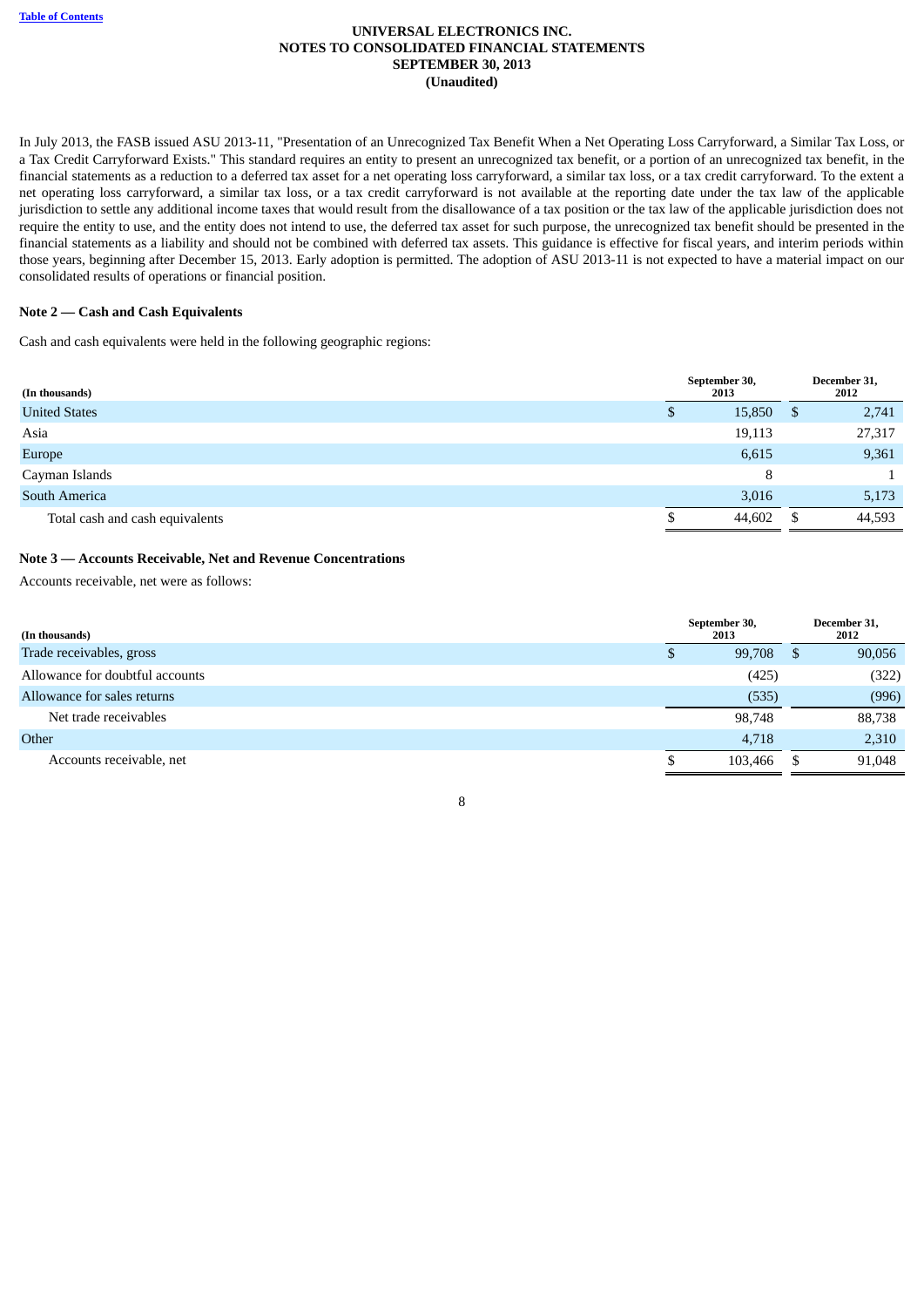# *Allowance for Doubtful Accounts*

Changes in the allowance for doubtful accounts were as follows:

|                                 | Nine Months Ended September 30, |      |  |       |  |  |  |
|---------------------------------|---------------------------------|------|--|-------|--|--|--|
| (In thousands)                  | 2013                            |      |  | 2012  |  |  |  |
| Balance at beginning of period  |                                 | 322  |  | 1,021 |  |  |  |
| Additions to costs and expenses |                                 | 140  |  | 72    |  |  |  |
| (Write-offs)/FX effects         |                                 | (37) |  | (775) |  |  |  |
| Balance at end of period        |                                 | 425  |  | 318   |  |  |  |

#### *Sales Returns*

The allowance for sales returns at September 30, 2013 and December 31, 2012 included reserves for items returned prior to period-end that were not completely processed, and therefore had not yet been removed from the allowance for sales returns balance. If these returns had been fully processed, the allowance for sales returns balance would have been approximately \$0.4 million and \$0.6 million on September 30, 2013 and December 31, 2012, respectively. The value of these returned goods was included in our inventory balance at September 30, 2013 and December 31, 2012.

#### *Significant Customer*

Net sales to the following significant customer that totaled more than 10% of our net sales were as follows:

|                |    | Three Months Ended September 30, |                                 |                |                |                |  |  |
|----------------|----|----------------------------------|---------------------------------|----------------|----------------|----------------|--|--|
|                |    | 2013                             |                                 |                | 2012           |                |  |  |
|                |    | % of Net Sales<br>\$ (thousands) |                                 | \$ (thousands) |                | % of Net Sales |  |  |
| <b>DIRECTV</b> | Φ  | 21,667                           | 15.2%                           | $\sqrt{s}$     | 23,691         | 19.0%          |  |  |
|                |    |                                  | Nine Months Ended September 30, |                |                |                |  |  |
|                |    | 2013<br>2012                     |                                 |                |                |                |  |  |
|                |    | \$ (thousands)                   | % of Net Sales                  |                | \$ (thousands) | % of Net Sales |  |  |
| <b>DIRECTV</b> | \$ | 64,651                           | 16.4%                           | \$             | 59,117         | 17.1%          |  |  |

Trade receivables associated with a significant customer that totaled more than 10% of our accounts receivable, net were as follows:

|                |                      | <b>September 30, 2013</b>               |               | <b>December 31, 2012</b>                |  |
|----------------|----------------------|-----------------------------------------|---------------|-----------------------------------------|--|
|                | <i>i</i> (thousands) | % of Accounts<br><b>Receivable, Net</b> | ` (thousands) | % of Accounts<br><b>Receivable, Net</b> |  |
| <b>DIRECTV</b> |                      | $-$ %                                   | 0.27<br>J, L  | 10.2%                                   |  |

The loss of this customer or any other customer, either in the United States or abroad, due to their financial weakness or bankruptcy, or our inability to obtain orders or maintain our order volume with them, may have a material adverse effect on our financial condition, results of operations and cash flows.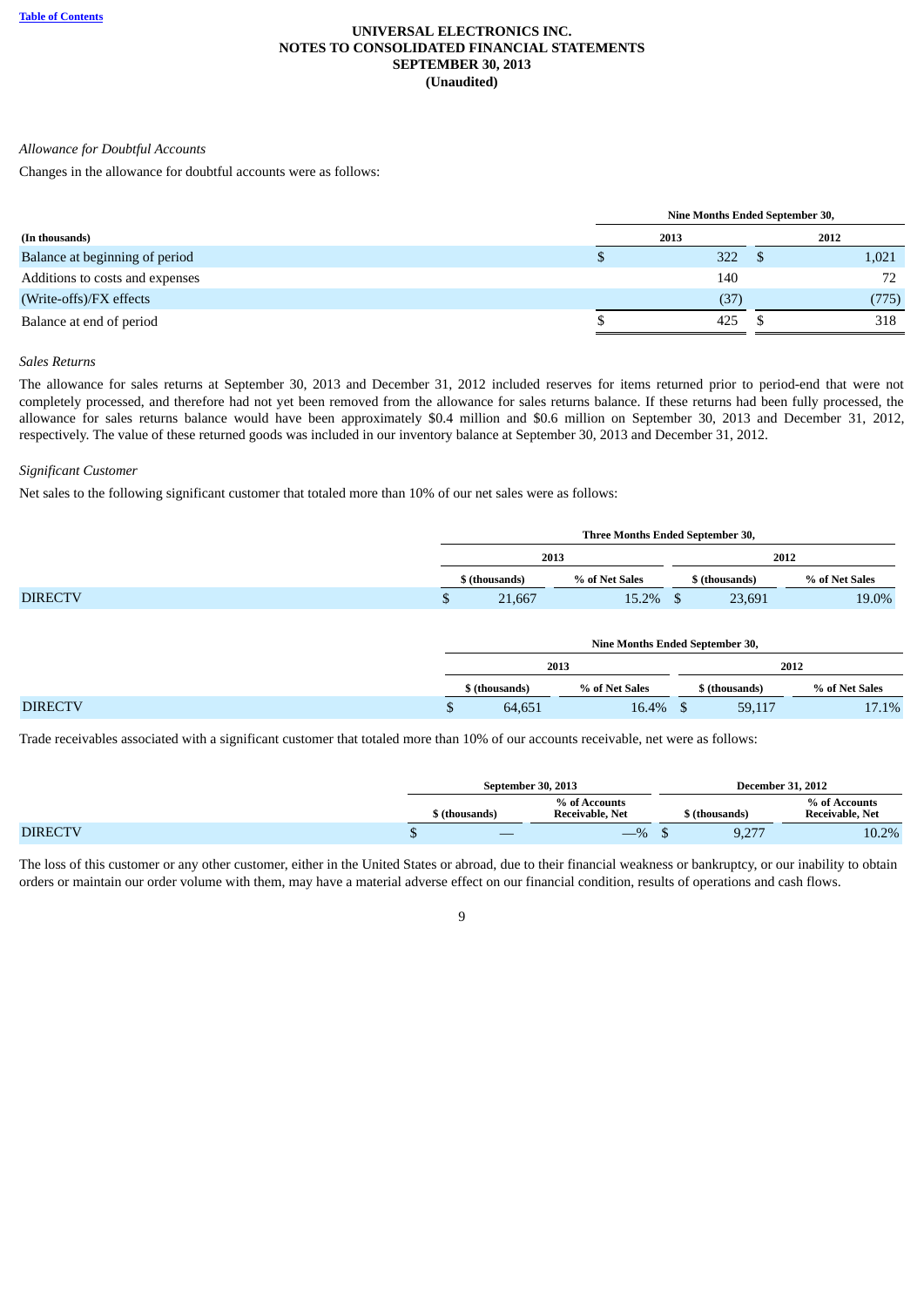# **Note 4 — Inventories, Net and Significant Suppliers**

Inventories, net were as follows:

| (In thousands)                            |   | September 30, 2013 |    | <b>December 31, 2012</b> |
|-------------------------------------------|---|--------------------|----|--------------------------|
| Raw materials                             | ъ | 20,831             | \$ | 17,438                   |
| Components                                |   | 19,949             |    | 20,978                   |
| Work in process                           |   | 2,771              |    | 1,050                    |
| Finished goods                            |   | 62,022             |    | 46,939                   |
| Reserve for excess and obsolete inventory |   | (1,994)            |    | (2,024)                  |
| Inventories, net                          |   | 103,579            | S. | 84,381                   |

# *Reserve for Excess and Obsolete Inventory*

Changes in the reserve for excess and obsolete inventory were as follows:

|                                             | Nine Months Ended September 30, |         |  |          |  |  |  |  |
|---------------------------------------------|---------------------------------|---------|--|----------|--|--|--|--|
| (In thousands)                              |                                 | 2013    |  | 2012     |  |  |  |  |
| Balance at beginning of period              | Φ                               | 2,024   |  | 3,447    |  |  |  |  |
| Additions charged to costs and expenses (1) |                                 | 1,838   |  | 1,891    |  |  |  |  |
| Sell through $(2)$                          |                                 | (240)   |  | (1, 124) |  |  |  |  |
| Write-offs/FX effects                       |                                 | (1,628) |  | (1,907)  |  |  |  |  |
| Balance at end of period                    |                                 | 1.994   |  | 2,307    |  |  |  |  |

 $<sup>(1)</sup>$  The additions charged to costs and expenses do not include inventory directly written-off that was scrapped during production totaling \$0.2 million</sup> and \$0.3 million for the nine months ended September 30, 2013 and 2012, respectively. These amounts are production waste and are not included in management's reserve for excess and obsolete inventory.

(2) These amounts represent the reversal of reserves associated with inventory items that were sold during the period. Sell through is the result of differences between our judgment concerning the saleability of inventory items during the excess and obsolete inventory review process and our subsequent experience.

# *Significant Suppliers*

We purchase integrated circuits, components and finished goods from multiple sources. We had purchases from the following significant suppliers that totaled more than 10% of our total inventory purchases as follows:

|                     |                | Three Months Ended September 30,                        |                |                                                         |
|---------------------|----------------|---------------------------------------------------------|----------------|---------------------------------------------------------|
|                     | 2013           |                                                         | 2012           |                                                         |
|                     | \$ (thousands) | $%$ of<br><b>Total</b><br>Inventory<br><b>Purchases</b> | \$ (thousands) | $%$ of<br><b>Total</b><br>Inventory<br><b>Purchases</b> |
| Maxim               | \$<br>8,699    | 11.2%                                                   | __             |                                                         |
| Wuxi Funide Digital | 7,781          | 10.0%                                                   | __             | $\overline{\phantom{a}}$                                |

We have identified alternative sources of supply for these integrated circuits, components, and finished goods; however, there can be no assurance that we will be able to continue to obtain these inventory purchases on a timely basis. We maintain inventories of our integrated circuits, which may be utilized to mitigate, but not eliminate, delays resulting from supply interruptions. An extended interruption, shortage or termination in the supply of any of the components used in our products, a reduction in their quality or reliability, or a significant increase in the prices of components, would have an adverse effect on our operating results, financial condition and cash flows.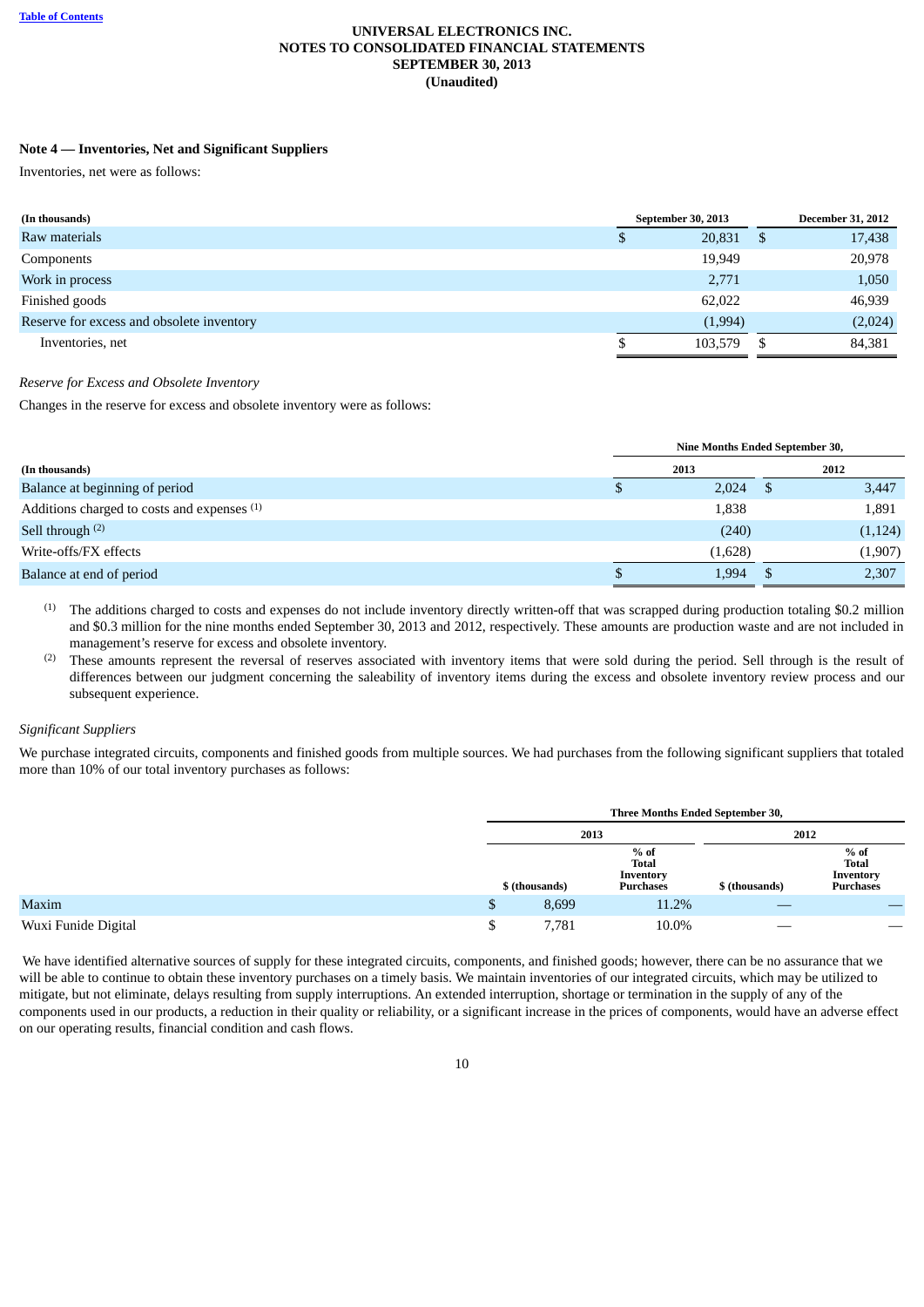#### *Related Party Vendor*

We purchase certain printed circuit board assemblies from a related party vendor. The vendor is considered a related party for financial reporting purposes because our Senior Vice President of Manufacturing owns 40% of this vendor. Inventory purchases from this vendor were as follows:

|                      | Three Months Ended September 30, |                |                                          |      |                |                                          |  |  |  |  |
|----------------------|----------------------------------|----------------|------------------------------------------|------|----------------|------------------------------------------|--|--|--|--|
|                      |                                  |                | 2013                                     | 2012 |                |                                          |  |  |  |  |
|                      |                                  | \$ (thousands) | % of Total Inventory<br><b>Purchases</b> |      | \$ (thousands) | % of Total Inventory<br><b>Purchases</b> |  |  |  |  |
| Related party vendor | Φ                                | 2,395          | $3.1\%$ \$                               |      | 2,471          | 4.3%                                     |  |  |  |  |
|                      |                                  |                | Nine Months Ended September 30,          |      |                |                                          |  |  |  |  |
|                      |                                  |                | 2013                                     |      |                | 2012                                     |  |  |  |  |
|                      |                                  | \$ (thousands) | % of Total Inventory<br><b>Purchases</b> |      | \$ (thousands) | % of Total Inventory<br><b>Purchases</b> |  |  |  |  |
| Related party vendor | \$                               | 7,079          | $3.2\%$ \$                               |      | 5,978          | 3.6%                                     |  |  |  |  |

The total accounts payable to this vendor were the following:

|                      |               | September 30, 2013    |                | <b>December 31, 2012</b> |
|----------------------|---------------|-----------------------|----------------|--------------------------|
|                      | ` (thousands) | % of Accounts Pavable | \$ (thousands) | % of Accounts Pavable    |
| Related party vendor | 1,619         | 2.8%                  | .,815          | $3.0\%$                  |

Our payable terms and pricing with this vendor are consistent with the terms offered by other vendors in the ordinary course of business. The accounting policies that we apply to our transactions with our related party vendor are consistent with those applied in transactions with independent third parties. Corporate management routinely monitors purchases from our related party vendor to ensure these purchases remain consistent with our business objectives.

### **Note 5 — Goodwill and Intangible Assets, Net**

*Goodwill*

Goodwill and changes in the carrying amount of goodwill were as follows:

| (In thousands)                |        |
|-------------------------------|--------|
| Balance at December 31, 2012  | 30,890 |
| Foreign currency              |        |
| Balance at September 30, 2013 | 30,961 |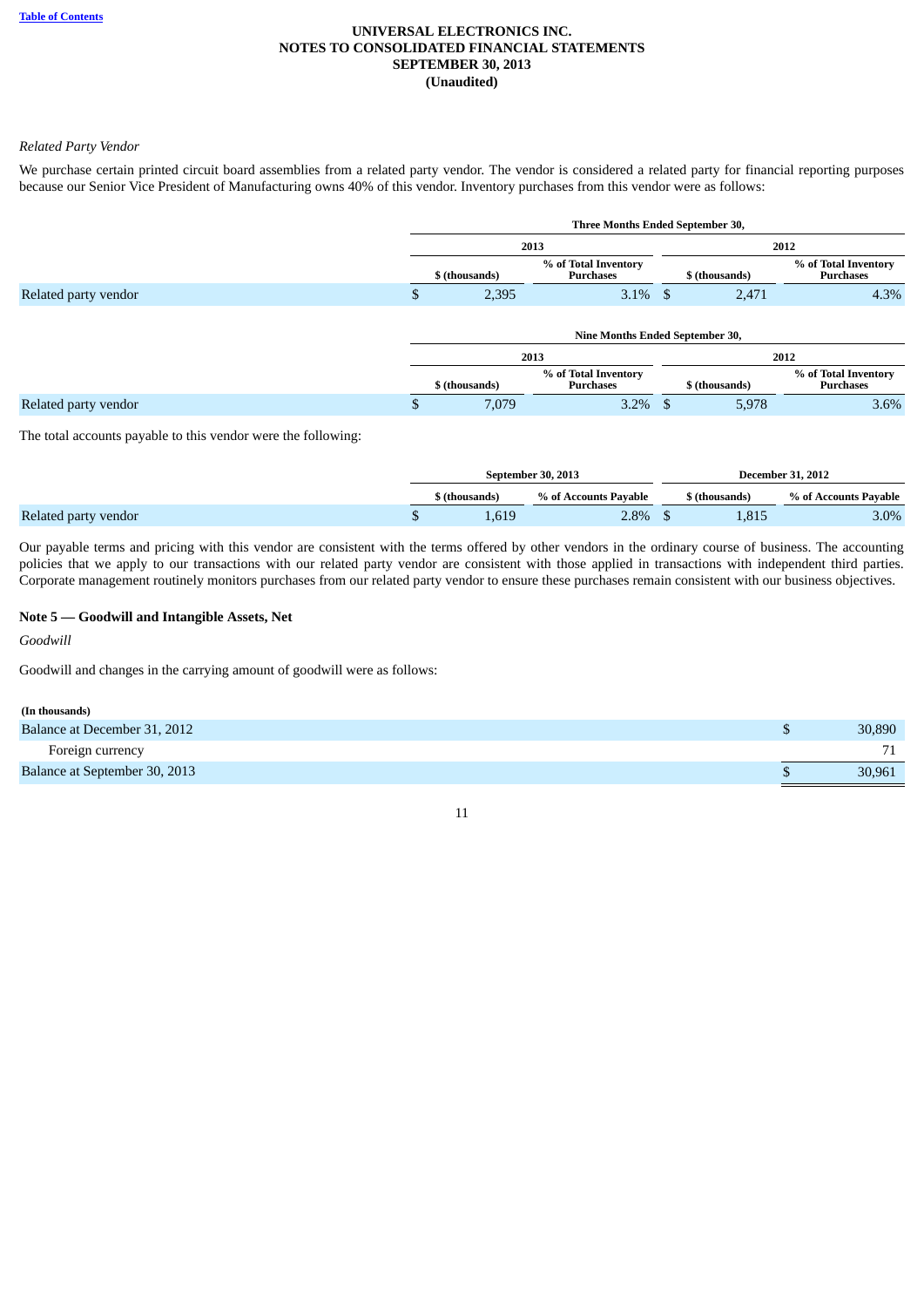### *Intangible Assets, Net*

The components of intangible assets, net were as follows:

|                                        | <b>September 30, 2013</b> |              |    |                                                  |     |              | <b>December 31, 2012</b> |        |    |                                           |      |        |  |  |
|----------------------------------------|---------------------------|--------------|----|--------------------------------------------------|-----|--------------|--------------------------|--------|----|-------------------------------------------|------|--------|--|--|
| (In thousands)                         |                           | <b>Gross</b> |    | Accumulated<br><b>Net</b><br><b>Amortization</b> |     | <b>Gross</b> |                          |        |    | <b>Accumulated</b><br><b>Amortization</b> |      |        |  |  |
| Carrying amount $(1)$ :                |                           |              |    |                                                  |     |              |                          |        |    |                                           |      |        |  |  |
| Distribution rights                    | \$                        | 389          | \$ | (52)                                             | -\$ | 337          | \$                       | 378    | S. | (50)                                      | - \$ | 328    |  |  |
| <b>Patents</b>                         |                           | 8,695        |    | (4, 175)                                         |     | 4,520        |                          | 8,113  |    | (3, 847)                                  |      | 4,266  |  |  |
| Trademark and trade names              |                           | 2.840        |    | (1, 339)                                         |     | 1,501        |                          | 2.841  |    | (1, 127)                                  |      | 1,714  |  |  |
| Developed and core technology          |                           | 3,505        |    | (1,080)                                          |     | 2,425        |                          | 3,507  |    | (906)                                     |      | 2,601  |  |  |
| Capitalized software development costs |                           | 297          |    | (98)                                             |     | 199          |                          | 1,276  |    | (913)                                     |      | 363    |  |  |
| Customer relationships                 |                           | 26,403       |    | (7, 753)                                         |     | 18,650       |                          | 26,415 |    | (5,852)                                   |      | 20,563 |  |  |
| Total carrying amount                  | S                         | 42,129       |    | (14, 497)                                        | S   | 27,632       |                          | 42,530 |    | (12, 695)                                 |      | 29,835 |  |  |

(1) This table excludes the gross value of fully amortized intangible assets totaling \$6.5 million and \$9.1 million on September 30, 2013 and December 31, 2012, respectively.

Amortization expense is recorded in selling, general and administrative expenses, except amortization expense related to capitalized software development costs which is recorded in cost of sales. Amortization expense by income statement caption was as follows:

|                                     | <b>Three Months Ended September 30,</b> |       |  |       |       | Nine Months Ended September 30, |       |  |
|-------------------------------------|-----------------------------------------|-------|--|-------|-------|---------------------------------|-------|--|
| (In thousands)                      |                                         | 2013  |  | 2012  | 2013  |                                 | 2012  |  |
| Cost of sales                       |                                         | 34    |  | 73    | 177   |                                 | 231   |  |
| Selling, general and administrative |                                         | 986   |  | 971   | 2.930 |                                 | 2,890 |  |
| Total amortization expense          | Φ                                       | 1,020 |  | 1.044 | 3.107 |                                 | 3,121 |  |

Estimated future amortization expense related to our intangible assets at September 30, 2013, is as follows:

| (In thousands)            |             |
|---------------------------|-------------|
| 2013 (remaining 3 months) | \$<br>1,021 |
| 2014                      | 4,053       |
| 2015                      | 3,890       |
| 2016                      | 3,858       |
| 2017                      | 3,830       |
| Thereafter                | 10,980      |
| <b>Total</b>              | 27,632      |
|                           |             |

Impairment charges are recorded in selling, general and administrative expenses as a component of amortization expense, except impairment charges related to capitalized software development costs which are recorded in cost of sales. We recorded immaterial impairment charges related to our intangible assets for the three and nine months ended September 30, 2013 and 2012.

We disposed of nine patents and twelve trademarks with an immaterial aggregate carrying amount during the nine months ended September 30, 2013. We disposed of thirteen patents with an immaterial aggregate carrying amount during the nine months ended September 30, 2012. These assets no longer held any probable future economic benefits and thus were written-off.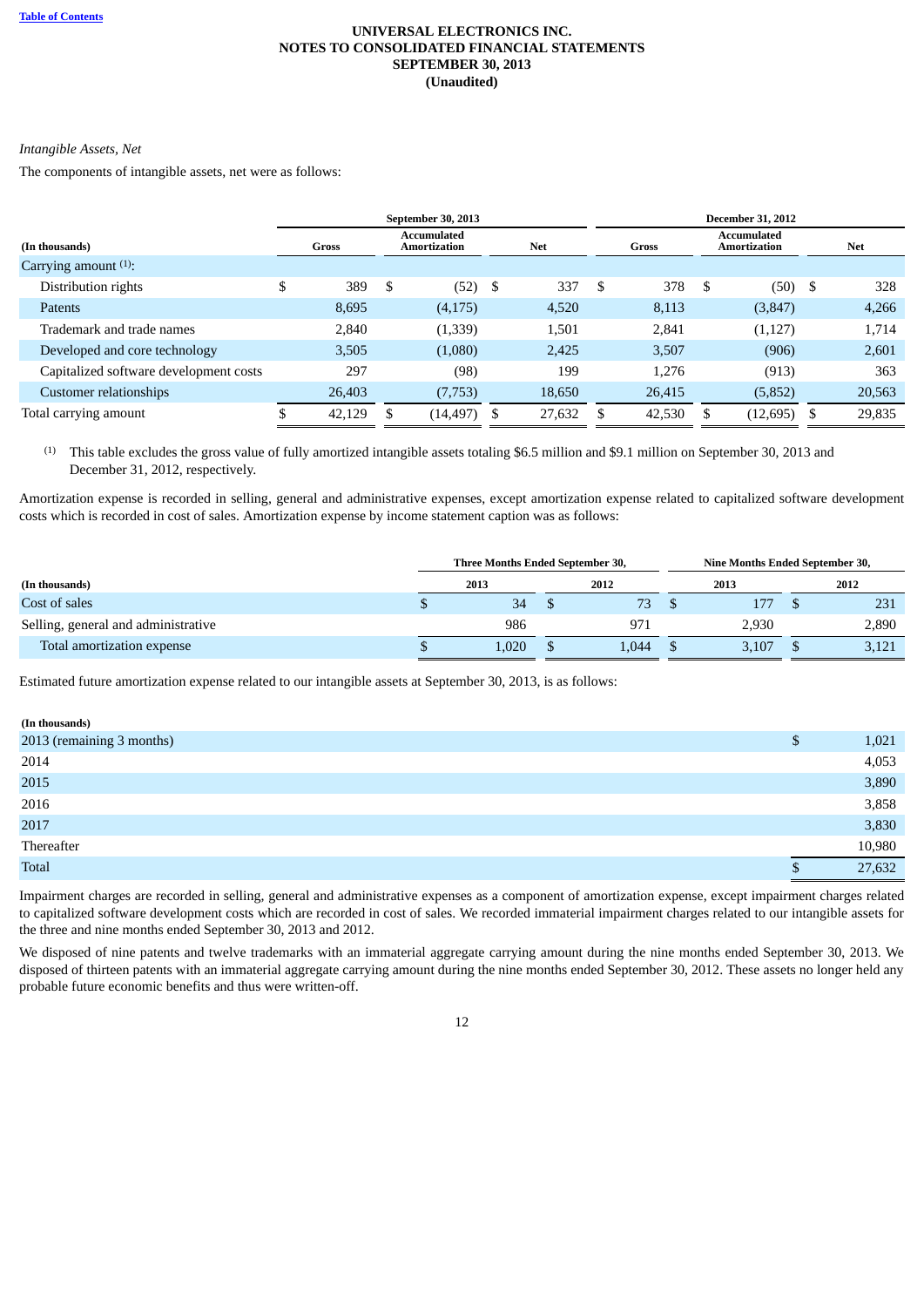#### **Note 6 — Line of Credit**

On October 2, 2012, we entered into an Amended and Restated Credit Agreement ("Amended Credit Agreement") with U.S. Bank National Association ("U.S. Bank") which provides for a \$55.0 million line of credit ("Credit Line") that may be used for working capital and other general corporate purposes including acquisitions, share repurchases and capital expenditures. The Amended Credit Agreement expires on November 1, 2014. Amounts available for borrowing under the Credit Line are reduced by the balance of any outstanding letters of credit, of which there were \$13 thousand at September 30, 2013.

All obligations under the Credit Line are secured by substantially all of our U.S. personal property and tangible and intangible assets as well as 65% of our ownership interest in Enson Assets Limited, our wholly-owned subsidiary which controls our manufacturing factories in the People's Republic of China ("PRC").

Under the Amended Credit Agreement, we may elect to pay interest on the Credit Line based on LIBOR plus an applicable margin (varying from 1.25% to 1.75%) or base rate (based on the prime rate of U.S. Bank or as otherwise specified in the Amended Credit Agreement) plus an applicable margin (varying from -0.25% to +0.25%). The applicable margins are calculated quarterly and vary based on our leverage ratio as set forth in the Amended Credit Agreement. There are no commitment fees or unused line fees under the Amended Credit Agreement.

The Amended Credit Agreement includes financial covenants requiring a minimum fixed charge coverage ratio, a maximum leverage ratio and minimum liquidity levels. In addition, the Amended Credit Agreement also contains other customary affirmative and negative covenants and events of default. As of September 30, 2013, we were in compliance with the covenants and conditions of the Amended Credit Agreement.

Our total interest expense on borrowings was \$0.1 million during the three months ended September 30, 2012. Our total interest expense on borrowings was \$23 thousand and \$0.2 million during the nine months ended September 30, 2013 and 2012, respectively.

#### **Note 7 — Income Taxes**

We utilize our estimated annual effective tax rate to determine our provision for income taxes for interim periods. The income tax provision is computed by taking the estimated annual effective tax rate and multiplying it by the year-to-date pre-tax book income.

We recorded income tax expense of \$1.2 million and \$2.6 million for the three months ended September 30, 2013 and 2012, respectively. Our effective tax rate was 12.0% and 27.5% during the three months ended September 30, 2013 and 2012, respectively. The decrease in our effective tax rate was due primarily to a shift of income from higher tax rate jurisdictions to lower tax rate jurisdictions driven largely by a tax benefit on certain income earned in Hong Kong.

We recorded income tax expense of \$4.1 million and \$4.1 million for the nine months ended September 30, 2013 and 2012, respectively. Our effective tax rate was 19.0% and 22.9% during the nine months ended September 30, 2013 and 2012, respectively. The decrease in our effective tax rate was due primarily to a shift of income from higher tax rate jurisdictions to lower tax rate jurisdictions driven largely by a tax benefit on certain income earned in Hong Kong. Partially offsetting this benefit was the recording of approximately \$0.4 million of additional tax reserves in the second quarter of 2013 resulting from a tax audit in Hong Kong for years preceding our acquisition of Enson Assets Limited and the reversal of \$0.5 million of unrecognized tax benefits in 2012 which were originally recorded in 2007 through 2011.

On September 30, 2013, we had gross unrecognized tax benefits of approximately \$3.4 million, including interest and penalties, of which approximately \$2.9 million would affect the annual effective tax rate if these tax benefits are realized. Further, we are unaware of any positions for which it is reasonably possible that the total amount of unrecognized tax benefits will significantly increase within the next twelve months. However, based on federal, state and foreign statute expirations in various jurisdictions, we anticipate a decrease in unrecognized tax benefits of approximately \$0.1 million within the next twelve months.

We have elected to classify interest and penalties as a component of tax expense. Accrued interest and penalties of \$0.1 million and \$0.1 million on September 30, 2013 and December 31, 2012, respectively, are included in our unrecognized tax benefits.

We file income tax returns in the U.S. federal jurisdiction, and in various state and foreign jurisdictions. On September 30, 2013, the open statutes of limitations in our significant tax jurisdictions were as follows: federal 2010 through 2012, state 2008 through 2012, and non-U.S. 2006 through 2012. On September 30, 2013, of our gross unrecognized tax benefits of \$3.4 million, which included \$0.1 million of interest and penalties, \$1.5 million are classified as current and \$1.9 million are classified as long term.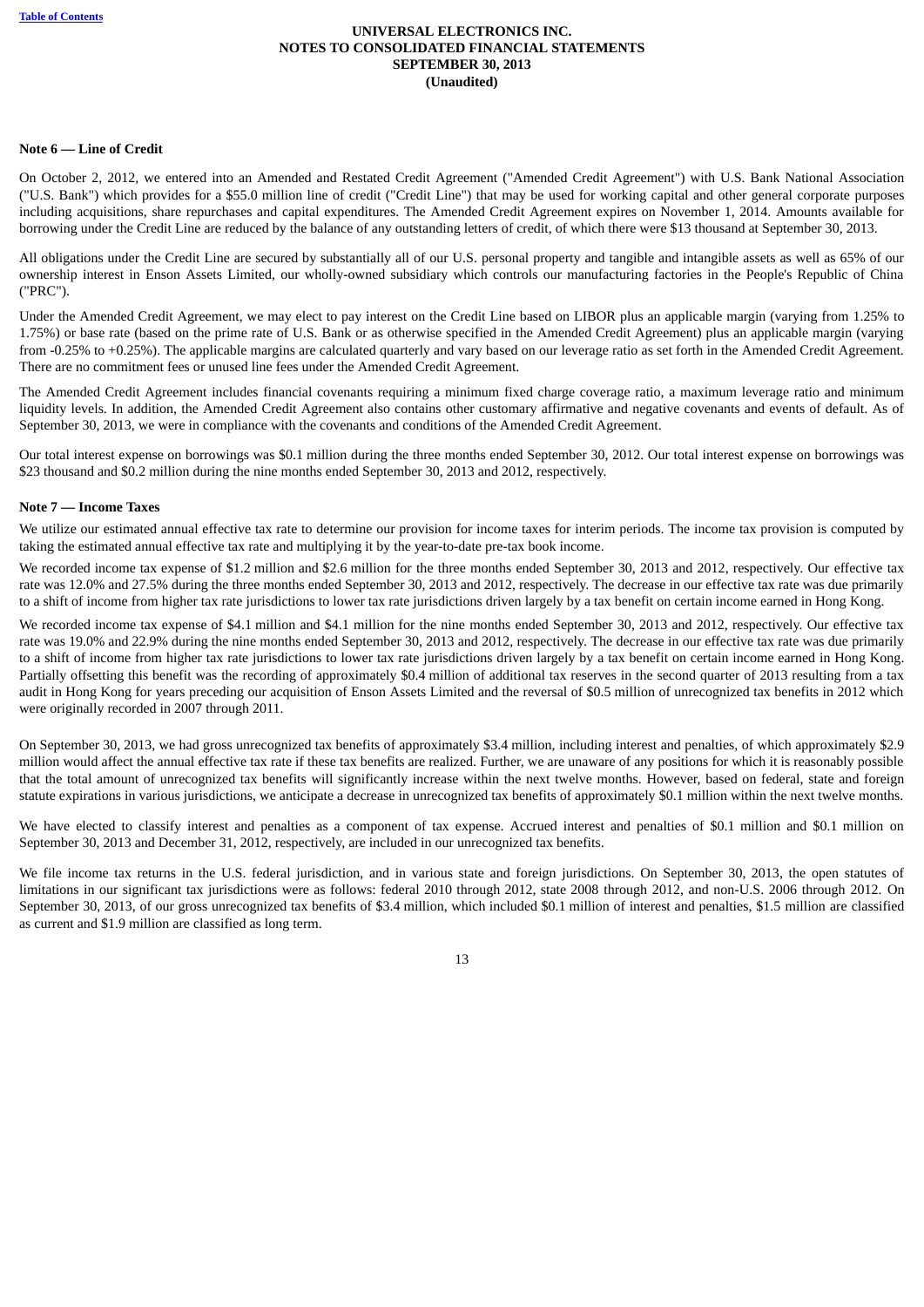### **Note 8 — Accrued Compensation**

The components of accrued compensation are listed below:

| (In thousands)                   | <b>September 30, 2013</b> |    | <b>December 31, 2012</b> |
|----------------------------------|---------------------------|----|--------------------------|
| Accrued social insurance (1)     | 20,325                    | -S | 19,842                   |
| Accrued salary/wages             | 5,856                     |    | 4,862                    |
| Accrued vacation/holiday         | 2,127                     |    | 2,048                    |
| Accrued bonus <sup>(2)</sup>     | 4,838                     |    | 4,181                    |
| Accrued commission               | 755                       |    | 478                      |
| Accrued medical insurance claims | 576                       |    | 643                      |
| Other accrued compensation       | 1,052                     |    | 1,344                    |
| Total accrued compensation       | 35,529                    |    | 33,398                   |

(1) Effective January 1, 2008, the Chinese Labor Contract Law was enacted in the PRC. This law mandated that PRC employers remit the applicable social insurance payments to their local government. Social insurance is comprised of various components such as pension, medical insurance, job injury insurance, unemployment insurance, and a housing assistance fund, and is administered in a manner similar to social security in the United States. This amount represents our estimate of the amounts due to the PRC government for social insurance on September 30, 2013 and December 31, 2012.

<sup>(2)</sup> Accrued bonus includes an accrual for an extra month of salary ( $^{\prime\prime}13^{\text{th}}$  month salary") to be paid to employees in certain geographies where it is the customary business practice. This 13<sup>th</sup> month salary is paid to these employees if they remain employed with us through December 31st. The total accrued for the 13<sup>th</sup> month salary was \$0.5 million and \$0.5 million at September 30, 2013 and December 31, 2012, respectively.

# **Note 9 — Other Accrued Expenses**

The components of other accrued expenses are listed below:

| (In thousands)               | September 30, 2013 |        |    | <b>December 31, 2012</b> |
|------------------------------|--------------------|--------|----|--------------------------|
| Advertising and marketing    | \$                 | 402    | \$ | 501                      |
| <b>Duties</b>                |                    | 855    |    | 584                      |
| Freight                      |                    | 1,575  |    | 1,666                    |
| Product development          |                    | 522    |    | 569                      |
| Product warranty claim costs |                    |        |    | 404                      |
| Professional fees            |                    | 954    |    | 1,234                    |
| Sales taxes and VAT          |                    | 1,017  |    | 1,979                    |
| Third-party commissions      |                    | 632    |    | 337                      |
| Tooling <sup>(1)</sup>       |                    | 754    |    | 221                      |
| <b>Utilities</b>             |                    | 386    |    | 316                      |
| Other                        |                    | 3,453  |    | 2,833                    |
| Total other accrued expenses | \$                 | 10,550 | \$ | 10,644                   |

 $(1)$  The tooling accrual balance relates to unearned revenue for tooling that will be sold to customers.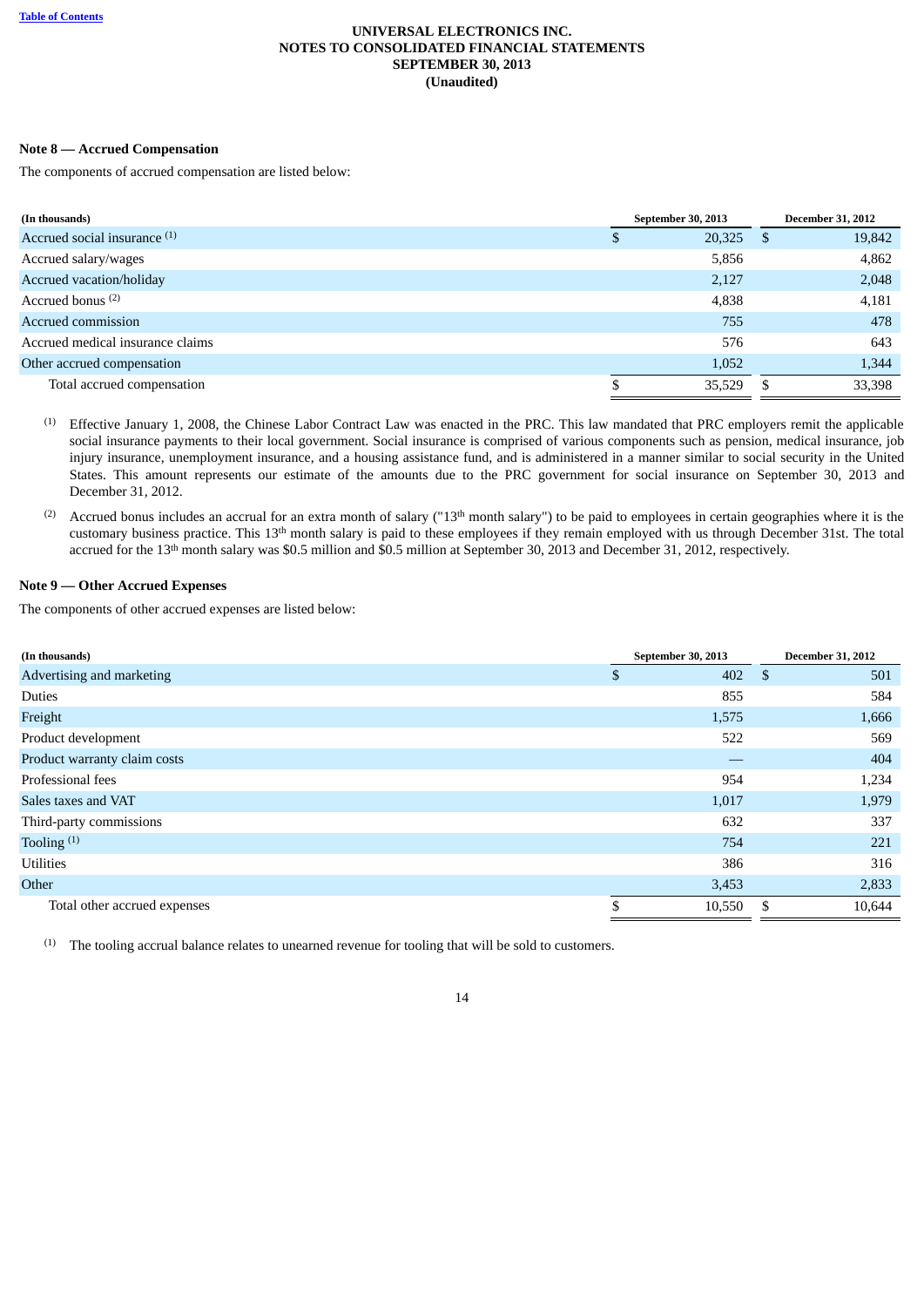### **Note 10 — Commitments and Contingencies**

#### *Product Warranties*

Changes in the reserve for product warranty claim costs were as follows:

|                                                    | Nine Months Ended September 30, |                               |  |      |  |  |  |
|----------------------------------------------------|---------------------------------|-------------------------------|--|------|--|--|--|
| (In thousands)                                     |                                 | 2013                          |  | 2012 |  |  |  |
| Balance at beginning of period                     |                                 | 404                           |  |      |  |  |  |
| Accruals for warranties issued during the period   |                                 | 375                           |  |      |  |  |  |
| Settlements (in cash or in kind) during the period |                                 | (779)                         |  |      |  |  |  |
| Balance at end of period                           |                                 | $\overbrace{\phantom{12332}}$ |  |      |  |  |  |

#### *Litigation*

On July 15, 2011, we filed a lawsuit against Logitech, Inc., Logitech International S.A. and Logitech Europe S.A. in the United States District Court, Central District of California (Universal Electronics Inc. v. Logitech, Inc., Logitech International S.A. and Logitech Europe S.A., SACV 11-1056-JVS(ANx)) alleging that the Logitech companies were infringing seventeen of our patents related to remote control technology. We alleged that this complaint related to multiple Logitech remote control products and were seeking monetary relief for the infringement, including enhanced damages due to the willfulness of the Logitech companies' actions, injunctive relief to enjoin the Logitech companies from further infringing, including contributory infringement and/or inducing infringement, and attorney's fees. In its answer, filed on November 3, 2011, the Logitech companies generally denied all of our allegations of infringement and counterclaimed that we were infringing five of their patents. On November 24, 2011, we answered the Logitech companies' counterclaims, generally denying all of their allegations of infringement. On September 26, 2012, the Logitech companies and the Company entered into a long-term, confidential Settlement and License Agreement with an effective date of July 1, 2012 (the "Agreement"). During the term of the Agreement, the Logitech companies and the Company dismissed all lawsuits and, among other things, the Logitech companies will pay royalties to the Company to license the technologies covered by our patents in this suit. Additionally, the Logitech companies agreed to pay the Company \$2.0 million for past royalties for the period covering July 1, 2010 through June 30, 2012. Due to the historical and ongoing relationship with the Logitech companies, this amount was included in net sales for the threeand nine-month periods ended September 30, 2012.

On March 2, 2012, we filed a lawsuit against Universal Remote Control, Inc. ("URC") in the United States District Court, Central District of California (Universal Electronics Inc. v. Universal Remote Control, Inc., SACV12-0039 AG (JPRx)) alleging that URC is infringing, directly and indirectly, four of our patents related to remote control technology. We have alleged that this complaint relates to multiple URC remote control products, including the URC model numbers UR5U-9000L, WR7 and other remote controls with different model names or numbers, but with substantially the same designs, features, and functionalities. We are seeking monetary relief for the infringement, including enhanced damages due to the willfulness of URC's actions, injunctive relief to enjoin URC from further infringing, including contributory infringement and/or inducing infringement, and attorney's fees. URC has denied infringing our patents. On January 29, 2013, the Court held its "Markman" hearing and on February 1, 2013, the Court issued its ruling that four of the 24 claims we have asserted against URC were invalid, effectively removing one of the four patents alleged by us to be infringed by URC from this litigation. In our estimation this ruling does not materially affect our position in this litigation. In all other respects, this litigation is continuing as scheduled with discovery continuing.

On June 28, 2013, we filed a second lawsuit against URC, also in the United States District Court, Central District of California (Universal Electronics Inc. v. Universal Remote Control, Inc., SACV13-00987 JAK (SHx)). In this second lawsuit, we are alleging that URC is infringing, directly and indirectly, nine additional patents that we own related to remote control technology. As in the first lawsuit, in this second lawsuit we have alleged that this complaint relates to multiple URC remote control products. We are seeking monetary relief for infringement, including enhanced damages due to the willfulness of URC's actions, injunctive relief to enjoin URC from further infringing, including contributory infringement and/or inducing infringement, and attorney's fees. In mid-July 2013, URC filed a Notice of Related Cases seeking to transfer this lawsuit to the same Judge and Magistrate hearing the lawsuit we filed against URC on March 2, 2012 and we did not object to this Notice. Consequently, this lawsuit was transferred. In all other respects this litigation is continuing as scheduled with URC answering this compliant with a denial of infringement, asserting affirmative defenses, and seeking a ruling that URC has not infringed our patents, that our patents are invalid and unenforceable, that the patents have been licensed to URC, and an award of attorneys' fees and costs. Discovery is underway.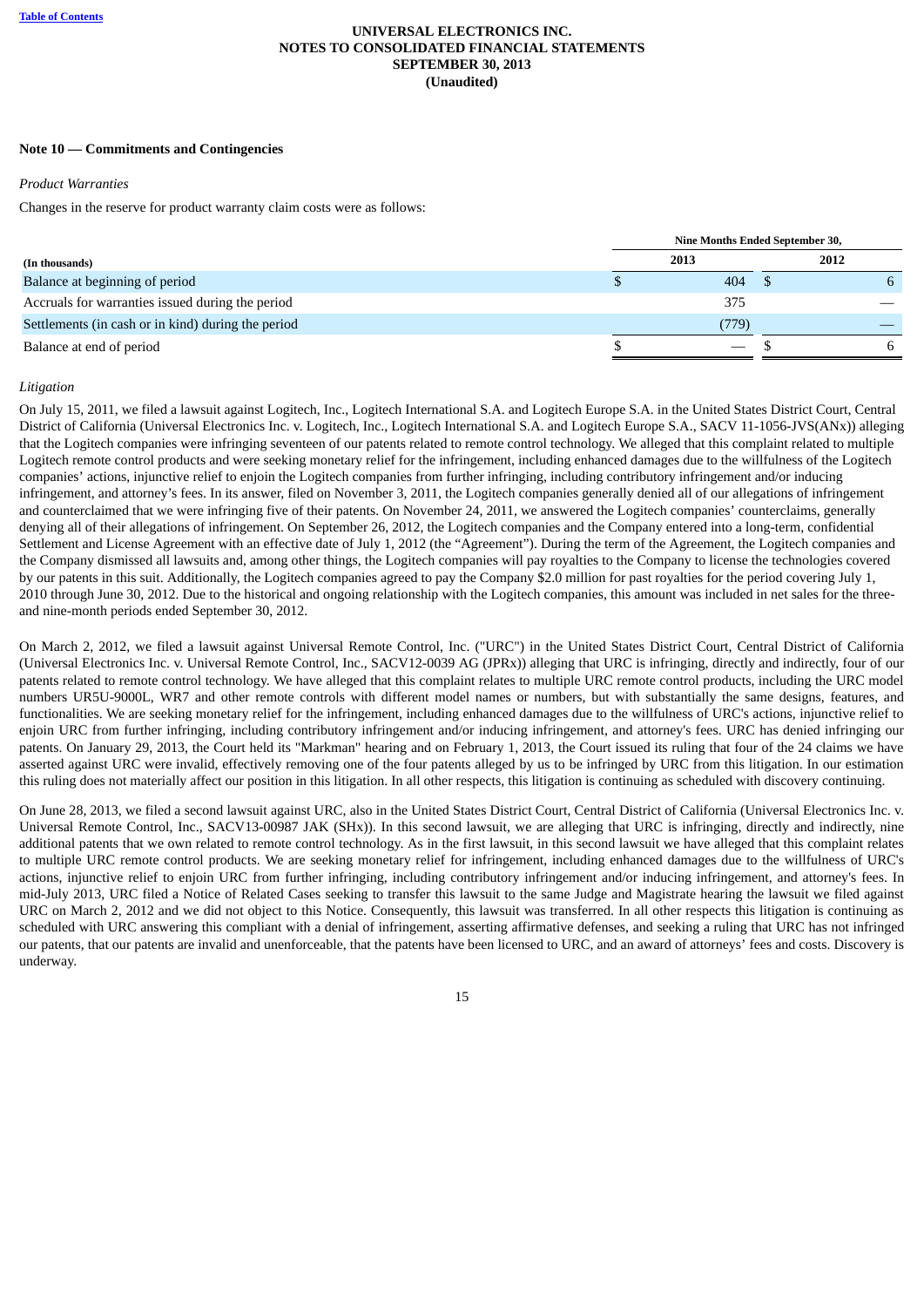On September 23, 2013, we filed a lawsuit against Peel Technologies, Inc. ("Peel") in the United States District Court, Central District of California (Universal Electronics Inc. v. Peel Technologies, Inc., SACV13-01484 GAF (RNBx)) alleging that Peel is infringing, directly and indirectly, five of our patents related to remote control technology. We have alleged that this complaint relates to software and hardware used in connection with remote control devices, including Peel's software products called "TV App" (sometimes referred to as "Sense TV"), "WatchOn App" and "Peel Smart Remote App," and a product called "Peel Universal Remote" consisting of a Peel "Fruit" hardware device and a software component for use with the iOS operating system. We are seeking monetary relief for the infringement, including enhanced damages due to the willfulness of Peel's actions, injunctive relief to enjoin Peel from further infringing, including contributory infringement and/or inducing infringement, and attorney's fees. Peel has not yet answered our compliant.

There are no other material pending legal proceedings to which we or any of our subsidiaries is a party or of which our respective property is the subject. However, as is typical in our industry and to the nature and kind of business in which we are engaged, from time to time, various claims, charges and litigation are asserted or commenced by third parties against us or by us against third parties arising from or related to product liability, infringement of patent or other intellectual property rights, breach of warranty, contractual relations, or employee relations. The amounts claimed may be substantial but may not bear any reasonable relationship to the merits of the claims or the extent of any real risk of court awards assessed against us or in our favor. However, no assurances can be made as to the outcome of any of these matters, nor can we estimate the range of potential losses to us. In our opinion, final judgments, if any, which might be rendered against us in potential or pending litigation would not have a material adverse effect on our financial condition, results of operations, or cash flows. Moreover, we believe that our products do not infringe any third parties' patents or other intellectual property rights.

We maintain directors' and officers' liability insurance which insures our individual directors and officers against certain claims, as well as attorney's fees and related expenses incurred in connection with the defense of such claims.

#### *Defined Benefit Plan*

Our subsidiary in India maintains a defined benefit pension plan ("India Plan") for local employees, which is consistent with local statutes and practices. The pension plan was adequately funded on September 30, 2013 and December 31, 2012 based on its latest actuarial report. The India Plan has an independent external manager that advises us of the appropriate funding contribution requirements to which we comply. At September 30, 2013, approximately 37 percent of our India subsidiary employees had qualified for eligibility. An individual must be employed by our India subsidiary for a minimum of 5 years before becoming eligible. Upon the termination, resignation or retirement of an eligible employee, we are liable to pay the employee an amount equal to 15 days salary for each full year of service completed. The total amount of liability outstanding at September 30, 2013 and December 31, 2012 for the India Plan was not material. During the nine months ended September 30, 2013 and 2012, the net periodic benefit costs were also not material.

#### **Note 11 — Treasury Stock**

Repurchased shares of our common stock were as follows:

|                                   | Nine Months Ended September 30, |         |      |        |  |  |  |  |  |
|-----------------------------------|---------------------------------|---------|------|--------|--|--|--|--|--|
| (In thousands, except share data) | 2013                            |         | 2012 |        |  |  |  |  |  |
| Shares repurchased                |                                 | 140,759 |      | 37,267 |  |  |  |  |  |
| Cost of shares repurchased        |                                 | 3,153   |      | 619    |  |  |  |  |  |

Repurchased shares are recorded as shares held in treasury at cost. We hold these shares for future use as management and the Board of Directors deem appropriate, which has included compensating our outside directors. During the nine months ended September 30, 2013 and 2012, we issued 22,500 and 30,000 shares from treasury, respectively, to outside directors for services performed (see Note 13).

From time to time, our Board of Directors authorizes management to repurchase shares of our issued and outstanding common stock. Repurchases may be made to manage dilution created by shares issued under our stock incentive plans or whenever we deem a repurchase is a good use of our cash and the price to be paid is at or below a threshold approved by our Board. As of September 30, 2013, we had 945,812 shares available for repurchase under the Board's authorizations.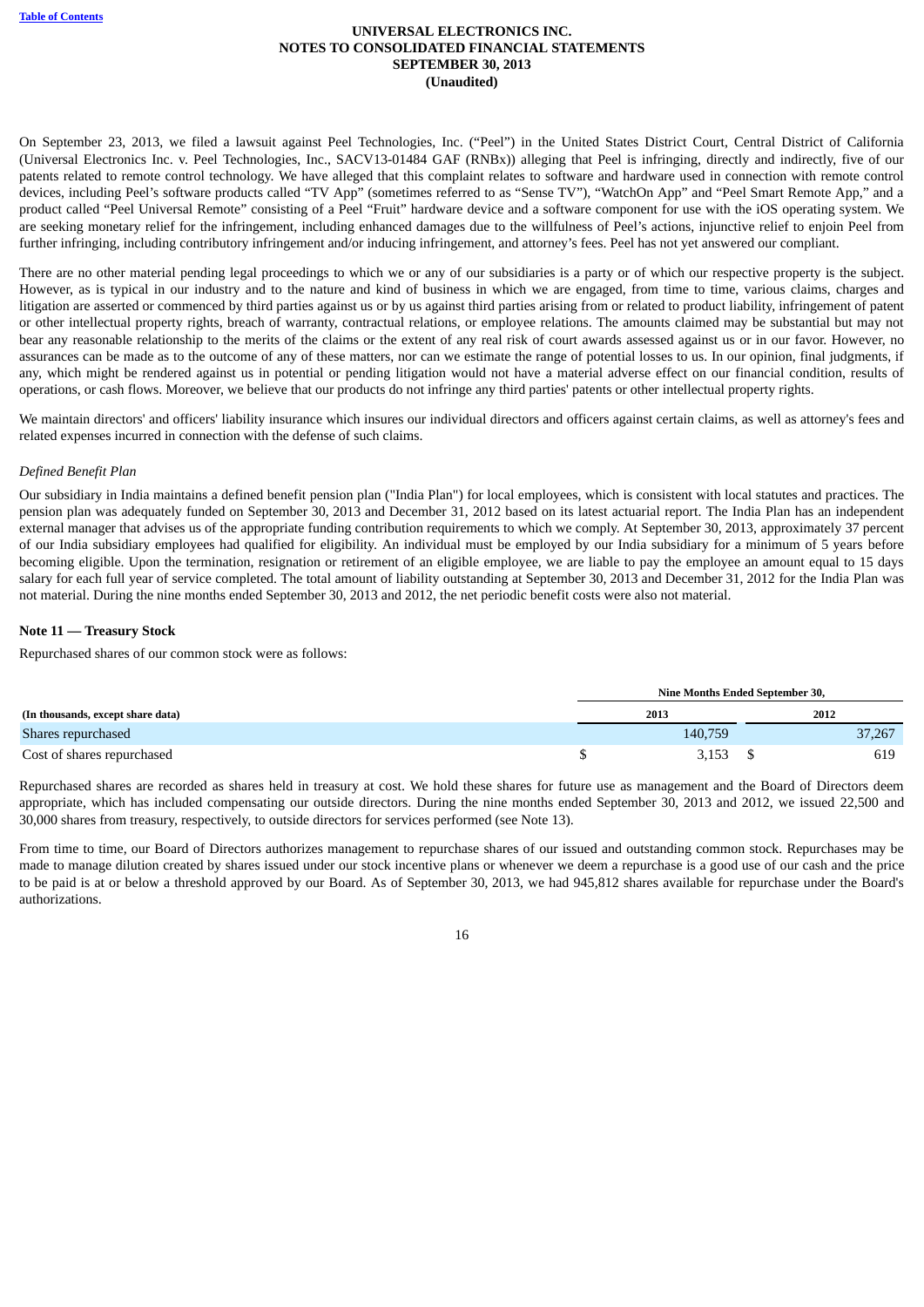# **Note 12 — Business Segment and Foreign Operations**

#### *Reportable Segment*

An operating segment, in part, is a component of an enterprise whose operating results are regularly reviewed by the chief operating decision maker to make decisions about resources to be allocated to the segment and assess its performance. Operating segments may be aggregated only to a limited extent. Our chief operating decision maker, the Chief Executive Officer, reviews financial information presented on a consolidated basis, accompanied by disaggregated information about revenues for purposes of making operating decisions and assessing financial performance. Accordingly, we only have a single operating and reportable segment.

# *Foreign Operations*

Our net sales to external customers by geographic area were as follows:

|                            | <b>Three Months Ended</b><br>September 30, |         |      |         | <b>Nine Months Ended</b><br>September 30, |         |      |         |
|----------------------------|--------------------------------------------|---------|------|---------|-------------------------------------------|---------|------|---------|
| (In thousands)             | 2013                                       |         | 2012 |         | 2013                                      |         | 2012 |         |
| Net sales:                 |                                            |         |      |         |                                           |         |      |         |
| <b>United States</b>       | \$                                         | 53,310  | \$   | 49,015  | -S                                        | 146,057 | \$   | 123,364 |
| Asia (excluding PRC)       |                                            | 28,521  |      | 27,752  |                                           | 80,256  |      | 89,271  |
| People's Republic of China |                                            | 27,913  |      | 21,031  |                                           | 69,537  |      | 55,740  |
| Europe                     |                                            | 16,686  |      | 14,049  |                                           | 50,207  |      | 42,183  |
| Latin America              |                                            | 9,617   |      | 7,926   |                                           | 26,327  |      | 20,067  |
| Other                      |                                            | 6,342   |      | 5,098   |                                           | 20,836  |      | 14,682  |
| Total net sales            | ÷<br>J                                     | 142,389 | .Ъ   | 124,871 |                                           | 393,220 | \$.  | 345,307 |

Specific identification of the customer billing location was the basis used for attributing revenues from external customers to geographic areas.

Long-lived tangible assets were as follows:

| (In thousands)              | September 30, 2013 | <b>December 31, 2012</b> |  |  |
|-----------------------------|--------------------|--------------------------|--|--|
| Long-lived tangible assets: |                    |                          |  |  |
| <b>United States</b>        | \$<br>4.786        | 5,541                    |  |  |
| People's Republic of China  | 73,751             | 73,804                   |  |  |
| All other countries         | 3,221              | 3.722                    |  |  |
| <b>Total</b>                | \$<br>81,758       | 83,067                   |  |  |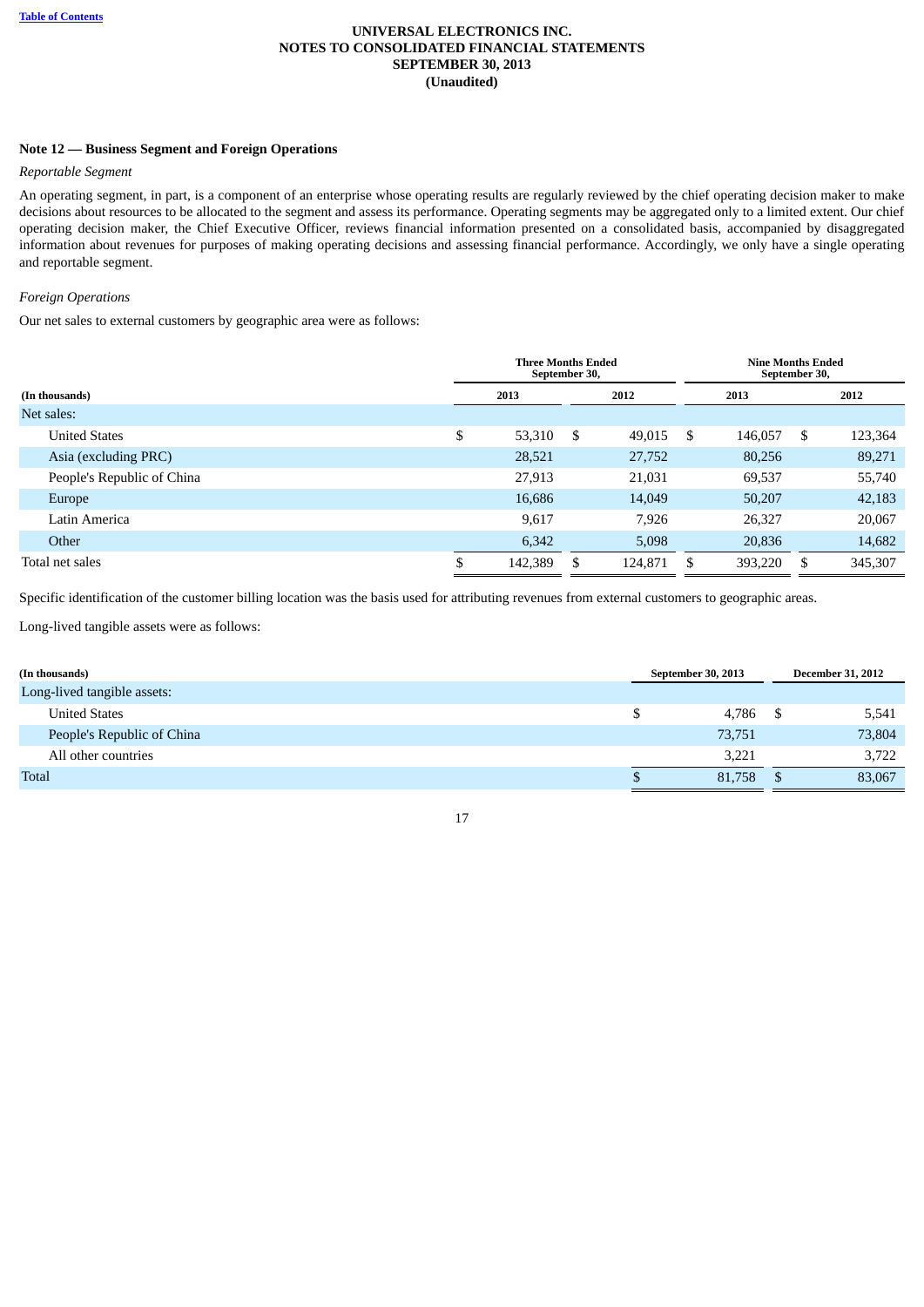# **Note 13 — Stock-Based Compensation**

Stock-based compensation expense for each employee and director is presented in the same income statement caption as their cash compensation. Stockbased compensation expense by income statement caption and the related income tax benefit were as follows:

|                                        | Three Months Ended September 30, |              |  |       |               | Nine Months Ended September 30, |     |       |  |
|----------------------------------------|----------------------------------|--------------|--|-------|---------------|---------------------------------|-----|-------|--|
| (In thousands)                         |                                  | 2012<br>2013 |  |       | 2013          | 2012                            |     |       |  |
| Research and development               |                                  | 54           |  | 52    | \$            | 166                             | -\$ | 167   |  |
| Selling, general and administrative:   |                                  |              |  |       |               |                                 |     |       |  |
| <b>Employees</b>                       |                                  | 1,120        |  | 949   |               | 3,378                           |     | 2,761 |  |
| Outside directors                      |                                  | 215          |  | 109   |               | 406                             |     | 519   |  |
| Total stock-based compensation expense |                                  | 1.389        |  | 1,110 | <sup>\$</sup> | 3,950                           | -S  | 3,447 |  |
|                                        |                                  |              |  |       |               |                                 |     |       |  |
| Income tax benefit                     | \$                               | 451          |  | 358   | <sup>\$</sup> | 1,255                           | -\$ | 1,125 |  |

#### *Stock Options*

Stock option activity was as follows:

|                                                                  | <b>Number of Options</b><br>(in 000's) |      | Weighted-Average<br><b>Exercise Price</b> | <b>Weighted-Average</b><br><b>Remaining Contractual</b><br>Terms<br>(in years) | <b>Aggregate Intrinsic</b><br><b>Value</b><br>(in 000's) |
|------------------------------------------------------------------|----------------------------------------|------|-------------------------------------------|--------------------------------------------------------------------------------|----------------------------------------------------------|
| Outstanding at December 31, 2012                                 | 1,412                                  | -\$  | 20.56                                     |                                                                                |                                                          |
| Granted                                                          | 201                                    |      | 19.68                                     |                                                                                |                                                          |
| Exercised                                                        | (499)                                  |      | 17.00                                     |                                                                                | \$<br>5,564                                              |
| Forfeited/canceled/expired                                       | (7)                                    |      | 28.08                                     |                                                                                |                                                          |
| Outstanding at September 30, 2013 <sup>(1)</sup>                 | 1.107                                  | -S   | 21.96                                     | 5.95 \$                                                                        | 15,584                                                   |
| Vested and expected to vest at September 30, 2013 <sup>(1)</sup> | 1.103                                  | - \$ | 21.96                                     | $5.94 \text{ } $s$                                                             | 15,519                                                   |
| Exercisable on September 30, 2013 <sup>(1)</sup>                 | 811                                    | -S   | 22.39                                     | 4.93 \$                                                                        | 11,068                                                   |
|                                                                  |                                        |      |                                           |                                                                                |                                                          |

(1) The aggregate intrinsic value represents the total pre-tax value (the difference between our closing stock price on the last trading day of the third quarter of 2013 and the exercise price, multiplied by the number of in-the-money options) that would have been received by the option holders had they all exercised their options on September 30, 2013. This amount will change based on the fair market value of our stock.

The assumptions we utilized in the Black-Scholes option pricing model and the resulting weighted average fair value of stock option grants were the following:

|                                           |              | Three Months Ended September 30, |  |        |  | Nine Months Ended September 30, |  |        |  |
|-------------------------------------------|--------------|----------------------------------|--|--------|--|---------------------------------|--|--------|--|
|                                           | 2013<br>2012 |                                  |  | 2013   |  | 2012                            |  |        |  |
| Weighted average fair value of grants (1) |              |                                  |  | 7.17   |  | 9.26                            |  | 9.57   |  |
| Risk-free interest rate                   |              | $-$ %                            |  | 0.72%  |  | 0.95%                           |  | 0.86%  |  |
| <b>Expected volatility</b>                |              | $-$ %                            |  | 54.44% |  | 53.39%                          |  | 55.22% |  |
| Expected life in years                    |              | 0.00                             |  | 5.34   |  | 5.20                            |  | 5.15   |  |

(1) The weighted average fair value of grants was calculated utilizing the stock options granted during each respective period.

As of September 30, 2013, we expect to recognize \$2.5 million of total unrecognized pre-tax stock-based compensation expense related to non-vested stock options over a remaining weighted-average life of 1.9 years.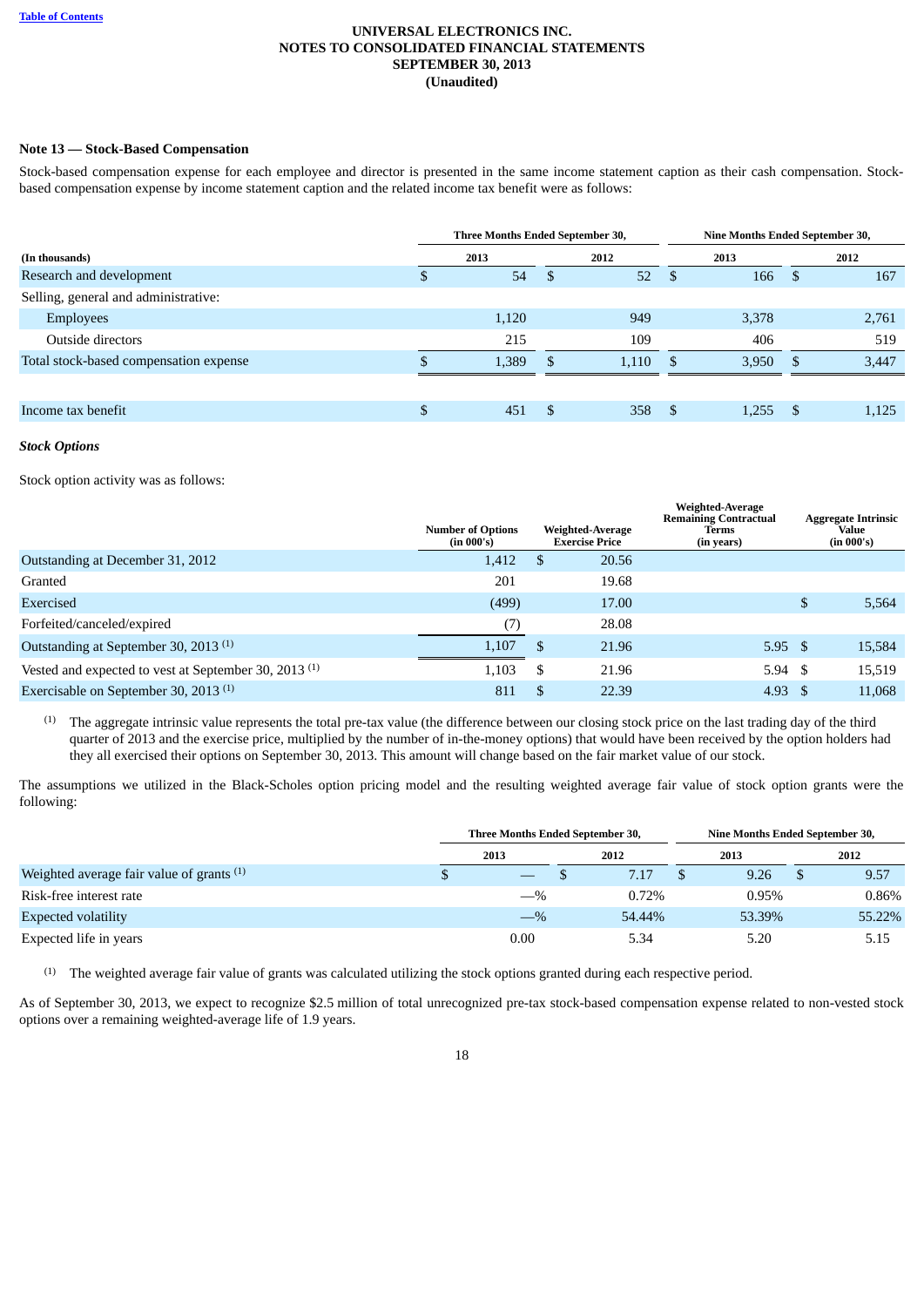# *Restricted Stock*

Non-vested restricted stock award activity was as follows:

|                                  | <b>Shares Granted</b><br>(in 000's) | Weighted-Average<br><b>Grant Date Fair Value</b> |
|----------------------------------|-------------------------------------|--------------------------------------------------|
| Non-vested at December 31, 2012  | 270                                 | 18.72                                            |
| Granted                          | 110                                 | 21.84                                            |
| <b>Vested</b>                    | (143)                               | 19.52                                            |
| Forfeited                        |                                     |                                                  |
| Non-vested at September 30, 2013 | 237                                 | 19.67                                            |

As of September 30, 2013, we expect to recognize \$4.0 million of total unrecognized pre-tax stock-based compensation expense related to non-vested restricted stock awards over a weighted-average life of 1.5 years.

# **Note 14 — Other Income (Expense), Net**

Other income (expense), net consisted of the following:

|                                                            |      | <b>Three Months Ended</b><br>September 30, |  |       | <b>Nine Months Ended</b><br>September 30, |         |      |       |
|------------------------------------------------------------|------|--------------------------------------------|--|-------|-------------------------------------------|---------|------|-------|
| (In thousands)                                             | 2013 |                                            |  | 2012  | 2013                                      |         | 2012 |       |
| Net gain (loss) on foreign currency exchange contracts (1) |      | 299                                        |  | 96    |                                           | 44      |      | (118) |
| Net gain (loss) on foreign currency exchange transactions  |      | (1,084)                                    |  | (266) |                                           | (3,033) |      | (604) |
| Other income                                               |      | 68                                         |  | 105   |                                           | 92      |      | 207   |
| Other income (expense), net                                |      | (717)                                      |  | (65)  |                                           | (2,897) |      | (515) |

(1) This represents the gains and (losses) incurred on foreign currency hedging derivatives (see Note 16).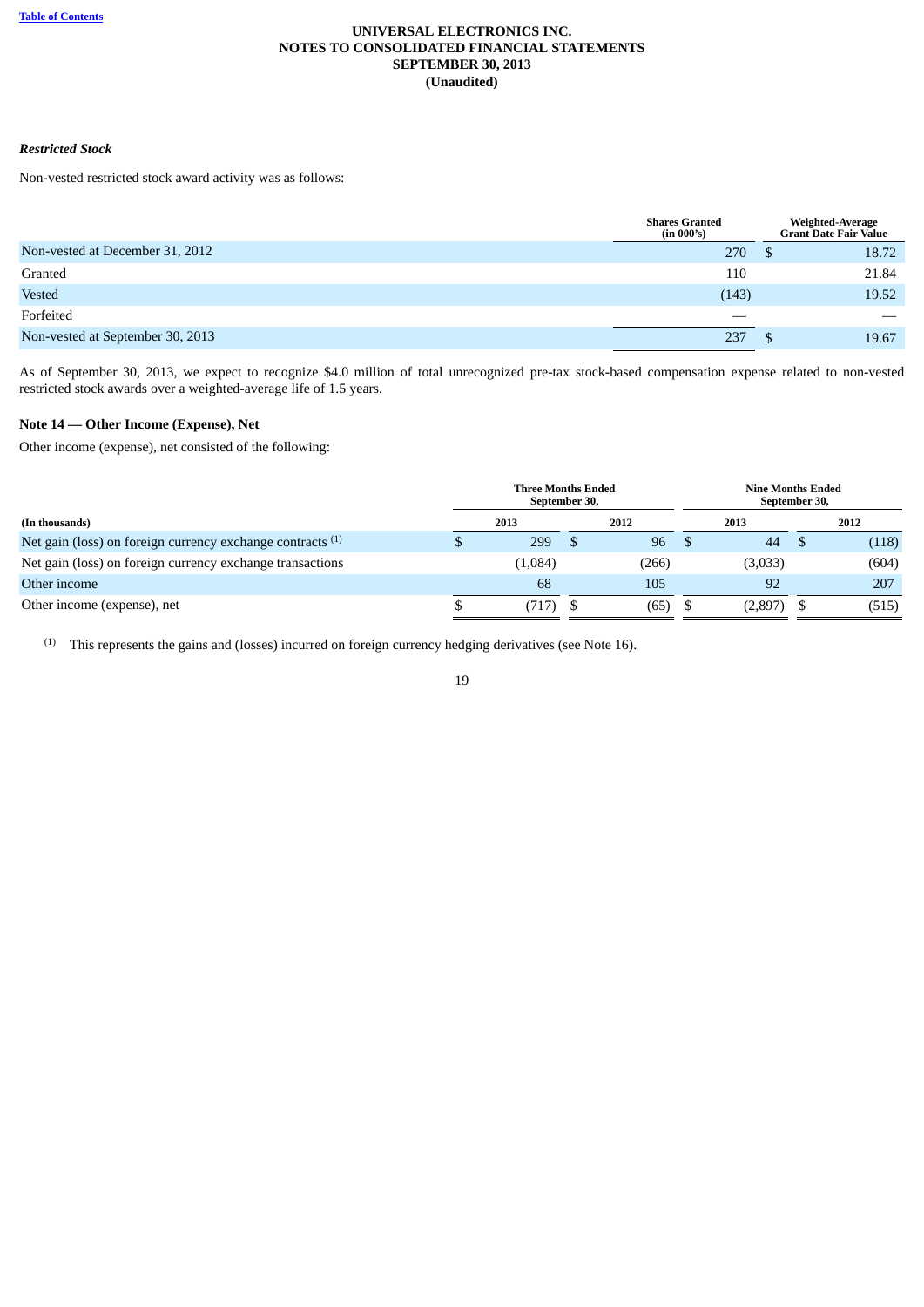### **Note 15 — Earnings Per Share**

Earnings per share was calculated as follows:

|                                                               | Three Months Ended September 30, |        |    | Nine Months Ended September 30, |  |        |               |        |
|---------------------------------------------------------------|----------------------------------|--------|----|---------------------------------|--|--------|---------------|--------|
| (In thousands, except per-share amounts)                      |                                  | 2013   |    | 2012                            |  | 2013   |               | 2012   |
| <b>BASIC</b>                                                  |                                  |        |    |                                 |  |        |               |        |
| Net income                                                    | \$                               | 8,623  | \$ | 6,850                           |  | 17,410 | S             | 13,635 |
| Weighted-average common shares outstanding                    |                                  | 15,324 |    | 14,984                          |  | 15,129 |               | 14,931 |
| Basic earnings per share                                      |                                  | 0.56   |    | 0.46                            |  | 1.15   | -S            | 0.91   |
| <b>DILUTED</b>                                                |                                  |        |    |                                 |  |        |               |        |
| Net income                                                    |                                  | 8,623  | \$ | 6,850                           |  | 17,410 | <sup>\$</sup> | 13,635 |
| Weighted-average common shares outstanding for basic          |                                  | 15,324 |    | 14,984                          |  | 15,129 |               | 14,931 |
| Dilutive effect of stock options and restricted stock         |                                  | 419    |    | 115                             |  | 333    |               | 156    |
| Weighted-average common shares outstanding on a diluted basis |                                  | 15,743 |    | 15,099                          |  | 15,462 |               | 15,087 |
| Diluted earnings per share                                    |                                  | 0.55   |    | 0.45                            |  | 1.13   |               | 0.90   |

The number of stock options and restricted stock awards excluded from the computation of diluted earnings per common share were as follows:

|                         | <b>Three Months Ended</b><br>September 30, |       | <b>Nine Months Ended</b><br>September 30, |       |  |
|-------------------------|--------------------------------------------|-------|-------------------------------------------|-------|--|
| (In thousands)          | 2013                                       | 2012  | 2013                                      | 2012  |  |
| Stock options           |                                            | 1,215 | 488                                       | 1,050 |  |
| Restricted stock awards | $\overline{\phantom{a}}$                   | 213   | 20                                        | 179   |  |

#### **Note 16 — Derivatives**

We are exposed to market risks from foreign currency exchange rates, which may adversely affect our operating results and financial position. Our foreign currency exposures are primarily concentrated in the Argentinian Peso, Brazilian Real, British Pound, Chinese Yuan Renminbi, Euro, Hong Kong dollar, Indian Rupee, and Singapore dollar. We periodically enter into foreign currency exchange contracts with terms normally lasting less than nine months to protect against the adverse effects that exchange-rate fluctuations may have on our foreign currency-denominated receivables, payables, cash flows and reported income. Derivative financial instruments are used to manage risk and are not used for trading or other speculative purposes. We do not use leveraged derivative financial instruments and these derivatives have not qualified for hedge accounting.

The gains and losses on the derivatives are recorded in other income (expense), net. Derivatives are recorded on the balance sheet at fair value. The estimated fair values of our derivative financial instruments represent the amount required to enter into offsetting contracts with similar remaining maturities based on quoted market prices. We have determined that the fair value of our derivatives are derived from level 2 inputs in the fair value hierarchy. The following table sets forth the fair value of derivatives:

|                                             |           |                                              | <b>September 30, 2013</b> |                |                                | <b>December 31, 2012</b>            |           |         |  |  |
|---------------------------------------------|-----------|----------------------------------------------|---------------------------|----------------|--------------------------------|-------------------------------------|-----------|---------|--|--|
|                                             |           | <b>Fair Value Measurement Using</b><br>Total |                           |                |                                | <b>Fair Value Measurement Using</b> |           |         |  |  |
| (In thousands)                              | (Level 1) | (Level 2)                                    | (Level 3)                 | <b>Balance</b> | (Level 1)                      | (Level 2)                           | (Level 3) | Balance |  |  |
| Foreign currency exchange futures contracts |           | 64                                           |                           | 64             | $\qquad \qquad \longleftarrow$ |                                     |           |         |  |  |

We held foreign currency exchange contracts which resulted in a net pre-tax gain of \$0.3 million and a pre-tax gain of \$0.1 million for the three months ended September 30, 2013 and 2012, respectively. For the nine months ended September 30, 2013 and 2012, we had a net pre-tax gain of \$44 thousand and a net pre-tax loss of \$0.1 million, respectively.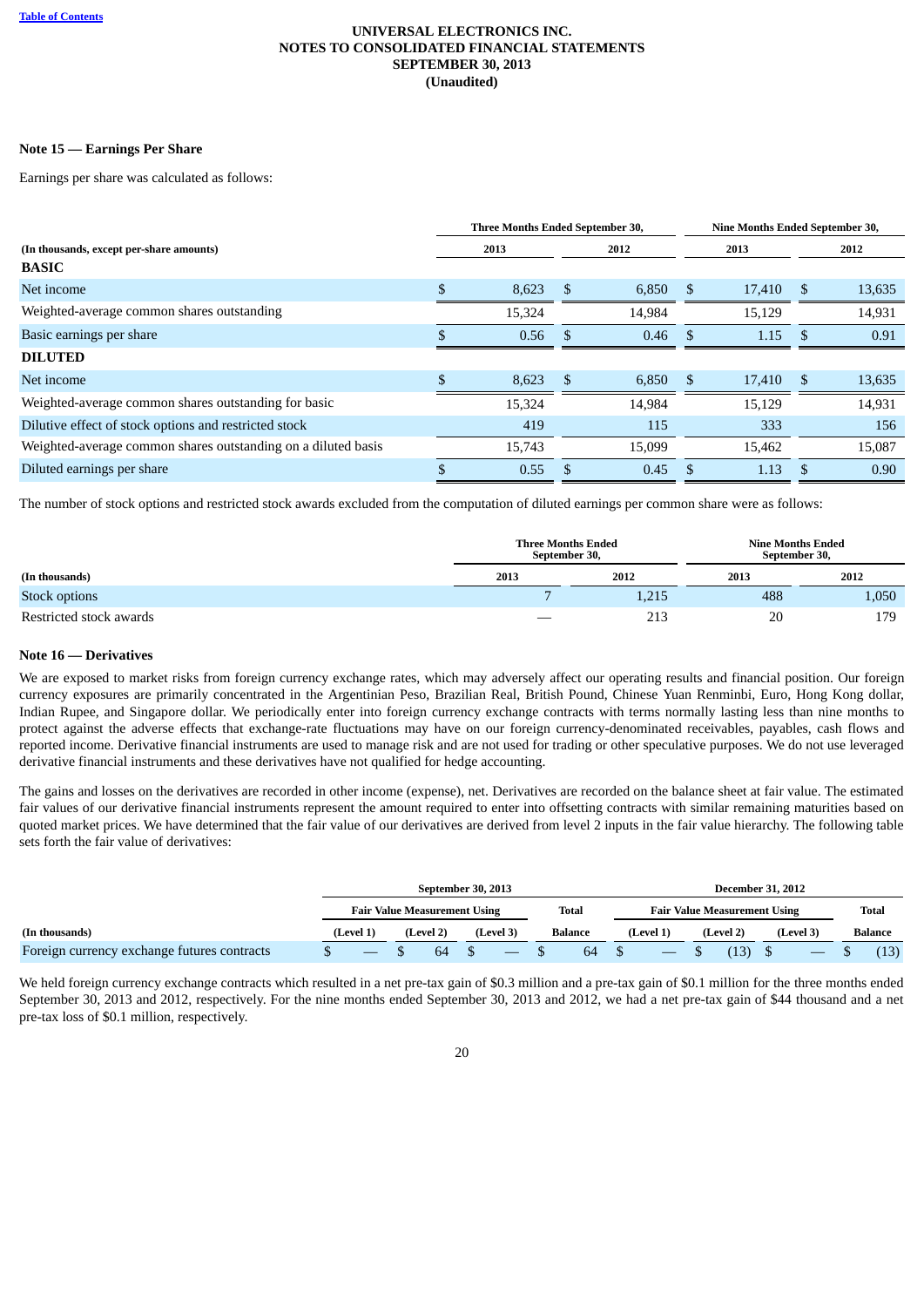Details of foreign currency futures contracts held were as follows:

| <b>Date Held</b>   | Type                         | <b>Position Held</b>     | <b>Notional Value</b><br>(in millions) | <b>Forward Rate</b> | Gain / (Loss)<br><b>Recorded at Balance</b><br>Sheet<br>Date<br>$(in thousands)^{(1)}$ | <b>Settlement Date</b> |                  |
|--------------------|------------------------------|--------------------------|----------------------------------------|---------------------|----------------------------------------------------------------------------------------|------------------------|------------------|
| September 30, 2013 | USD/Euro                     | Euro                     | \$<br>7.5                              | 1.3529              |                                                                                        | (2)                    | October 25, 2013 |
| September 30, 2013 | USD/Chinese Yuan<br>Renminbi | Chinese Yuan<br>Renminbi | \$<br>15.0                             | 6.2047              |                                                                                        | 159                    | January 15, 2014 |
|                    | USD/Brazilian                |                          |                                        |                     |                                                                                        |                        |                  |
| September 30, 2013 | Real                         | <b>Brazilian Real</b>    | \$<br>3.0                              | 2.3442              |                                                                                        | (93)                   | January 17, 2014 |
| December 31, 2012  | USD/Euro                     | Euro                     | \$<br>5.0                              | 1.3228              |                                                                                        | (13)                   | January 18, 2013 |

<span id="page-20-0"></span>(1) Gains on futures contracts are recorded in prepaid expenses and other current assets. Losses on futures contracts are recorded in other accrued expenses.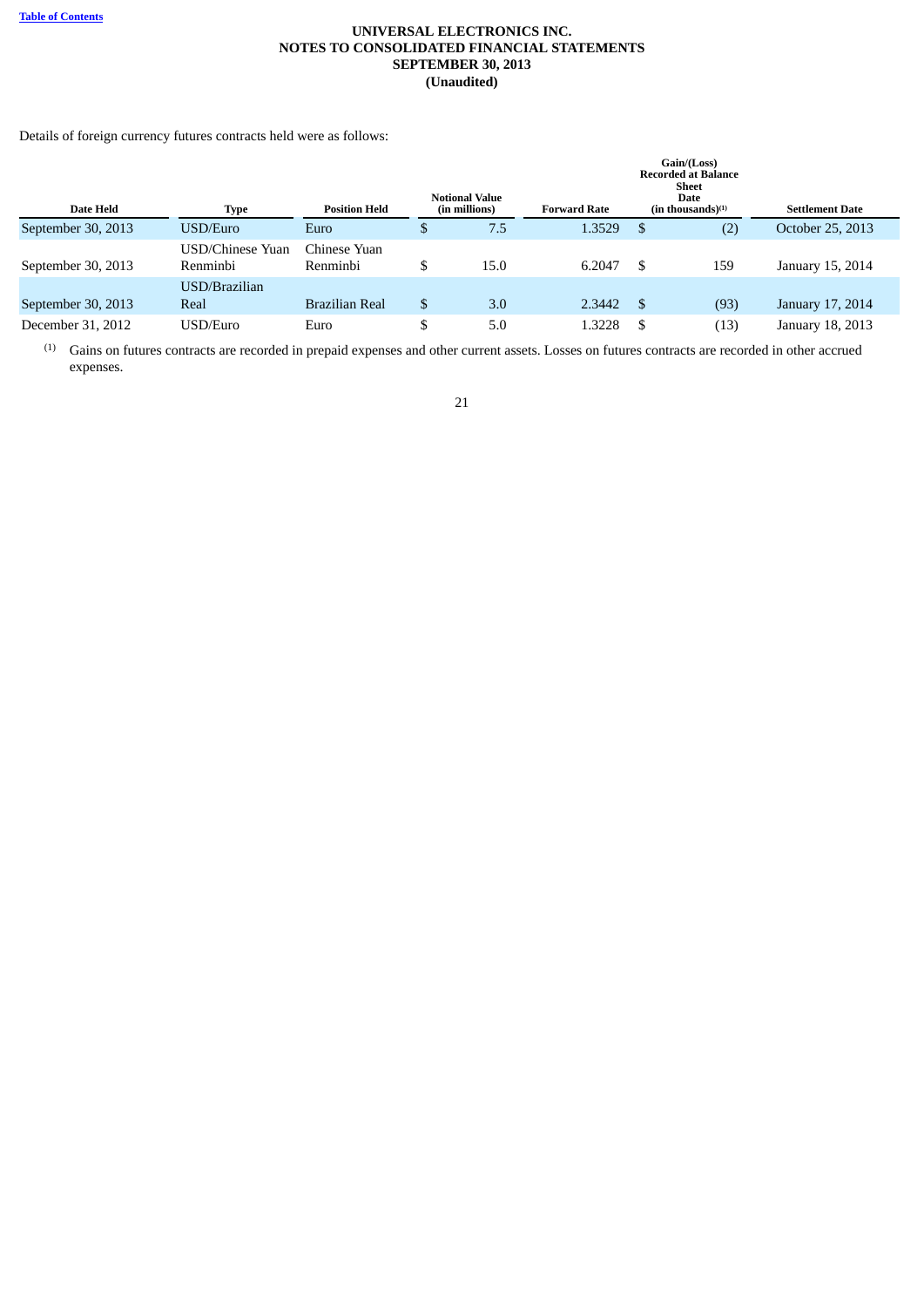#### **ITEM 2. MANAGEMENT'S DISCUSSION AND ANALYSIS OF FINANCIAL CONDITION AND RESULTS OF OPERATIONS**

The following discussion should be read in conjunction with the Consolidated Financial Statements and the related notes that appear elsewhere in this *document.*

#### **Overview**

We develop and manufacture a broad line of pre-programmed universal remote control products, audio-video ("AV") accessories, and software that are marketed to enhance home entertainment systems. Our customers operate in the consumer electronics market and include subscription broadcasters, OEMs, international retailers, private labels, and companies in the computing industry. We also sell integrated circuits, on which our software and infrared ("IR") code database, or library, is embedded, to OEMs that manufacture wireless control devices, cable converters or satellite receivers for resale in their products.

Since our beginning in 1986, we have compiled an extensive IR code library that covers over 763,400 individual device functions and approximately 6,000 individual consumer electronic equipment brand names. Our library is regularly updated with IR codes used in newly introduced AV devices. These IR codes are captured directly from the remote control devices or the manufacturer's written specifications to ensure the accuracy and integrity of the database. We believe that our universal remote control library contains device codes that are capable of controlling virtually all IR controlled set-top boxes, televisions, audio components, DVD players, and CD players, as well as most other infrared remote controlled home entertainment devices and home automation control modules worldwide.

We operate as one business segment. We have twenty-three subsidiaries located in Argentina, Cayman Islands, France, Germany, Hong Kong (6), India, Italy, the Netherlands, Singapore, Spain, Brazil, British Virgin Islands (3), People's Republic of China (3) and the United Kingdom.

To recap our results for the three months ended September 30, 2013:

- Our net sales increased 14.0% to \$142.4 million for the three months ended September 30, 2013 from \$124.9 million for the three months ended September 30, 2012.
- Our gross margin percentage decreased from 29.2% for the three months ended September 30, 2012 to 28.4% for the three months ended September 30, 2013.
- Operating expenses, as a percent of sales, decreased from 21.5% for the three months ended September 30, 2012 to 21.0% for the three months ended September 30, 2013.
- Our operating income increased 9.8% to \$10.5 million for the three months ended September 30, 2013 from \$9.5 million for the three months ended September 30, 2012, and our operating margin percentage decreased to 7.4% for the three months ended September 30, 2013, compared to 7.7% for the three months ended September 30, 2012.
- Our effective tax rate decreased to 12.0% for the three months ended September 30, 2013, compared to 27.5% for the three months ended September 30, 2012.

Our strategic business objectives for 2013 include the following:

- continue to develop industry-leading technologies and products with attractive gross margins in order to improve profitability;
- continue to increase our market share in new product categories, such as smart devices and game consoles;
- further penetrate the growing Asian and Latin American subscription broadcasting markets;
- acquire new customers in historically strong regions;
- increase our share with existing customers; and
- continue to seek acquisitions or strategic partners that complement and strengthen our existing business.

We intend for the following discussion of our financial condition and results of operations to provide information that will assist in understanding our consolidated financial statements, the changes in certain key items in those financial statements from period to period, and the primary factors that accounted for those changes, as well as how certain accounting principles, policies and estimates affect our consolidated financial statements.

#### **Critical Accounting Policies and Estimates**

The preparation of financial statements in conformity with accounting principles generally accepted in the United States of America requires us to make estimates and judgments that affect the reported amounts of assets and liabilities, disclosure of contingent assets and liabilities at the date of the financial statements and the reported amounts of revenues and expenses during the reporting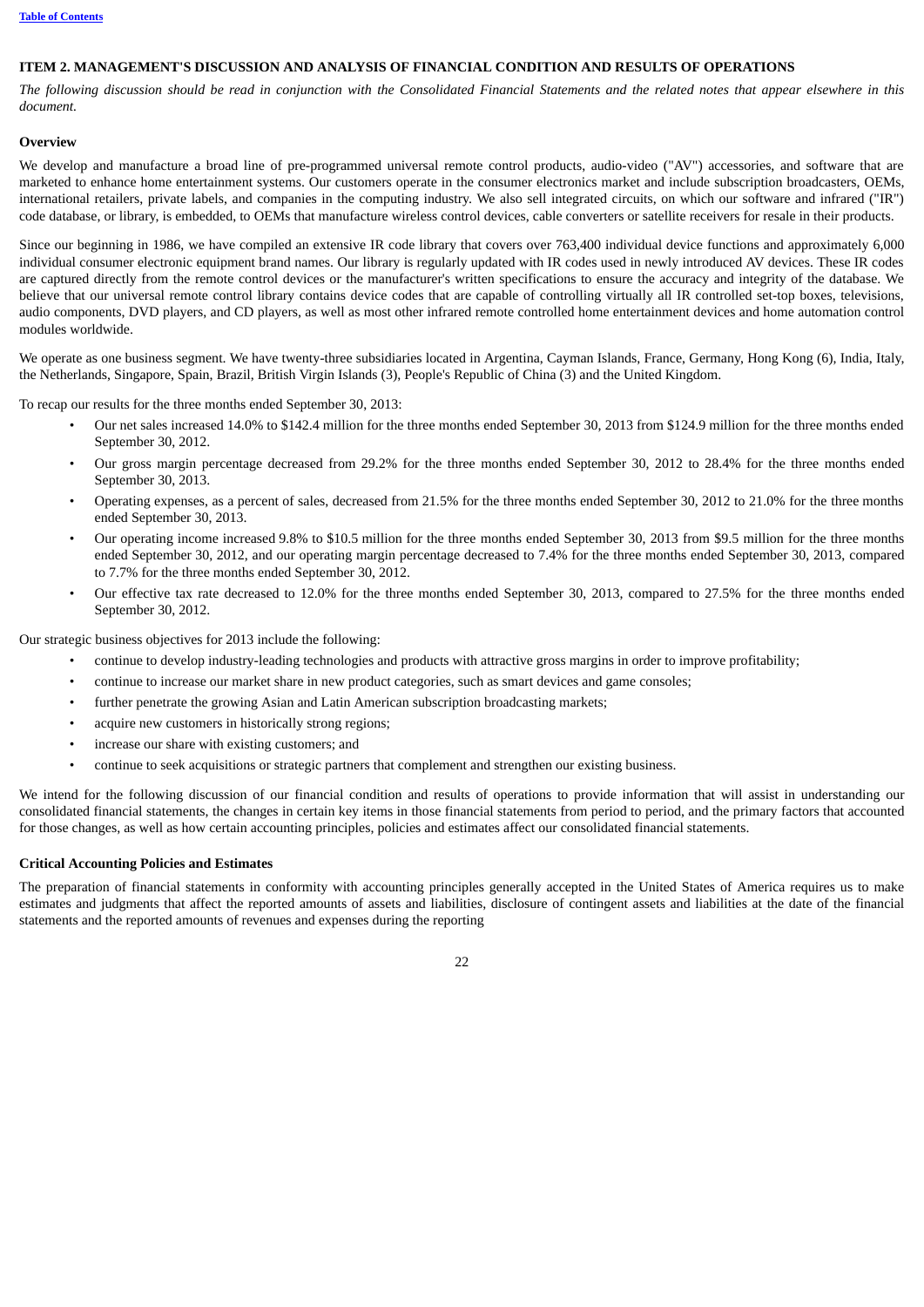period. On an on-going basis, we evaluate our estimates and judgments, including those related to revenue recognition, allowance for sales returns and doubtful accounts, warranties, inventory valuation, business combination purchase price allocations, our review for impairment of long-lived assets, intangible assets and goodwill, income taxes and stock-based compensation expense. Actual results may differ from these judgments and estimates, and they may be adjusted as more information becomes available. Any adjustment may be significant.

An accounting policy is deemed to be critical if it requires an accounting estimate to be made based on assumptions about matters that are highly uncertain at the time the estimate is made, if different estimates reasonably may have been used, or if changes in the estimate that are reasonably likely to occur may materially impact the financial statements. We do not believe that there have been any significant changes during the three and nine months ended September 30, 2013 to the items that we disclosed as our critical accounting policies and estimates in Item 7, "Management's Discussion and Analysis of Financial Condition and Results of Operations" contained in our Annual Report on Form 10-K for our fiscal year ended December 31, 2012.

#### *Recent Accounting Pronouncements*

See Note 1 contained in the "Notes to Consolidated Financial Statements" for a discussion of recent accounting pronouncements.

#### **Results of Operations**

The following table sets forth our results of operations expressed as a percentage of net sales for the periods indicated.

|                                              | Three Months Ended September 30, |        | <b>Nine Months Ended</b><br>September 30, |        |  |  |
|----------------------------------------------|----------------------------------|--------|-------------------------------------------|--------|--|--|
| (In thousands)                               | 2013                             | 2012   | 2013                                      | 2012   |  |  |
| Net sales                                    | 100.0%                           | 100.0% | 100.0%                                    | 100.0% |  |  |
| Cost of sales                                | 71.6                             | 70.8   | 71.8                                      | 71.7   |  |  |
| Gross profit                                 | 28.4                             | 29.2   | 28.2                                      | 28.3   |  |  |
| Research and development expenses            | 2.9                              | 2.8    | 3.2                                       | 3.0    |  |  |
| Selling, general and administrative expenses | 18.1                             | 18.7   | 18.8                                      | 20.1   |  |  |
| Operating income                             | 7.4                              | 7.7    | 6.2                                       | 5.2    |  |  |
| Interest income (expense), net               | 0.0                              | (0.0)  | 0.0                                       | (0.0)  |  |  |
| Other income (expense), net                  | (0.5)                            | (0.1)  | (0.7)                                     | (0.1)  |  |  |
| Income before provision for income taxes     | 6.9                              | 7.6    | 5.5                                       | 5.1    |  |  |
| Provision for income taxes                   | 0.8                              | 2.1    | 1.1                                       | 1.2    |  |  |
| Net income                                   | 6.1%                             | 5.5%   | $4.4\%$                                   | 3.9%   |  |  |

#### *Three Months Ended September 30, 2013 versus Three Months Ended September 30, 2012*

*Net sales.* Net sales for the three months ended September 30, 2013 were \$142.4 million, an increase of 14% compared to \$124.9 million for the three months ended September 30, 2012. Net sales by our business and consumer lines were as follows:

|                 |    | Three Months Ended September 30, |            |  |               |            |  |  |
|-----------------|----|----------------------------------|------------|--|---------------|------------|--|--|
|                 |    |                                  | 2013       |  | 2012          |            |  |  |
|                 |    | \$ (millions)                    | % of total |  | \$ (millions) | % of total |  |  |
| Net sales:      |    |                                  |            |  |               |            |  |  |
| <b>Business</b> | \$ | 129.7                            | 91.1% \$   |  | 111.9         | 89.6%      |  |  |
| Consumer        |    | 12.7                             | 8.9        |  | 13.0          | 10.4       |  |  |
| Total net sales | ۰D | 142.4                            | 100.0% \$  |  | 124.9         | 100.0%     |  |  |

Net sales in our Business lines (subscription broadcasting, OEM, and computing companies) were 91% of net sales for the three months ended September 30, 2013 compared to 90% for the three months ended September 30, 2012. Net sales in our Business lines for the three months ended September 30, 2013 increased by 16% to \$129.7 million driven primarily by strong demand and increased market share in North American subscription broadcasting and Latin American subscription broadcasting, particularly in Brazil, as well as growth in net sales to consumer electronics companies in Asia.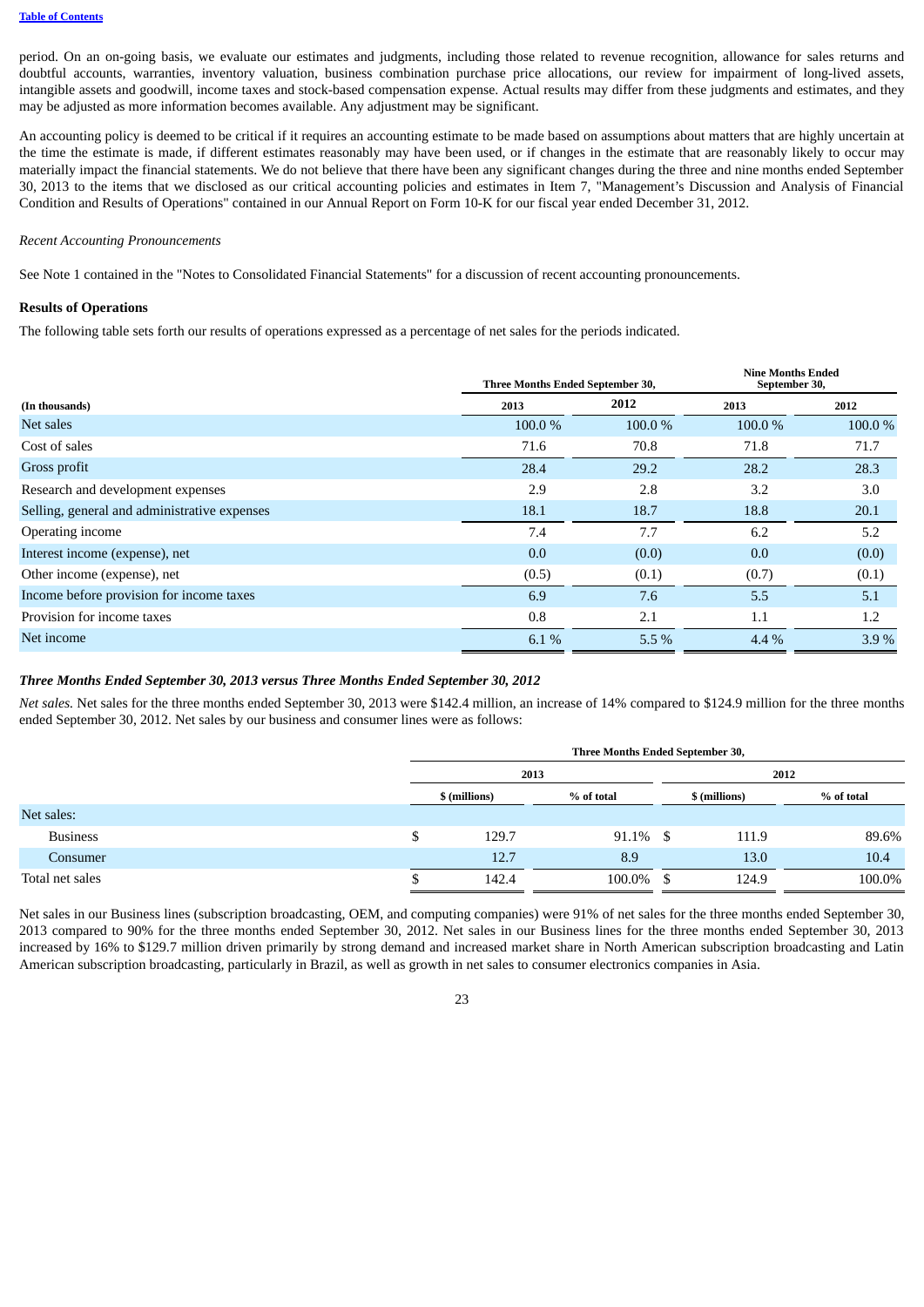Net sales in our Consumer lines (*One For All®* retail and private label) were 9% of net sales for the three months ended September 30, 2013 compared to 10% for the three months ended September 30, 2012. Net sales in our Consumer lines for the three months ended September 30, 2013 decreased by 2% to \$12.7 million primarily due to soft consumer demand in the Americas retail market.

*Gross profit.* Gross profit for the three months ended September 30, 2013 was \$40.4 million compared to \$36.4 million for the three months ended September 30, 2012. Gross profit as a percent of sales decreased to 28.4% for the three months ended September 30, 2013 from 29.2% for the three months ended September 30, 2012, primarily due to the long-term, confidential Settlement and License Agreement with Logitech in the prior-year period which resulted in a lump-sum payment that was recognized as revenue during the three months ended September 30, 2012 (see Note 10 of the "Notes to Consolidated Financial Statements").

*Research and development ("R&D") expenses.* R&D expenses increased 19% to \$4.2 million for the three months ended September 30, 2013 from \$3.5 million for the three months ended September 30, 2012. This increase was in line with our strategic initiatives and was primarily driven by additional R&D efforts dedicated to developing new product offerings for new and existing product categories.

*Selling, general and administrative ("SG&A") expenses.* SG&A expenses increased 10% to \$25.8 million for the three months ended September 30, 2013 from \$23.4 million for the three months ended September 30, 2012. This increase was driven primarily by increased payroll costs associated with hiring key personnel in global engineering and in our Asian operations, increased incentive compensation costs, and increased freight and delivery costs associated with higher sales volumes in the current period.

*Interest income (expense), net.* Net interest income was \$47 thousand for the three months ended September 30, 2013 compared to net interest expense of \$24 thousand for the three months ended September 30, 2012. This change was driven by lower interest expense in the current period due to decreased credit needs.

*Other income (expense), net.* Net other expense was \$0.7 million for the three months ended September 30, 2013 compared to net other expense of \$0.1 million for the three months ended September 30, 2012. This increase was driven primarily by increased foreign currency losses associated with fluctuations in foreign currency rates related to the Chinese Yuan Renminbi, Argentinian Peso and the Euro.

*Income tax expense.* Income tax expense was \$1.2 million for the three months ended September 30, 2013 compared to \$2.6 million for the three months ended September 30, 2012. Our effective tax rate was 12.0% for the three months ended September 30, 2013 compared to 27.5% for the three months ended September 30, 2012. The decrease in our effective tax rate was due primarily to a shift of income from higher tax rate jurisdictions to lower tax rate jurisdictions driven largely by a tax benefit on certain income earned in Hong Kong.

#### *Nine Months Ended September 30, 2013 versus Nine Months Ended September 30, 2012*

*Net sales.* Net sales for the nine months ended September 30, 2013 were \$393.2 million, an increase of 14% compared to \$345.3 million for nine months ended September 30, 2012. Net sales by our business and consumer lines were as follows:

|                 |   | Nine Months Ended September 30, |            |               |       |            |  |  |
|-----------------|---|---------------------------------|------------|---------------|-------|------------|--|--|
|                 |   |                                 | 2013       |               | 2012  |            |  |  |
|                 |   | \$ (millions)                   | % of total | \$ (millions) |       | % of total |  |  |
| Net sales:      |   |                                 |            |               |       |            |  |  |
| <b>Business</b> | Φ | 358.5                           | 91.2% \$   |               | 308.1 | 89.2%      |  |  |
| Consumer        |   | 34.7                            | 8.8        |               | 37.2  | 10.8       |  |  |
| Total net sales | ω | 393.2                           | 100.0% \$  |               | 345.3 | 100.0%     |  |  |

Net sales in our Business lines (subscription broadcasting, OEM, and computing companies) were 91% of net sales for the nine months ended September 30, 2013 compared to 89% for the nine months ended September 30, 2012. Net sales in our Business lines for the nine months ended September 30, 2013 increased by 16% to \$358.5 million driven primarily by strong demand and increased market share in North American subscription broadcasting and Latin American subscription broadcasting, particularly in Brazil, as well as growth in net sales to consumer electronics companies in Asia.

Net sales in our Consumer lines (*One For All®* retail and private label) were 9% of net sales for the nine months ended September 30, 2013 compared to 11% for the nine months ended September 30, 2012. Net sales in our Consumer lines for the nine months ended September 30, 2013 decreased by 7% to \$34.7 million primarily due to soft consumer demand and cautious retailers in the European market.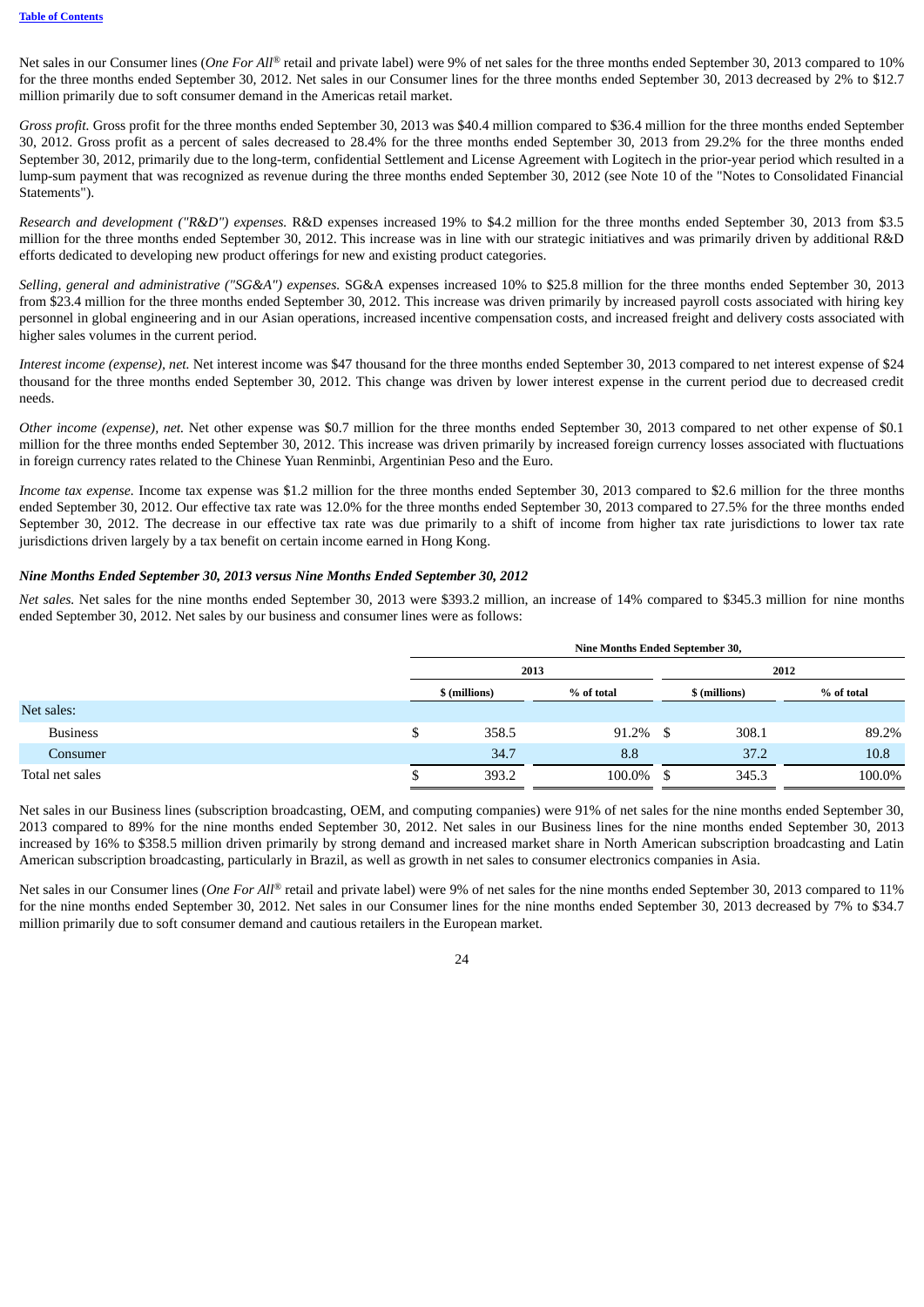*Gross profit.* Gross profit for the nine months ended September 30, 2013 was \$110.8 million compared to \$97.7 million for the nine months ended September 30, 2012. Gross profit as a percent of sales remained consistent at 28.2% for the nine months ended September 30, 2013 compared to 28.3% for the nine months ended September 30, 2012. For the nine months ended September 30, 2013, we increased the number of units produced internally versus at thirdparty manufacturers, which partially offset the impact of a lump-sum payment that was received and recognized as revenue during the nine months ended September 30, 2012 in connection with the long-term, confidential Settlement and License Agreement with Logitech (see Note 10 of the "Notes to Consolidated Financial Statements").

*Research and development expenses.* R&D expenses increased 20% to \$12.5 million for the nine months ended September 30, 2013 from \$10.4 million for the nine months ended September 30, 2012. This increase was in line with our strategic initiatives and was primarily driven by additional R&D efforts dedicated to developing new product offerings for new and existing product categories.

*Selling, general and administrative expenses.* SG&A expenses increased 7% to \$74.0 million for the nine months ended September 30, 2013 from \$69.0 million for the nine months ended September 30, 2012. This increase was driven primarily by increased payroll costs associated with hiring key personnel in global engineering and in our Asian operations, increased incentive compensation costs, and increased freight and delivery costs associated with higher sales volumes in the current period. These increases were partially offset by a reduction in litigation costs associated with protecting our intellectual property.

*Interest income (expense), net.* Net interest income was \$60 thousand for the nine months ended September 30, 2013 compared to net interest expense of \$112 thousand for the nine months ended September 30, 2012. This change was driven primarily by lower interest expense in the current period due to decreased credit needs.

*Other income (expense), net.* Net other expense was \$2.9 million for the nine months ended September 30, 2013 compared to net other expense of \$0.5 million for the nine months ended September 30, 2012. This increase was driven primarily by increased foreign currency losses associated with fluctuations in foreign currency rates related to the Chinese Yuan Renminbi, Argentinian Peso and Brazilian Real.

*Income tax expense.* Income tax expense was \$4.1 million for the nine months ended September 30, 2013 compared to \$4.1 million for the nine months ended September 30, 2012. Our effective tax rate was 19.0% for the nine months ended September 30, 2013 compared to 22.9% for the nine months ended September 30, 2012. The decrease in our effective tax rate was due primarily to a shift of income from higher tax rate jurisdictions to lower tax rate jurisdictions driven largely by a tax benefit on certain income earned in Hong Kong. Partially offsetting this benefit was the recording of approximately \$0.4 million of additional tax reserves in the second quarter of 2013 resulting from a tax audit in Hong Kong for years preceding our acquisition of Enson Assets Limited and the reversal of \$0.5 million of unrecognized tax benefits in 2012 which were originally recorded in 2007 through 2011.

#### **Liquidity and Capital Resources**

*Sources and Uses of Cash*

| (In thousands)                                   | <b>Nine Months Ended</b><br><b>September 30, 2013</b> | Increase<br>(Decrease) |           |  | <b>Nine Months Ended</b><br>September 30, 2012 |
|--------------------------------------------------|-------------------------------------------------------|------------------------|-----------|--|------------------------------------------------|
| Cash provided by operating activities            | 802                                                   |                        | (26, 842) |  | 27,644                                         |
| Cash used for investing activities               | (8,956)                                               |                        | (1,629)   |  | (7,327)                                        |
| Cash provided by (used for) financing activities | 6,345                                                 |                        | 15,090    |  | (8,745)                                        |
| Effect of exchange rate changes on cash          | 1,818                                                 |                        | 1,546     |  | 272                                            |

|                           |  | September 30, 2013 | Increase<br>(Decrease) | <b>December 31, 2012</b> |
|---------------------------|--|--------------------|------------------------|--------------------------|
| Cash and cash equivalents |  | 44.602             |                        | 44,593                   |
| Working capital           |  | 147.125            | 33.637                 | 113,488                  |

*Net cash provided by operating activities* decreased \$26.8 million to cash inflows of \$0.8 million during the nine months ended September 30, 2013 from cash inflows of \$27.6 million during the nine months ended September 30, 2012, primarily due to the net impact of changes in working capital needs associated with inventory and accounts payable. We have increased inventory levels during the nine months ended September 30, 2013 to support a higher level of expected sales in the current year. In addition, we purchased more resin than usual as a result of attractive pricing. Our goal over the next couple of quarters is to improve our cash flow from operations, primarily by more tightly managing inventory levels. Accounts payable for the nine months ended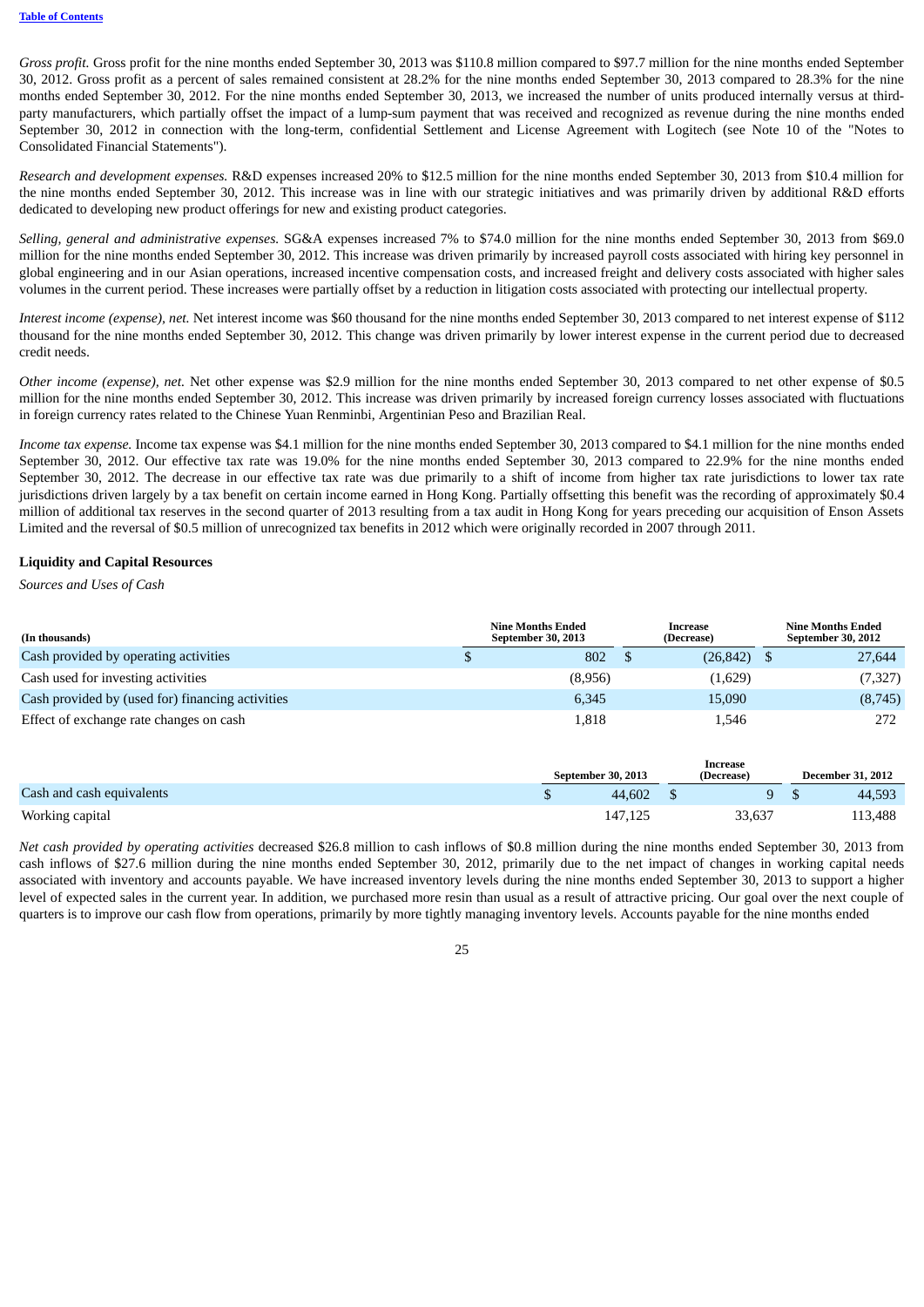September 30, 2013 decreased by approximately \$3.0 million compared to a decrease of \$8.3 million for the nine months ended September 30, 2012.

*Net cash used for investing activities* during the nine months ended September 30, 2013 was \$9.0 million compared to \$7.3 million during the nine months ended September 30, 2012. Cash outflows to purchase property, plant and equipment were \$8.0 million during the nine months ended September 30, 2013 compared to \$6.5 million for the nine months ended September 30, 2012. This increase was due primarily to equipment purchases at our China factories which has enabled us to produce more units internally versus utilizing third-party manufacturers.

*Net cash provided by financing activities* was \$6.3 million during the nine months ended September 30, 2013 compared to net cash used for financing activities of \$8.7 million during the nine months ended September 30, 2012. The increase in cash provided by financing activities was driven by \$9.6 million of net debt repayments in the prior year period and higher proceeds of \$7.1 million from stock option exercises in the current year period, partially offset by an increased level of stock repurchases in the current year period.

During the nine months ended September 30, 2013, we repurchased 140,759 shares of our common stock at a cost of \$3.2 million compared to our repurchase of 37,267 shares at a cost of \$0.6 million during the nine months ended September 30, 2012. We hold these shares as treasury stock and they are available for reissue. Presently, except for using a minimal number of these treasury shares to compensate our outside board members, we have no plans to distribute these shares, although we may change these plans if necessary to fulfill our on-going business objectives.

From time to time, our Board of Directors authorizes management to repurchase shares of our issued and outstanding common stock. Repurchases may be made to manage dilution created by shares issued under our stock incentive plans or whenever we deem a repurchase is a good use of our cash and the price to be paid is at or below a threshold approved by our Board. As of September 30, 2013, we had 945,812 shares available for repurchase under the Board's authorizations.

#### *Contractual Obligations*

The following table summarizes our contractual obligations and the effect these obligations are expected to have on our liquidity and cash flow in future periods.

|                                         | <b>Payments Due by Period</b> |              |     |                     |  |                  |  |                  |                  |
|-----------------------------------------|-------------------------------|--------------|-----|---------------------|--|------------------|--|------------------|------------------|
| (In thousands)                          |                               | <b>Total</b> |     | Less than<br>1 year |  | $1 - 3$<br>vears |  | $4 - 5$<br>years | After<br>5 years |
| Contractual obligations:                |                               |              |     |                     |  |                  |  |                  |                  |
| Operating lease obligations             |                               | 11.259       | \$. | 2.182               |  | 3.372            |  | 2.079            | 3,626            |
| Capital lease obligations               |                               | 78           |     | 20                  |  | 40               |  | 18               |                  |
| Purchase obligations <sup>(1)</sup> (2) |                               | 670          |     | 670                 |  |                  |  |                  |                  |
| Total contractual obligations           |                               | 12.007       | S   | 2,872               |  | 3,412            |  | 2,097            | 3,626            |

(1) Purchase obligations include contractual payments to purchase tooling assets.

<sup>(2)</sup> We issue cancelable purchase orders for our inventory purchases, which we exclude from the above contractual obligations table. We have determined that \$76.7 million previously reported as inventory purchase obligations, all of which related to one contractual arrangement, are not contractually binding and thus have been removed from this table.

#### *Liquidity*

Historically, we have utilized cash provided from operations as our primary source of liquidity, as internally generated cash flows have been sufficient to support our business operations, capital expenditures and discretionary share repurchases. Our working capital needs have typically been greatest during the third and fourth quarters when accounts receivable and inventories increase in connection with the fourth quarter holiday selling season. We believe our current cash balances and anticipated cash flow to be generated from operations will be sufficient to cover expected cash outlays over the next twelve months; however, because our cash is located in various jurisdictions throughout the world, we may at times need to borrow from our revolving line of credit until we are able to transfer cash among our various entities. Our liquidity is subject to various risks including the risks discussed under "Item 3. Quantitative and Qualitative Disclosures about Market Risk."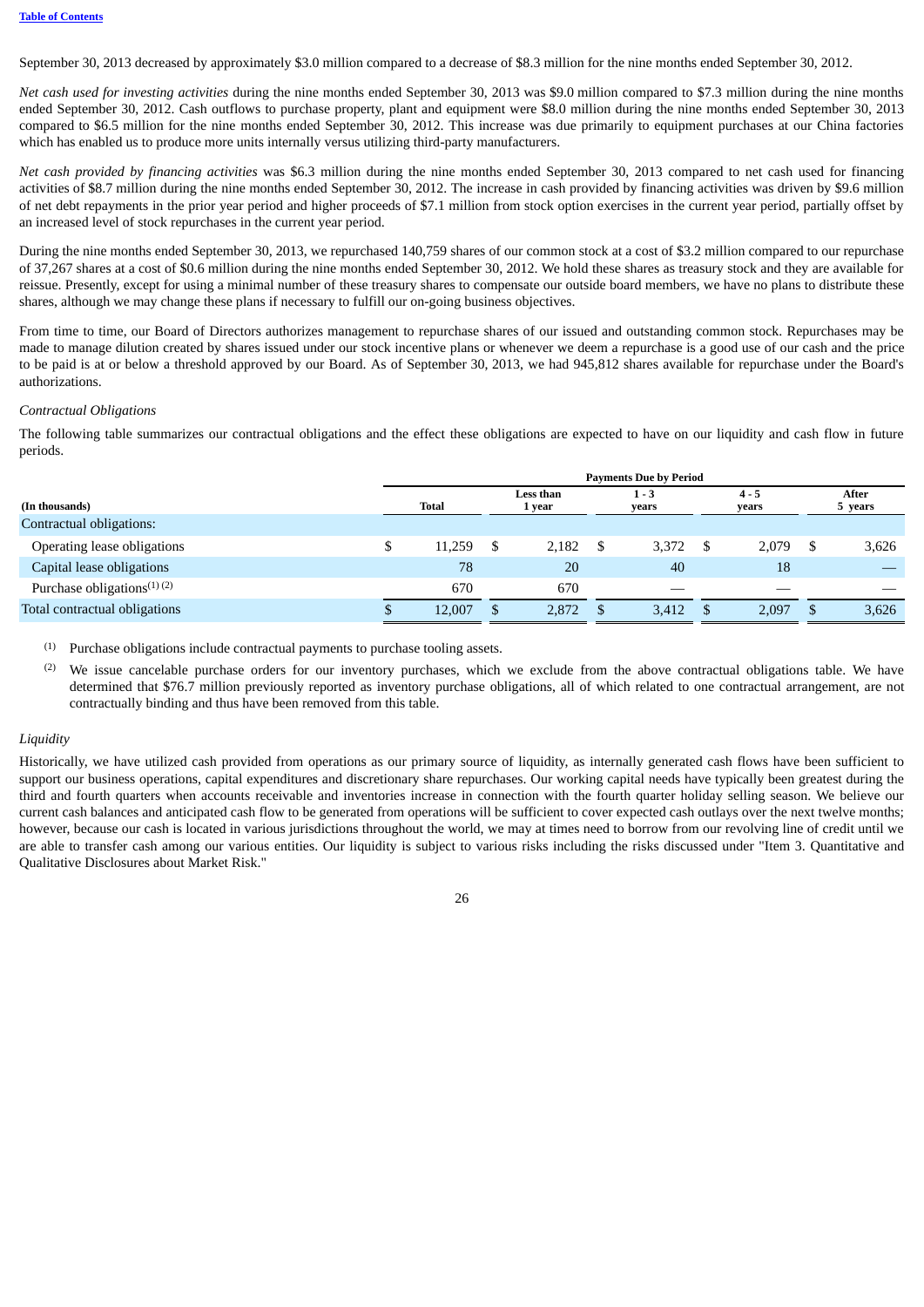| (In thousands)                   | <b>September 30, 2013</b> | <b>December 31, 2012</b> |
|----------------------------------|---------------------------|--------------------------|
| <b>Cash and cash equivalents</b> | 44,602                    | 44.593                   |
| Debt                             |                           |                          |
| Available borrowing resources    | 54,987                    | 55.000                   |

Our cash balances are held in numerous locations throughout the world. The majority of our cash is held outside of the United States and may be repatriated to the United States but, under current law, would be subject to United States federal income taxes, less applicable foreign tax credits. Repatriation of some foreign balances is restricted by local laws. We have not provided for the United States federal tax liability on these amounts for financial statement purposes as this cash is considered indefinitely reinvested outside of the United States. Our intent is to meet our domestic liquidity needs through ongoing cash flows, external borrowings, or both. We utilize a variety of tax planning strategies in an effort to ensure that our worldwide cash is available in the locations in which it is needed.

On September 30, 2013, we had \$15.9 million, \$19.1 million, \$6.6 million and \$3.0 million of cash and cash equivalents in the United States, Asia, Europe, and South America, respectively. On December 31, 2012, we had approximately \$2.7 million, \$27.3 million, \$9.4 million, and \$5.2 million of cash and cash equivalents in the United States, Asia, Europe and South America, respectively. We attempt to mitigate our exposure to liquidity, credit and other relevant risks by placing our cash and cash equivalents with financial institutions we believe are high quality.

On October 2, 2012, we entered into an Amended and Restated Credit Agreement ("Amended Credit Agreement") with U.S. Bank National Association ("U.S. Bank") which provides for a \$55.0 million line of credit ("Credit Line") that may be used for working capital and other general corporate purposes including acquisitions, share repurchases and capital expenditures. The Amended Credit Agreement expires on November 1, 2014. Amounts available for borrowing under the Credit Line are reduced by the balance of any outstanding letters of credit, of which there were \$13 thousand at September 30, 2013.

All obligations under the Credit Line are secured by substantially all of our U.S. personal property and tangible and intangible assets as well as 65% of our ownership interest in Enson Assets Limited, our wholly-owned subsidiary which controls our manufacturing factories in the PRC.

Under the Amended Credit Agreement, we may elect to pay interest on the Credit Line based on LIBOR plus an applicable margin (varying from 1.25% to 1.75%) or base rate (based on the prime rate of U.S. Bank or as otherwise specified in the Amended Credit Agreement) plus an applicable margin (varying from -0.25% to +0.25%). The applicable margins are calculated quarterly and vary based on our leverage ratio as set forth in the Amended Credit Agreement. There are no commitment fees or unused line fees under the Amended Credit Agreement.

The Amended Credit Agreement includes financial covenants requiring a minimum fixed charge coverage ratio, a maximum leverage ratio and minimum liquidity levels. In addition, the Amended Credit Agreement also contains other customary affirmative and negative covenants and events of default. As of September 30, 2013, we were in compliance with the covenants and conditions of the Amended Credit Agreement.

# *Off Balance Sheet Arrangements*

We do not participate in any material off balance sheet arrangements.

# **Factors That May Affect Financial Condition and Future Results**

#### *Forward-Looking Statements*

We caution that the following important factors, among others (including but not limited to factors discussed in "Management's Discussion and Analysis of Financial Condition and Results of Operations," as well as those discussed in our 2012 Annual Report on Form 10-K, or in our other reports filed from time to time with the Securities and Exchange Commission), may affect our actual results and may contribute to or cause our actual consolidated results to differ materially from those expressed in any of our forward-looking statements. The factors included here are not exhaustive. Further, any forward-looking statement speaks only as of the date on which such statement is made, and we undertake no obligation to update any forward-looking statement to reflect events or circumstances after the date on which such statement is made or to reflect the occurrence of unanticipated events. New factors emerge from time to time, and it is not possible for management to predict all such factors, nor can we assess the impact of each such factor on the business or the extent to which any factor, or combination of factors, may cause actual results to differ materially from those contained in any forward-looking statement. Therefore, forwardlooking statements should not be relied upon as a prediction of actual future results.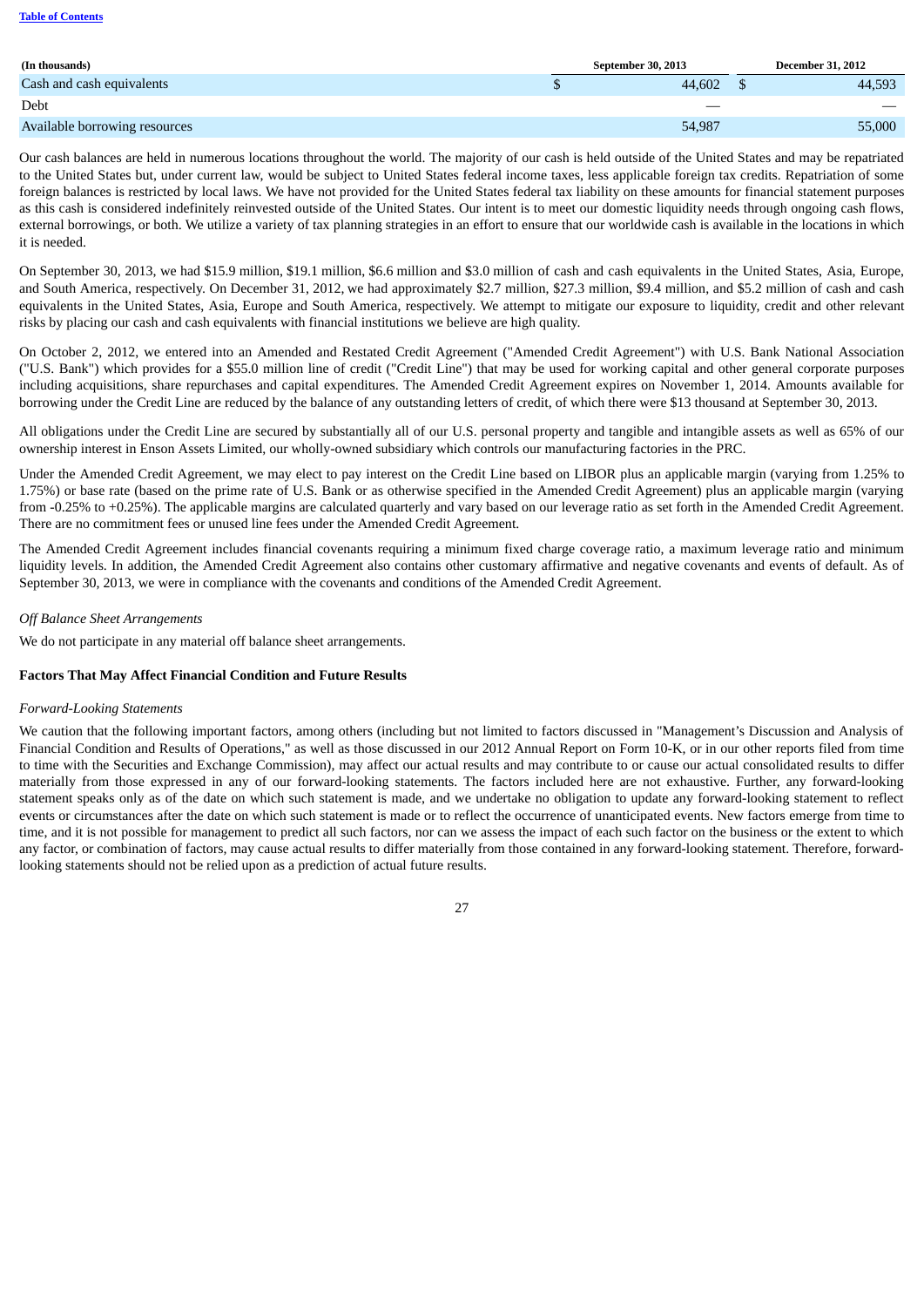While we believe that the forward-looking statements made in this report are based on reasonable assumptions, the actual outcome of such statements is subject to a number of risks and uncertainties, including the failure of our markets to continue growing and expanding in the manner we anticipated; the failure of our customers to grow and expand as we anticipated; the effects of natural or other events beyond our control, including the effects political unrest, war or terrorist activities may have on us or the economy; the economic environment's effect on us or our customers; the growth of, acceptance of and the demand for our products and technologies in various markets and geographical regions, including cable, satellite, consumer electronics, retail, and digital media and interactive technology; our inability to add profitable complementary products which are accepted by the marketplace; our inability to attract and retain a quality workforce at adequate levels in all regions of the world, and particularly Asia; our inability to continue to maintain our operating costs at acceptable levels through our cost containment efforts; our inability to continue selling our products or licensing our technologies at higher or profitable margins; our inability to obtain orders or maintain our order volume with new and existing customers; our inability to develop new and innovative technologies and products that are accepted by our customers; the possible dilutive effect our stock incentive programs may have on our earnings per share and stock price; our inability to continue to obtain adequate quantities of component parts or secure adequate factory production capacity on a timely basis; and other factors listed from time to time in our press releases and filings with the Securities and Exchange Commission.

#### <span id="page-27-0"></span>**ITEM 3. QUANTITATIVE AND QUALITATIVE DISCLOSURES ABOUT MARKET RISK**

We are exposed to various market risks, including interest rate and foreign currency exchange rate fluctuations. We have established policies, procedures and internal processes governing our management of these risks and the use of financial instruments to mitigate our risk exposure.

#### *Interest Rate Risk*

We are exposed to interest rate risk related to our debt. Although at September 30, 2013 we had no outstanding borrowings under our Credit Line, from time to time we may need to borrow amounts for working capital and other liquidity needs. Under the Amended Credit Agreement that became effective on October 2, 2012, we may elect to pay interest on outstanding borrowings on our Credit Line based on LIBOR or a base rate (based on the prime rate of U.S. Bank) plus an applicable margin as defined in the Amended Credit Agreement. A 100 basis point increase in interest rates would have had an insignificant effect on reported net income for the three and nine months ended September 30, 2013.

We cannot make any assurances that we will not need to borrow additional amounts in the future or that funds will be extended to us under comparable terms or at all. If funding is not available to us at a time when we need to borrow, we would have to use our cash reserves, including potentially repatriating cash from foreign jurisdictions, which may have a material adverse effect on our operating results, financial position and cash flows.

#### *Foreign Currency Exchange Rate Risk*

At September 30, 2013, we had wholly owned subsidiaries in Argentina, Brazil, Cayman Islands, France, Germany, Hong Kong, India, Italy, the Netherlands, the PRC, Singapore, Spain, and the United Kingdom. We are exposed to foreign currency exchange rate risk inherent in our sales commitments, anticipated sales, anticipated purchases, assets and liabilities denominated in currencies other than the U.S. dollar. The most significant foreign currencies to our operations during 2013 are the Euro, British Pound, Chinese Yuan Renminbi, Indian Rupee, Singapore dollar, Argentinian Peso and Brazilian Real. For most currencies, we are a net receiver of the foreign currency and therefore benefit from a weaker U.S. dollar and are adversely affected by a stronger U.S. dollar relative to the foreign currency. Even where we are a net receiver, a weaker U.S. dollar may adversely affect certain expense figures taken alone.

From time to time, we enter into foreign currency exchange agreements to manage the foreign currency exchange rate risks inherent in our forecasted income and cash flows denominated in foreign currencies. The terms of these foreign currency exchange agreements normally last less than nine months. We recognize the gains and losses on these foreign currency contracts in the same period as the remeasurement gains and losses of the related foreign currencydenominated exposures.

It is difficult to estimate the impact of fluctuations on reported income, as it depends on the opening and closing rates, the average net balance sheet positions held in a foreign currency and the amount of income generated in local currency. We routinely forecast what these balance sheet positions and income generated in local currency may be and we take steps to minimize exposure as we deem appropriate. Alternatively, we may choose not to hedge the foreign currency risk associated with our foreign currency exposures, primarily if such exposure acts as a natural foreign currency hedge for other offsetting amounts denominated in the same currency or the currency is difficult or too expensive to hedge. We do not enter into any derivative transactions for speculative purposes.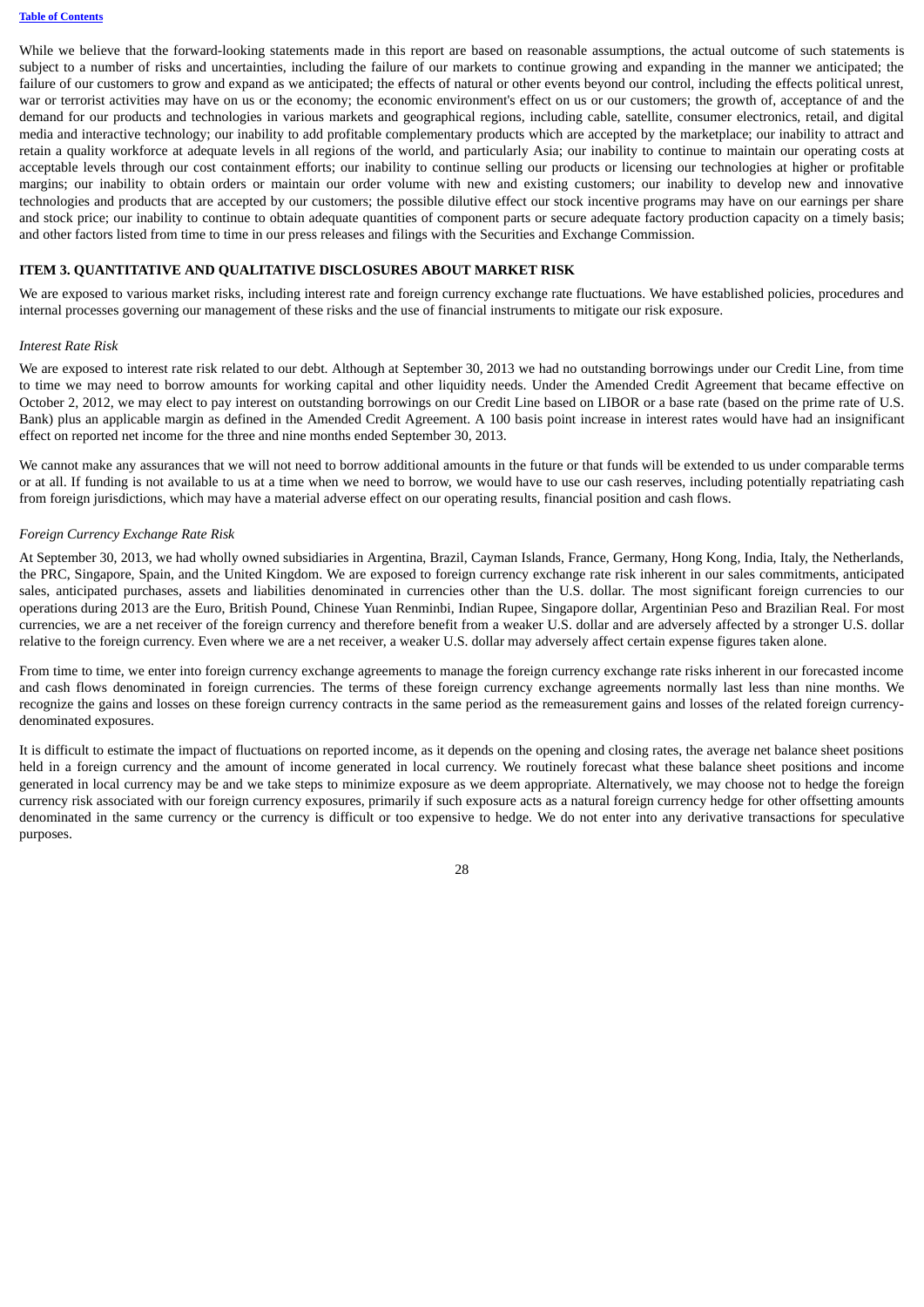The sensitivity of earnings to variability in exchange rates is assessed by applying an approximate range of potential rate fluctuations to our assets and obligations, including currency contracts, and projected results of operations denominated in foreign currency with all other variables held constant. Based on our overall foreign currency rate exposure at September 30, 2013, we estimate that if the exchange rates for the Euro, British Pound, Chinese Yuan Renminbi, Indian Rupee, Singapore dollar, Argentinian Peso, and the Brazilian Real relative to the U.S. dollar fluctuate 10% from September 30, 2013, net income in the fourth quarter of 2013 would fluctuate by approximately \$5.8 million.

#### <span id="page-28-0"></span>**ITEM 4. CONTROLS AND PROCEDURES**

Exchange Act Rule 13a-15(d) defines "disclosure controls and procedures" to mean controls and procedures of a company that are designed to ensure that information required to be disclosed by the company in the reports that it files or submits under the Exchange Act is recorded, processed, summarized and reported, within the time periods specified in the Commission's rules and forms. The definition further states that disclosure controls and procedures include, without limitation, controls and procedures designed to ensure that the information required to be disclosed by a company in the reports that it files or submits under the Exchange Act is accumulated and communicated to the company's management, including its principal executive and principal financial officers, or persons performing similar functions, as appropriate to allow timely decisions regarding required disclosure.

An evaluation was performed under the supervision and with the participation of our management, including our principal executive and principal financial officers, of the effectiveness of the design and operation of our disclosure controls and procedures as of the end of the period covered by this report. Based on that evaluation, our principal executive and principal financial officers have concluded that our disclosure controls and procedures were effective, as of the end of the period covered by this report, to provide reasonable assurance that information required to be disclosed by us in reports that we file or submit under the Exchange Act is recorded, processed, summarized and reported within the time periods specified in Securities and Exchange Commission rules and forms and is accumulated and communicated to our management to allow timely decisions regarding required disclosures.

### <span id="page-28-2"></span><span id="page-28-1"></span>**PART II. OTHER INFORMATION**

#### **ITEM 1. LEGAL PROCEEDINGS**

We are subject to lawsuits arising out of the conduct of our business. The discussion of our litigation matters contained in "Notes to the Consolidated Financial Statements - Note 10" is incorporated herein by reference.

### <span id="page-28-3"></span>**ITEM 1A. RISK FACTORS**

The information presented below updates and supplements the risk factors discussed in "Part I, Item 1A: Risk Factors" of our Annual Report on Form 10-K for the year ended December 31, 2012, which are incorporated herein by reference. The reader should carefully consider these risk factors in connection with the other information in this report. These factors may cause our actual results to differ materially from those stated in forward-looking statements contained in this document and elsewhere.

#### Regulations related to the use of conflict-free minerals may increase our costs and expenses, and an inability to certify that our products are conflict-free *could adversely affect customer relationships.*

<span id="page-28-4"></span>The Dodd-Frank Wall Street Reform and Consumer Protection Act contains provisions to improve the transparency and accountability of the use by public companies in their products of minerals mined in certain countries and to prevent the sourcing of such "conflict" minerals. As a result, the Securities and Exchange Commission enacted new annual disclosure and reporting requirements for public companies that use these minerals in their products, which apply to us. Under the final rules, we are required to conduct due diligence to determine the source of any conflict minerals used in our products and to make annual disclosures beginning in May 2014. Because our supply chain is broad-based and complex, we may not be able to easily verify the origins for all minerals used in our products. In addition, the new rules could reduce the number of suppliers who provide components and products containing conflict-free minerals and thus could increase the cost of the components used in manufacturing our products and the costs of our products to us. Any increased costs and expenses could have a material adverse impact on our financial condition and results of operations. Further, if we are unable to certify that our products are conflict free, we may face challenges with our customers, which could place us at a competitive disadvantage, and our reputation may be harmed.

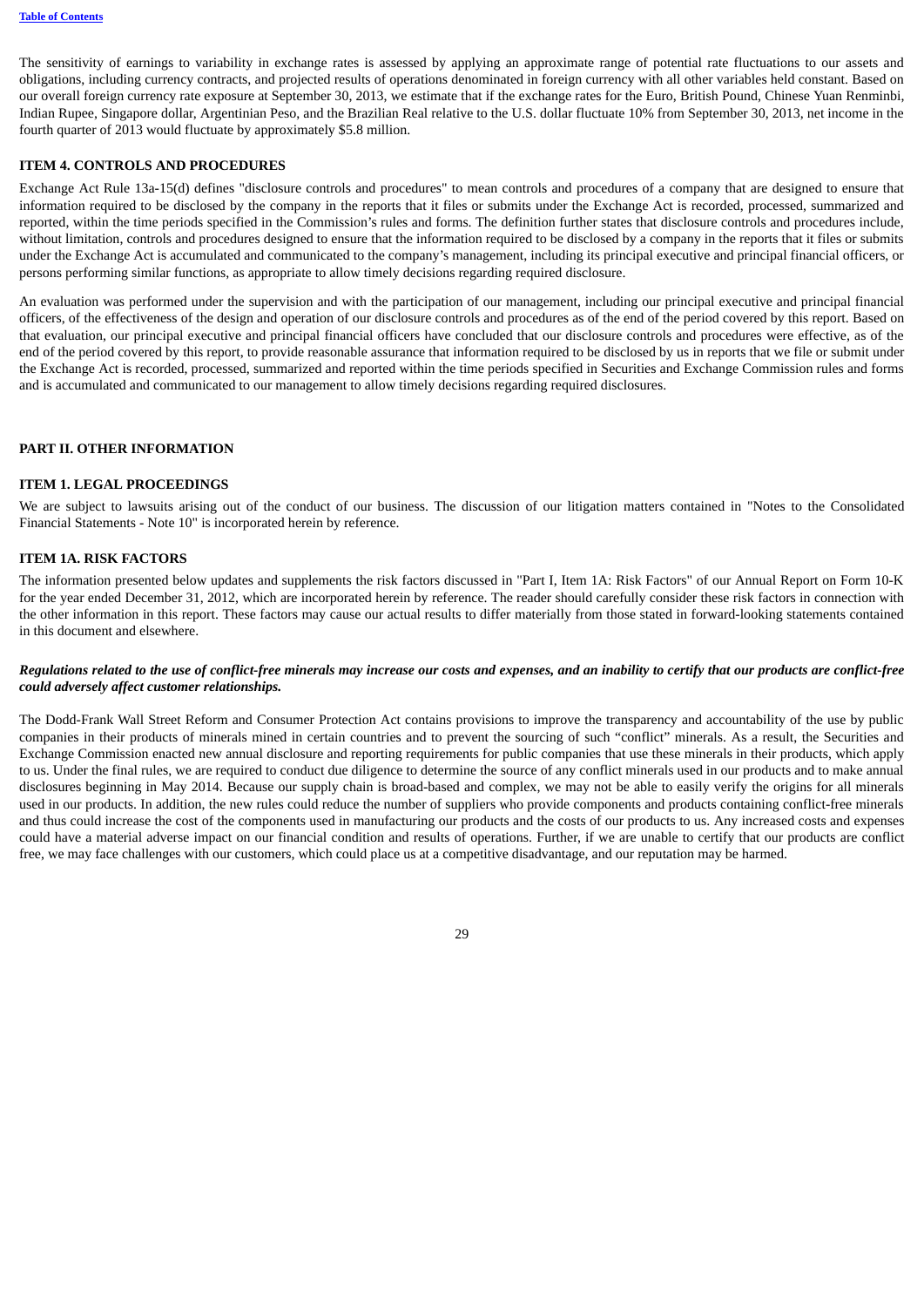# **ITEM 2. UNREGISTERED SALES OF EQUITY SECURITIES AND USE OF PROCEEDS**

During the three months ended September 30, 2013, we repurchased 23,093 shares of our issued and outstanding common stock for \$0.7 million under the ongoing and systematic programs approved by our Board of Directors. We make stock repurchases to manage the dilution created by shares issued under our stock incentive plans or when we deem a repurchase is a good use of our cash and the price to be paid is at or below a threshold approved by our Board from time to time. On September 30, 2013, we had 945,812 shares available for repurchase under the Board's authorizations.

The following table sets forth, for the three months ended September 30, 2013, our total stock repurchases, average price paid per share and the maximum number of shares that may yet be purchased under our plans or programs:

<span id="page-29-0"></span>

| Period                                 | <b>Total Number of</b><br><b>Shares Purchased</b> | <b>Weighted Average</b><br>Price Paid<br>per Share | <b>Total Number of Shares</b><br><b>Purchased as Part of Publicly</b><br><b>Announced Plans or</b><br>Programs | <b>Maximum Number of</b><br><b>Shares that May Yet Be</b><br><b>Purchased Under the Plans or</b><br>Programs |
|----------------------------------------|---------------------------------------------------|----------------------------------------------------|----------------------------------------------------------------------------------------------------------------|--------------------------------------------------------------------------------------------------------------|
| July 1, 2013 - July 31, 2013           | 7,003                                             | 30.47                                              | 7,003                                                                                                          | 961,902                                                                                                      |
| August 1, 2013 - August 31, 2013       | 15.094                                            | 31.16                                              | 15,094                                                                                                         | 946,808                                                                                                      |
| September 1, 2013 - September 30, 2013 | 996                                               | 34.13                                              | 996                                                                                                            | 945,812                                                                                                      |
| Total                                  | 23,093                                            | 31.08                                              | 23,093                                                                                                         | 945,812                                                                                                      |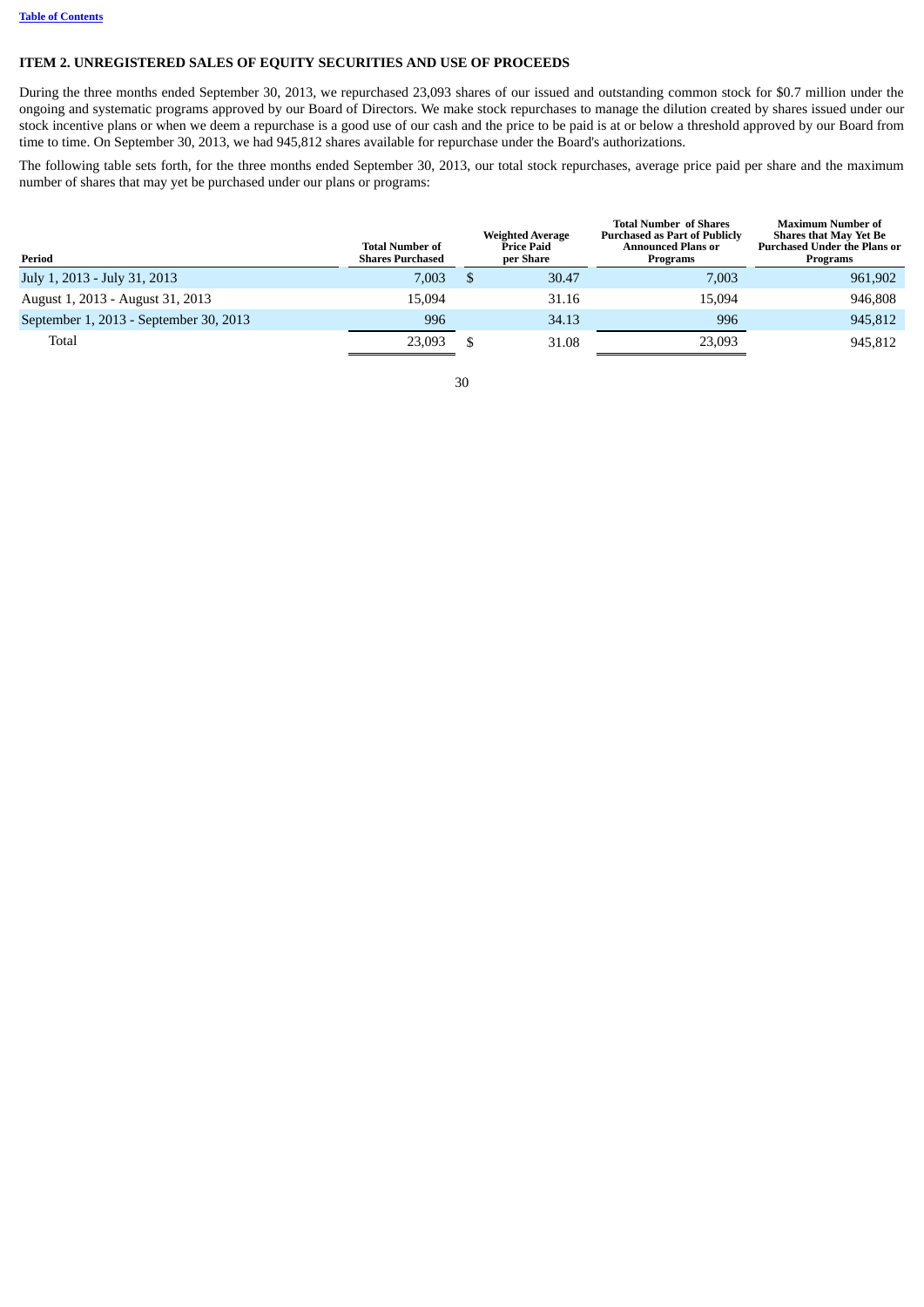# **Table of [Contents](#page-0-0)**

# **ITEM 6. EXHIBITS**

<span id="page-30-0"></span>

| 31.1    | Rule 13a-14(a) Certifications of Paul D. Arling, Chief Executive Officer (principal executive officer) of Universal Electronics                                                                                                                                                                                           |
|---------|---------------------------------------------------------------------------------------------------------------------------------------------------------------------------------------------------------------------------------------------------------------------------------------------------------------------------|
|         | Inc.                                                                                                                                                                                                                                                                                                                      |
| 31.2    | Rule 13a-14(a) Certifications of Bryan M. Hackworth, Chief Financial Officer (principal financial officer and principal<br>accounting officer) of Universal Electronics Inc.                                                                                                                                              |
| 32      | Section 1350 Certifications of Paul D. Arling, Chief Executive Officer (principal executive officer) of Universal Electronics Inc.,<br>and Bryan M. Hackworth, Chief Financial Officer (principal financial officer and principal accounting officer) of Universal<br>Electronics Inc. pursuant to 18 U.S.C. Section 1350 |
| 101.INS | <b>XBRL Instance Document</b>                                                                                                                                                                                                                                                                                             |
| 101.SCH | <b>XBRL Taxonomy Extension Schema Document</b>                                                                                                                                                                                                                                                                            |
| 101.CAL | XBRL Taxonomy Extension Calculation Linkbase Document                                                                                                                                                                                                                                                                     |
| 101.DEF | XBRL Taxonomy Extension Definition Linkbase Document                                                                                                                                                                                                                                                                      |
| 101.LAB | XBRL Taxonomy Extension Label Linkbase Document                                                                                                                                                                                                                                                                           |
| 101.PRE | XBRL Taxonomy Extension Presentation Linkbase Document                                                                                                                                                                                                                                                                    |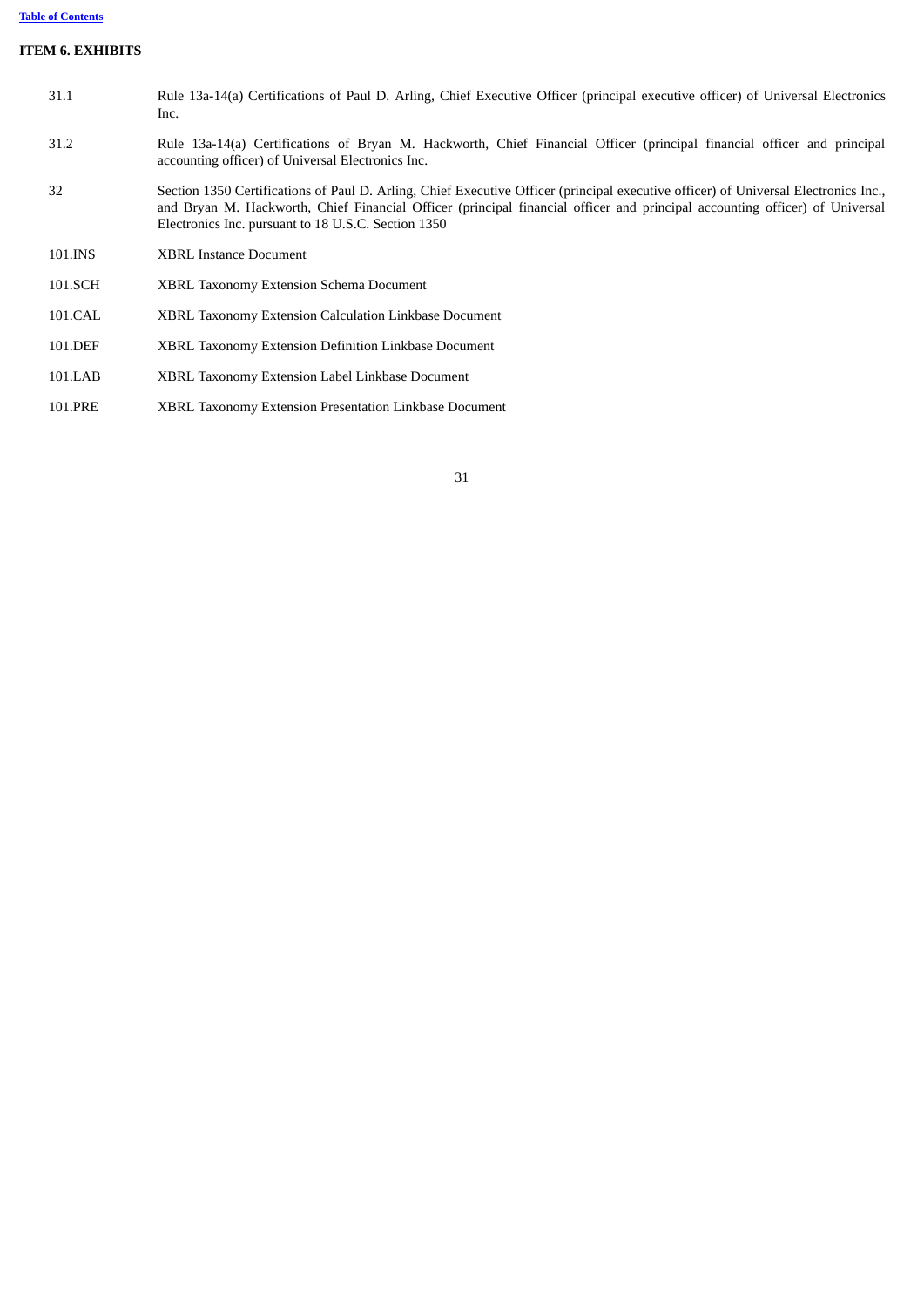# **SIGNATURE**

Pursuant to the requirement of Section 13 or 15(d) of the Securities Exchange Act of 1934, the registrant has duly caused this report to be signed on its behalf by the undersigned, thereunto duly authorized.

<span id="page-31-0"></span>

Dated: November 7, 2013 **UNIVERSAL ELECTRONICS INC.**

By: /s/ *Bryan M. Hackworth* Bryan M. Hackworth Chief Financial Officer (principal financial officer and principal accounting officer)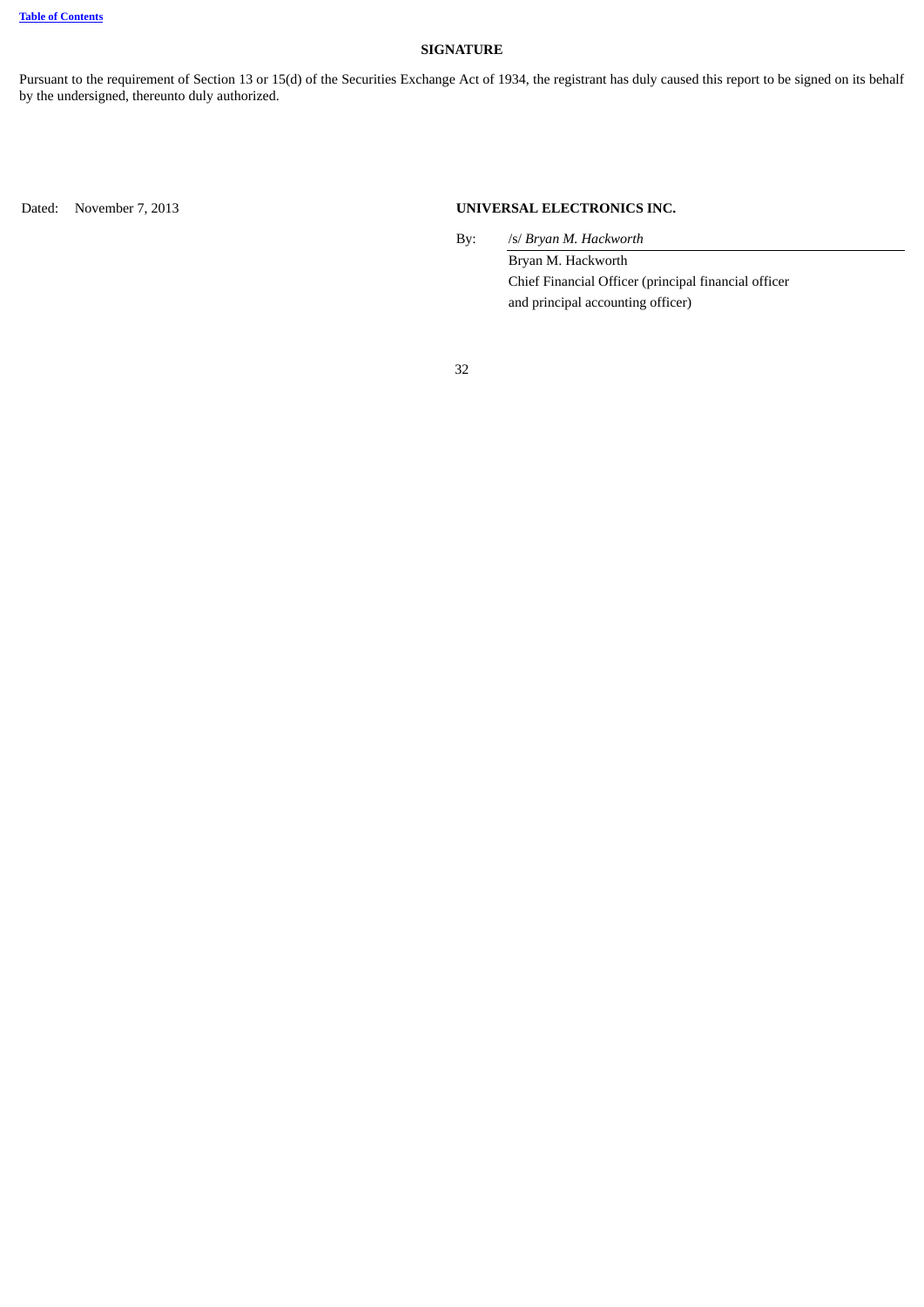# **EXHIBIT INDEX**

| Exhibit No. | <b>Description</b>                                                                                                                                                                                                                                                                                                        |
|-------------|---------------------------------------------------------------------------------------------------------------------------------------------------------------------------------------------------------------------------------------------------------------------------------------------------------------------------|
| 31.1        | Rule 13a-14(a) Certifications of Paul D. Arling, Chief Executive Officer (principal executive officer) of Universal Electronics Inc.                                                                                                                                                                                      |
| 31.2        | Rule 13a-14(a) Certifications of Bryan M. Hackworth, Chief Financial Officer (principal financial officer and principal accounting<br>officer) of Universal Electronics Inc.                                                                                                                                              |
| 32          | Section 1350 Certifications of Paul D. Arling, Chief Executive Officer (principal executive officer) of Universal Electronics Inc., and<br>Bryan M. Hackworth, Chief Financial Officer (principal financial officer and principal accounting officer) of Universal Electronics<br>Inc. pursuant to 18 U.S.C. Section 1350 |
| 101.INS     | <b>XBRL Instance Document</b>                                                                                                                                                                                                                                                                                             |
| 101.SCH     | <b>XBRL Taxonomy Extension Schema Document</b>                                                                                                                                                                                                                                                                            |
| 101.CAL     | <b>XBRL Taxonomy Extension Calculation Linkbase Document</b>                                                                                                                                                                                                                                                              |
| 101.DEF     | XBRL Taxonomy Extension Definition Linkbase Document                                                                                                                                                                                                                                                                      |
| 101.LAB     | XBRL Taxonomy Extension Label Linkbase Document                                                                                                                                                                                                                                                                           |
|             |                                                                                                                                                                                                                                                                                                                           |

101.PRE XBRL Taxonomy Extension Presentation Linkbase Document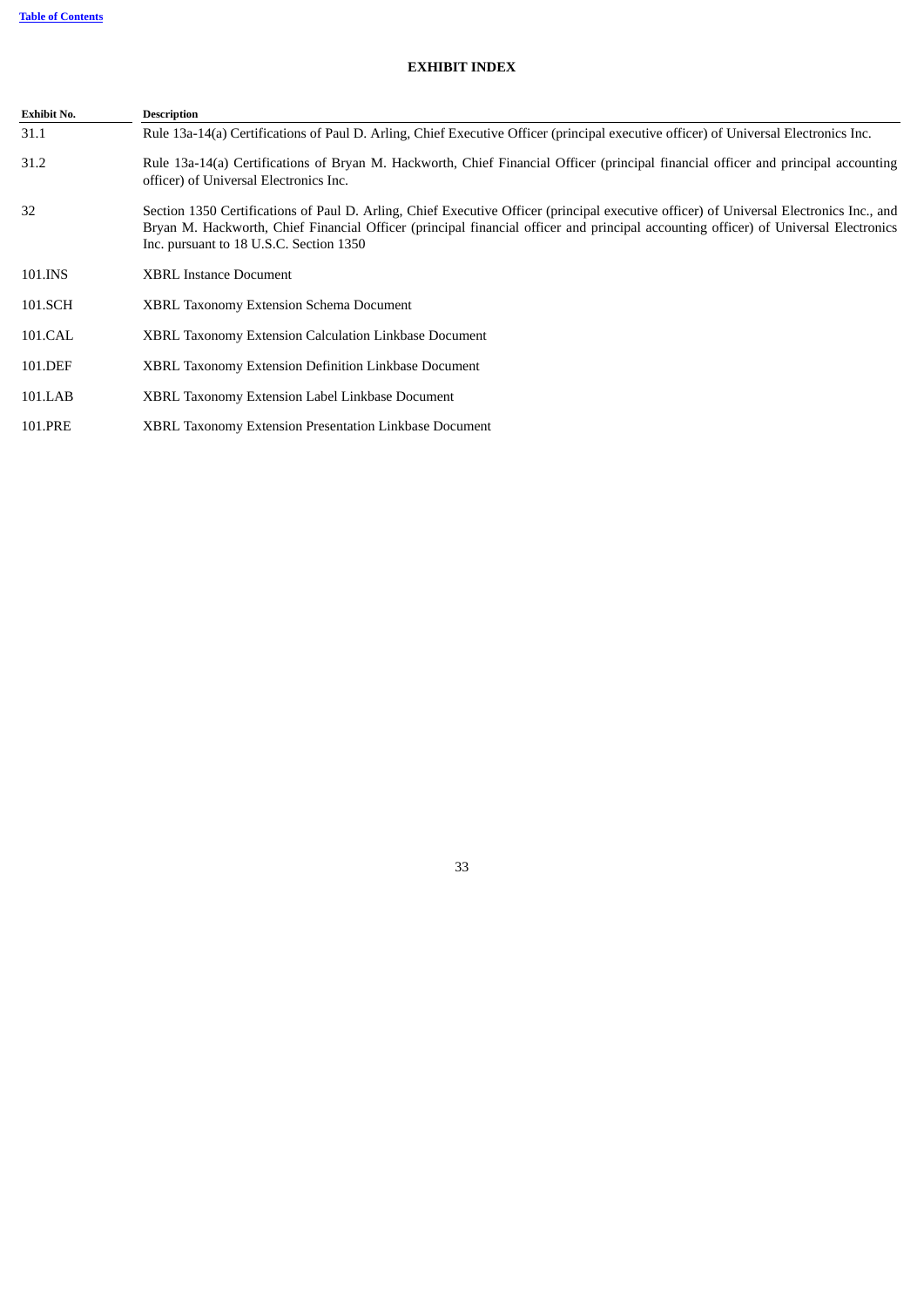#### I, Paul D. Arling, certify that:

- 1. I have reviewed this quarterly report on Form 10-Q of Universal Electronics Inc.;
- 2. Based on my knowledge, this report does not contain any untrue statement of a material fact or omit to state a material fact necessary to make the statements made, in light of the circumstances under which such statements were made, not misleading with respect to the period covered by this report;
- 3. Based on my knowledge, the financial statements, and other financial information included in this report, fairly present in all material respects the financial condition, results of operations and cash flows of the registrant as of, and for, the periods presented in this report;
- 4. The registrant's other certifying officer and I are responsible for establishing and maintaining disclosure controls and procedures (as defined in Exchange Act Rules 13a-15(e) and 15d-15(e)) and internal control over financial reporting (as defined in Exchange Act Rules 13a-15(f) and 15d-15(f)) for the registrant and have:

a) designed such disclosure controls and procedures, or caused such disclosure controls and procedures to be designed under our supervision, to ensure that material information relating to the registrant, including its consolidated subsidiaries, is made known to us by others within those entities, particularly during the period in which this report is being prepared;

b) designed such internal control over financial reporting, or caused such internal control over financial reporting to be designed under our supervision, to provide reasonable assurance regarding the reliability of financial reporting and the preparation of financial statements for external purposes in accordance with generally accepted accounting principles;

c) evaluated the effectiveness of the registrant's disclosure controls and procedures and presented in this report our conclusions about the effectiveness of the disclosure controls and procedures, as of the end of the period covered by this report based on such evaluation; and

d) disclosed in this report any change in the registrant's internal control over financial reporting that occurred during the registrant's most recent fiscal quarter that has materially affected, or is reasonably likely to materially affect, the registrant's internal control over financial reporting; and

5. The registrant's other certifying officer and I have disclosed, based on our most recent evaluation of internal control over financial reporting, to the registrant's auditors and the audit committee of registrant's board of directors:

a) all significant deficiencies and material weaknesses in the design or operation of internal control over financial reporting which are reasonably likely to adversely affect the registrant's ability to record, process, summarize and report financial information; and

b) any fraud, whether or not material, that involves management or other employees who have a significant role in the registrant's internal control over financial reporting.

Date: November 7, 2013

*/s/ Paul D. Arling*

Paul D. Arling Chairman and Chief Executive Officer (principal executive officer)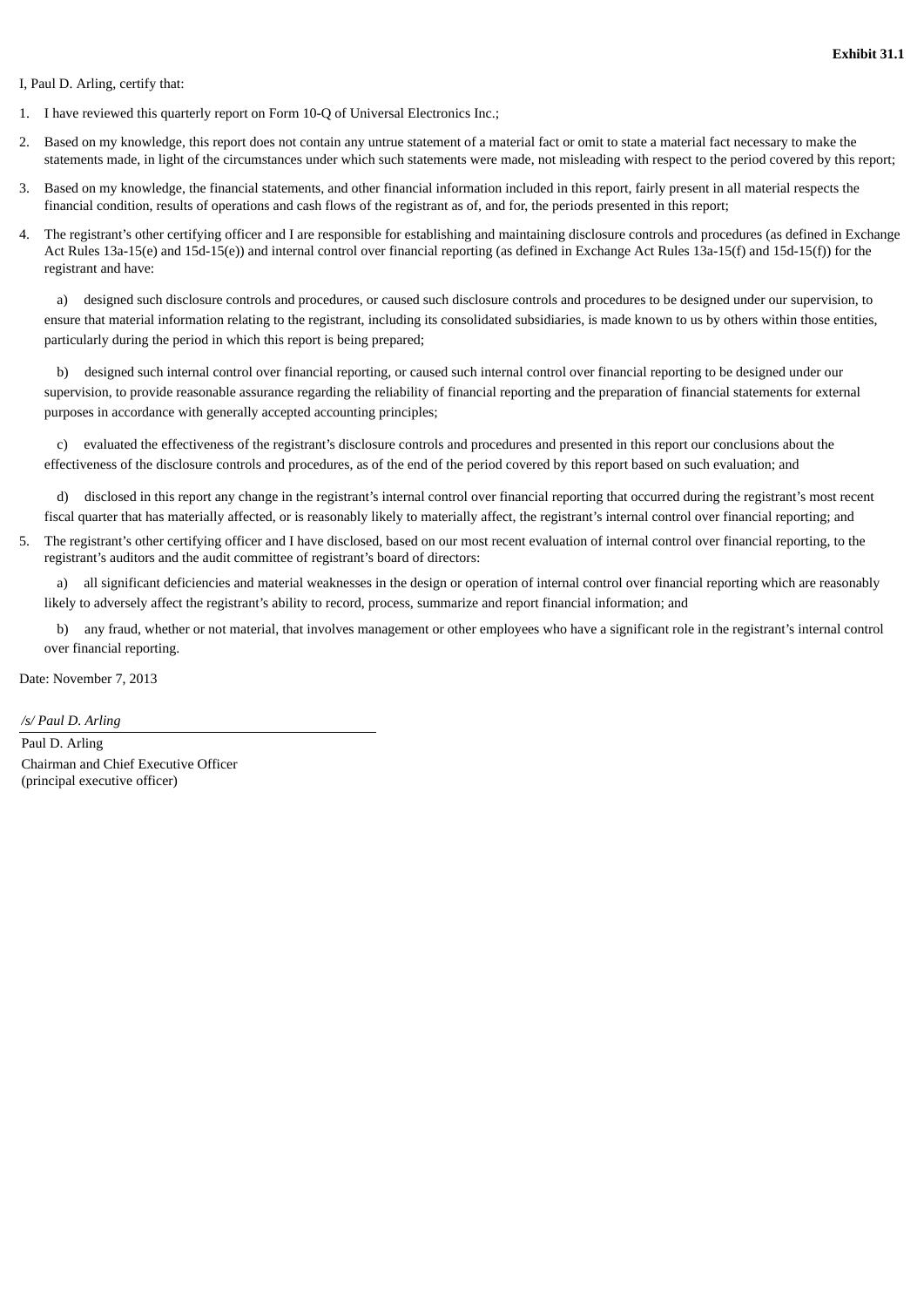#### I, Bryan M. Hackworth, certify that:

- 1. I have reviewed this quarterly report on Form 10-Q of Universal Electronics Inc.;
- 2. Based on my knowledge, this report does not contain any untrue statement of a material fact or omit to state a material fact necessary to make the statements made, in light of the circumstances under which such statements were made, not misleading with respect to the period covered by this report;
- 3. Based on my knowledge, the financial statements, and other financial information included in this report, fairly present in all material respects the financial condition, results of operations and cash flows of the registrant as of, and for, the periods presented in this report;
- 4. The registrant's other certifying officer and I are responsible for establishing and maintaining disclosure controls and procedures (as defined in Exchange Act Rules 13a-15(e) and 15d-15(e)) and internal control over financial reporting (as defined in Exchange Act Rules 13a-15(f) and 15d-15(f)) for the registrant and have:

a) designed such disclosure controls and procedures, or caused such disclosure controls and procedures to be designed under our supervision, to ensure that material information relating to the registrant, including its consolidated subsidiaries, is made known to us by others within those entities, particularly during the period in which this report is being prepared;

b) designed such internal control over financial reporting, or caused such internal control over financial reporting to be designed under our supervision, to provide reasonable assurance regarding the reliability of financial reporting and the preparation of financial statements for external purposes in accordance with generally accepted accounting principles;

c) evaluated the effectiveness of the registrant's disclosure controls and procedures and presented in this report our conclusions about the effectiveness of the disclosure controls and procedures, as of the end of the period covered by this report based on such evaluation; and

d) disclosed in this report any change in the registrant's internal control over financial reporting that occurred during the registrant's most recent fiscal quarter that has materially affected, or is reasonably likely to materially affect, the registrant's internal control over financial reporting; and

5. The registrant's other certifying officer and I have disclosed, based on our most recent evaluation of internal control over financial reporting, to the registrant's auditors and the audit committee of registrant's board of directors:

a) all significant deficiencies and material weaknesses in the design or operation of internal control over financial reporting which are reasonably likely to adversely affect the registrant's ability to record, process, summarize and report financial information; and

b) any fraud, whether or not material, that involves management or other employees who have a significant role in the registrant's internal control over financial reporting.

Date: November 7, 2013

*/s/ Bryan M. Hackworth*

Bryan M. Hackworth Chief Financial Officer (principal financial officer and principal accounting officer)